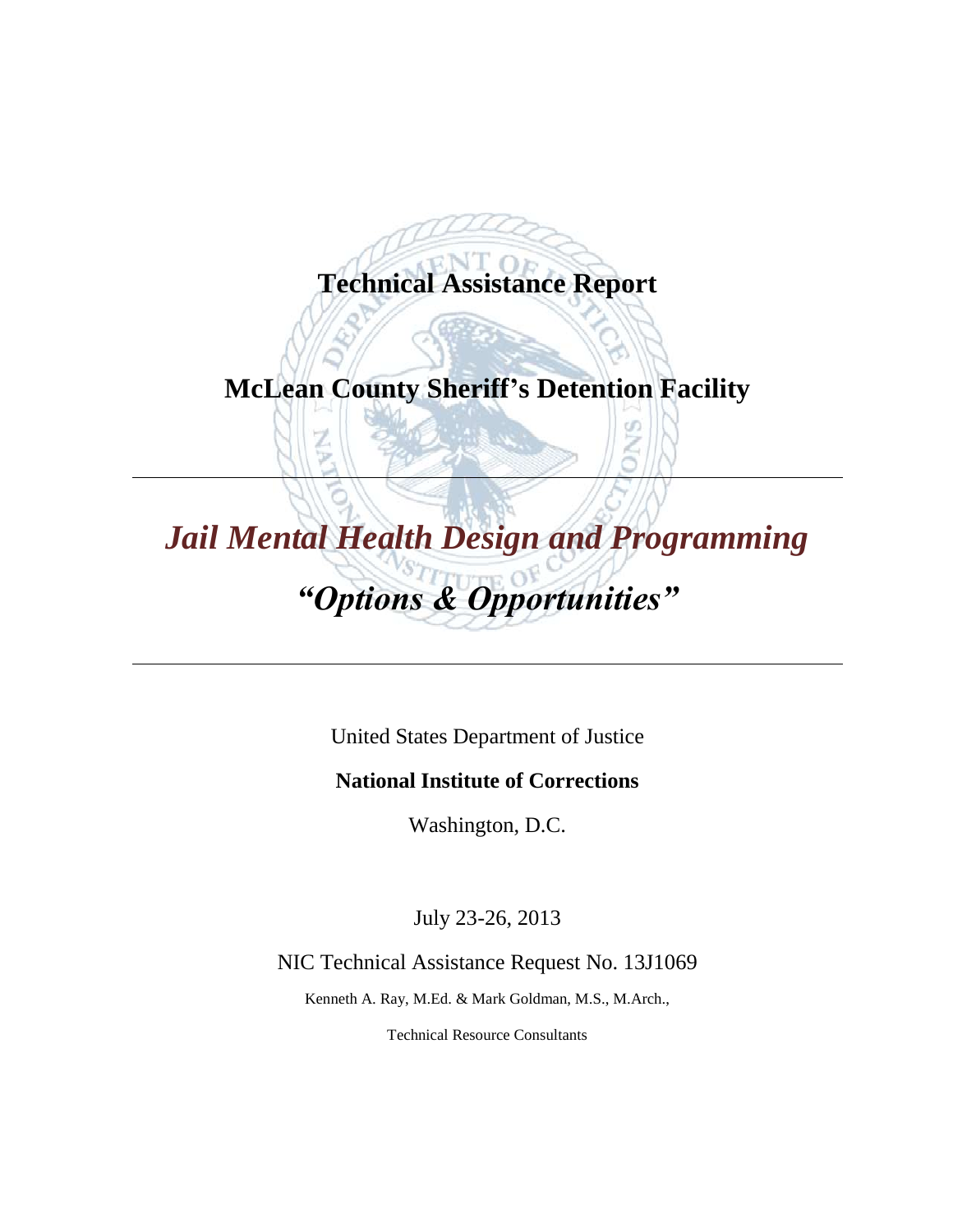

# **U.S. Department of Justice**

National Institute of Corrections

*Washington, DC 20534*

#### **DISCLAIMER**

RE: NIC Technical Assistance No. 13J1069

The Jails Division of the National Institute of Corrections funded this technical assistance activity. The Institute is a Federal agency established to provide assistance to strengthen state and local correctional agencies by creating more effective, humane, safe and just correctional services.

The resource persons who provided the onsite technical assistance did so through a cooperative agreement, at the request of the McLean County, Illinois Sheriff and through the coordination of the National Institute of Corrections. The direct onsite assistance and the subsequent report are intended to assist the agency in addressing issues outlined in the original request and in efforts to enhance the effectiveness of the agency.

The contents of this document reflect the views of Mr. Kenneth Ray and Mr. Mark Goldman, Technical Service Providers. The contents do not necessarily reflect the official views or policies of the National Institute of Corrections.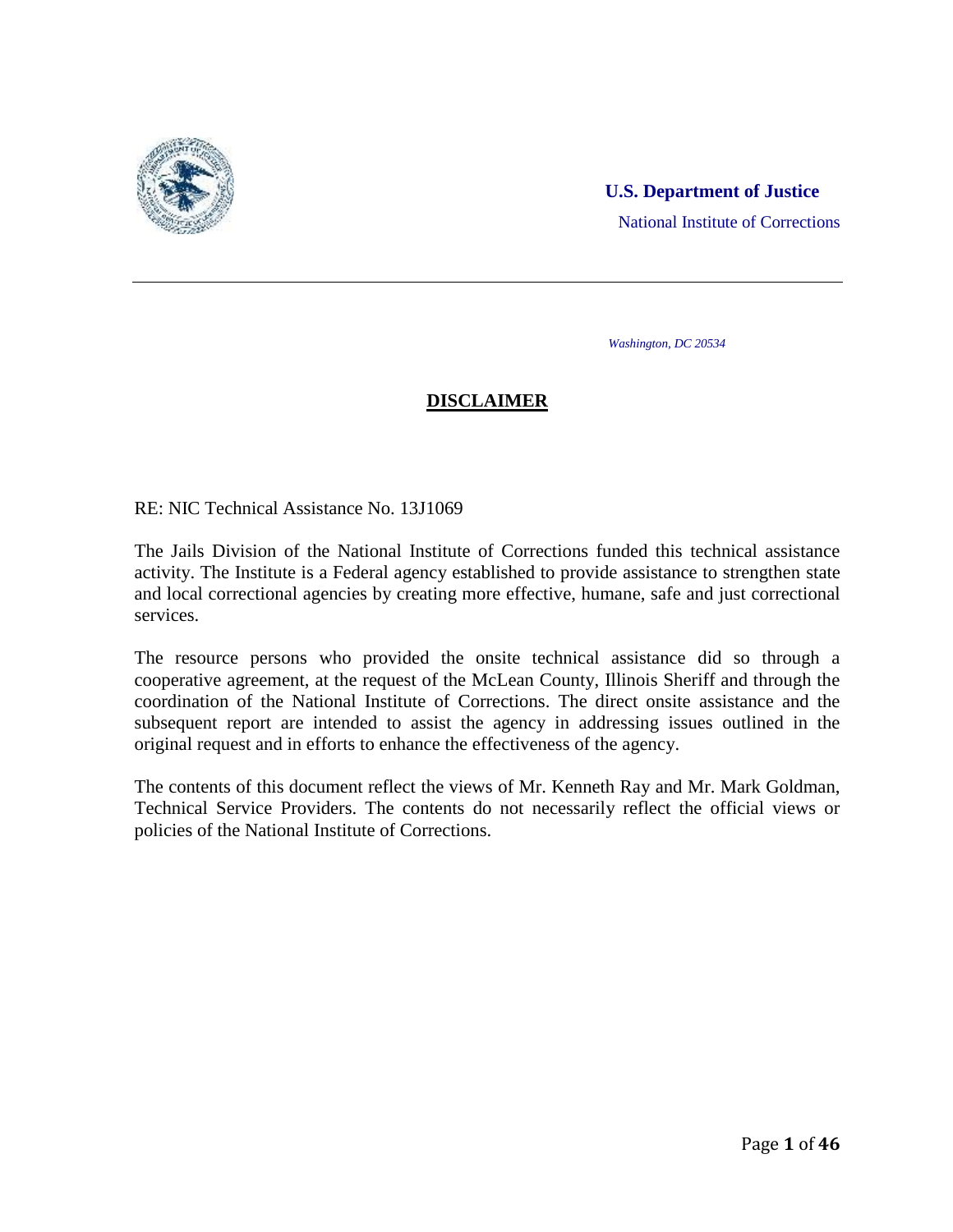|  | <b>Table of Contents</b> |
|--|--------------------------|
|--|--------------------------|

|                                                                                                              | Page Number    |
|--------------------------------------------------------------------------------------------------------------|----------------|
| Disclaimer                                                                                                   | 1              |
| Introduction                                                                                                 | $\overline{4}$ |
| Purpose of this Technical Assistance                                                                         | 4              |
| Scope of Work and Technical Assistance Activities                                                            | 5              |
| <b>Meeting Participants</b>                                                                                  | 8              |
| The Problem: Incarceration of the Mentally Ill in Local Jails                                                | 11             |
| Growing Prevalence of Mental Illness in the McLean County<br><b>Detention Facility</b>                       | 11             |
| Adequate Jail-Based Management of Mentally Ill Inmates                                                       | 15             |
| <b>Management Overview</b>                                                                                   | 15             |
| <b>Program Treatment Goals</b>                                                                               | 15             |
| Assessment on Entry to the System                                                                            | 16             |
| Frequency of Follow Up Visits                                                                                | 16             |
| Content of Follow Up Visits                                                                                  | 17             |
| Level of Function                                                                                            | 17             |
| Use of the Assessment to Guide Treatment Efforts                                                             | 19             |
| Continuity of Care                                                                                           | 19             |
| <b>Treatment Strategies</b>                                                                                  | 20             |
| <b>Environmental Controls</b>                                                                                | 22             |
| <b>Correctional Barriers</b>                                                                                 | 23             |
| <b>Simple Quality Improvement Monitors</b>                                                                   | 24             |
| Findings, Options & Recommendations                                                                          | 26             |
| Adequate Jail Physical Environments and Accommodations                                                       | 27             |
| Limitations of the Existing Jail Building Regarding Accommodating<br><b>Mentally Ill Inmates</b>             | 27             |
| Exploration of Initial Option for Creating a Mental Health Unit<br>within the McLean County Detention Center | 28             |
| How Jail Design Impacts Behaviors of Mentally Ill Inmates                                                    | 33             |
| continued                                                                                                    |                |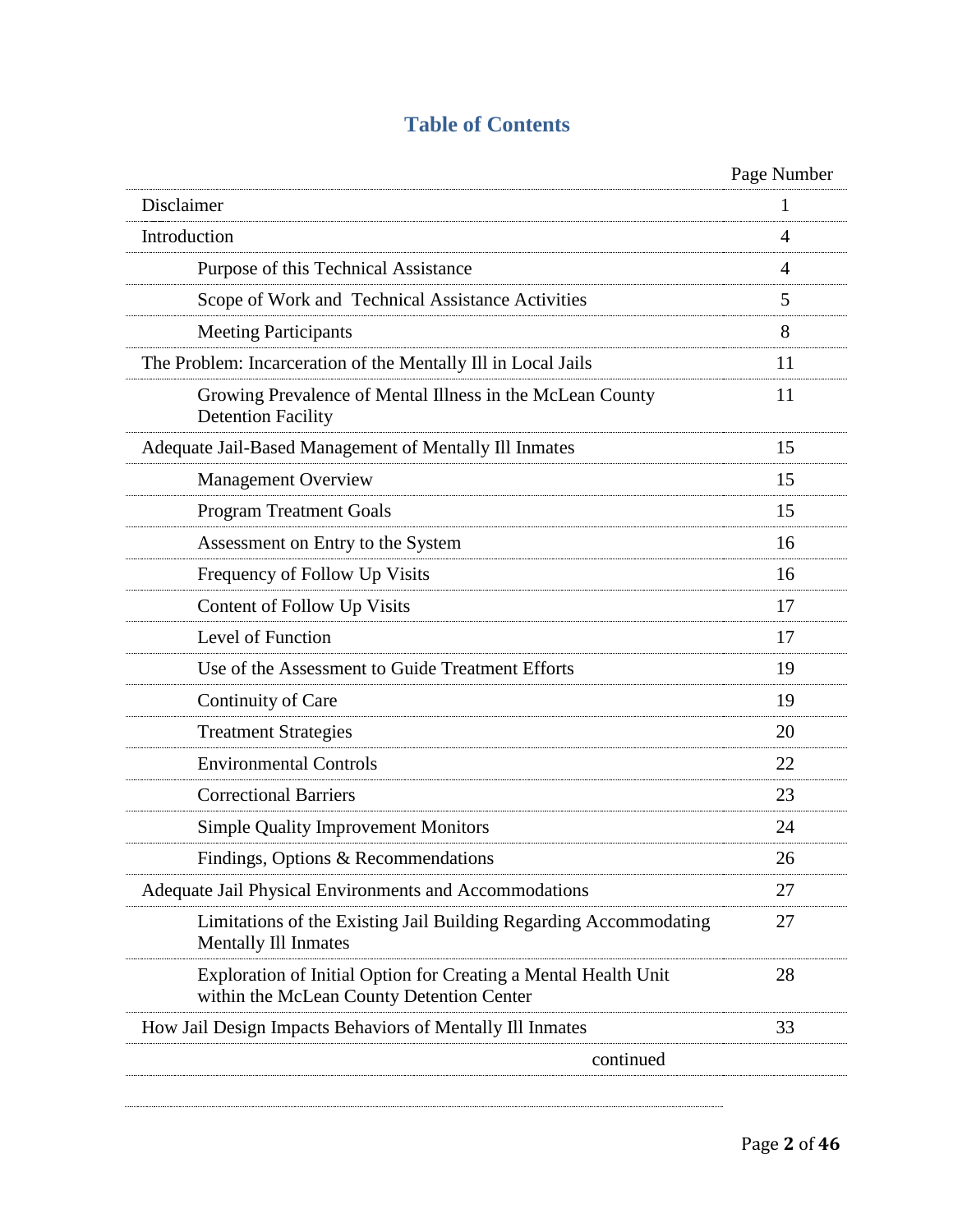| Findings, Options & Recommendations on Accommodating the Mentally Ill<br>within the Jail | 37 |
|------------------------------------------------------------------------------------------|----|
| Preliminary Evaluation of Options for Mental Health Units                                | 38 |
| <b>Next Planning Tasks</b>                                                               | 38 |
| <b>Adequate Community Mental Health Delivery Systems</b>                                 | 40 |
| Findings, Options and Recommendations                                                    | 41 |
| <b>Recommended Next Steps</b>                                                            | 42 |
| Conclusion                                                                               | 45 |
| Appendix Resources                                                                       |    |
| A. Adults with Behavioral Needs Under Correctional Supervision                           |    |
| <b>B.</b> Evidenced Based Practice Toolkit                                               |    |
| C. Improving Outcomes for Mentally Ill in Correctional Systems                           |    |
| D. Resource Manual for Jail Transition Planning                                          |    |
| F. TA Exit Meeting Power Point                                                           |    |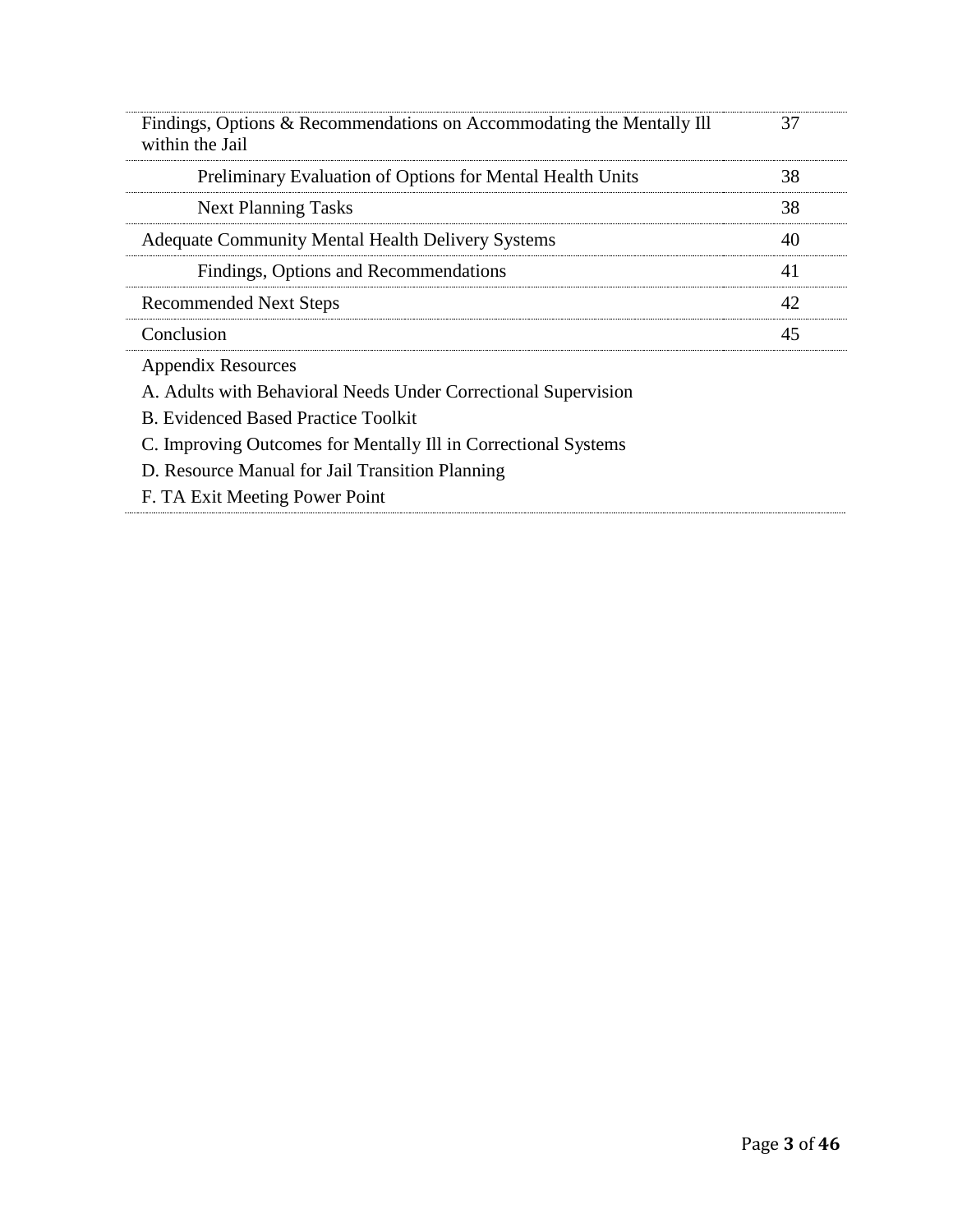### **Introduction**

Nationwide, public officials struggle to balance budgets while providing necessary human and public safety services. Many states have slashed public mental health funding and closed state-operated mental health facilities. Resulting cuts to local mental health services further reduces access to care, increases and prolongs suffering, destabilizes family systems, unnecessarily overloads finite law enforcement resources, increases crime, overburdens already packed court dockets, and overcrowds jails that are ill designed to provide care and management for the mentally ill. The aggregate impact of reduced community mental health funding levels, combined with McLean County's obligation to ensure constitutionally adequate care of its growing mentally ill inmate population, presents very serious and timesensitive challenges.

To its benefit, however, McLean County has made this issue a top priority; it clearly understands the value in preemptive and deliberative planning and has a proven record of accomplishment for solving serious problems that jeopardize quality of life for its community and precious tax dollars.

#### *Purpose of this Technical Assistance*

This Technical Assistance was provided upon request of McLean County, IL Sheriff Mike Emery in collaboration with McLean County government elected, administrative, criminal justice, and community officials and representatives. In his request letter, Sheriff Emery stated the following:

*"…I seek technical assistance on planning, design, and programming a jail mental health unit. We would appreciate assistance on how to plan a unit, become familiar with evidence-based design concepts, and how to best open and activate this new type of jail operation…"*

This work builds upon prior NIC assistance that identified options and opportunities to improve care of mentally ill inmates incarcerated at the McLean County Jail. Also, this work assimilates salient findings of the previous work in an effort to more closely focus attention toward jail capacity and design, and the extent to which the jail building and utilization adversely impacts McLean County's ability to provide constitutional and effective incarceration of mentally ill persons. Ultimately, this report intends to provide McLean County with options and opportunities for improving inmate care relative to the facility's ability to support that care through renovation and/or expansion. This report also intends to support McLean County's voiced desire to improve access to community-based care by mentally ill citizens.

The primary purpose of the assistance is to provide recommendations to McLean County officials for addressing physical limitations of the jail that, as discussed in the previous report, impair provision of adequate and constitutional care of its growing mentally ill inmate population. A second purpose, identified during this and the previous assessment, is to provide a few recommendations for improving access to care in the community.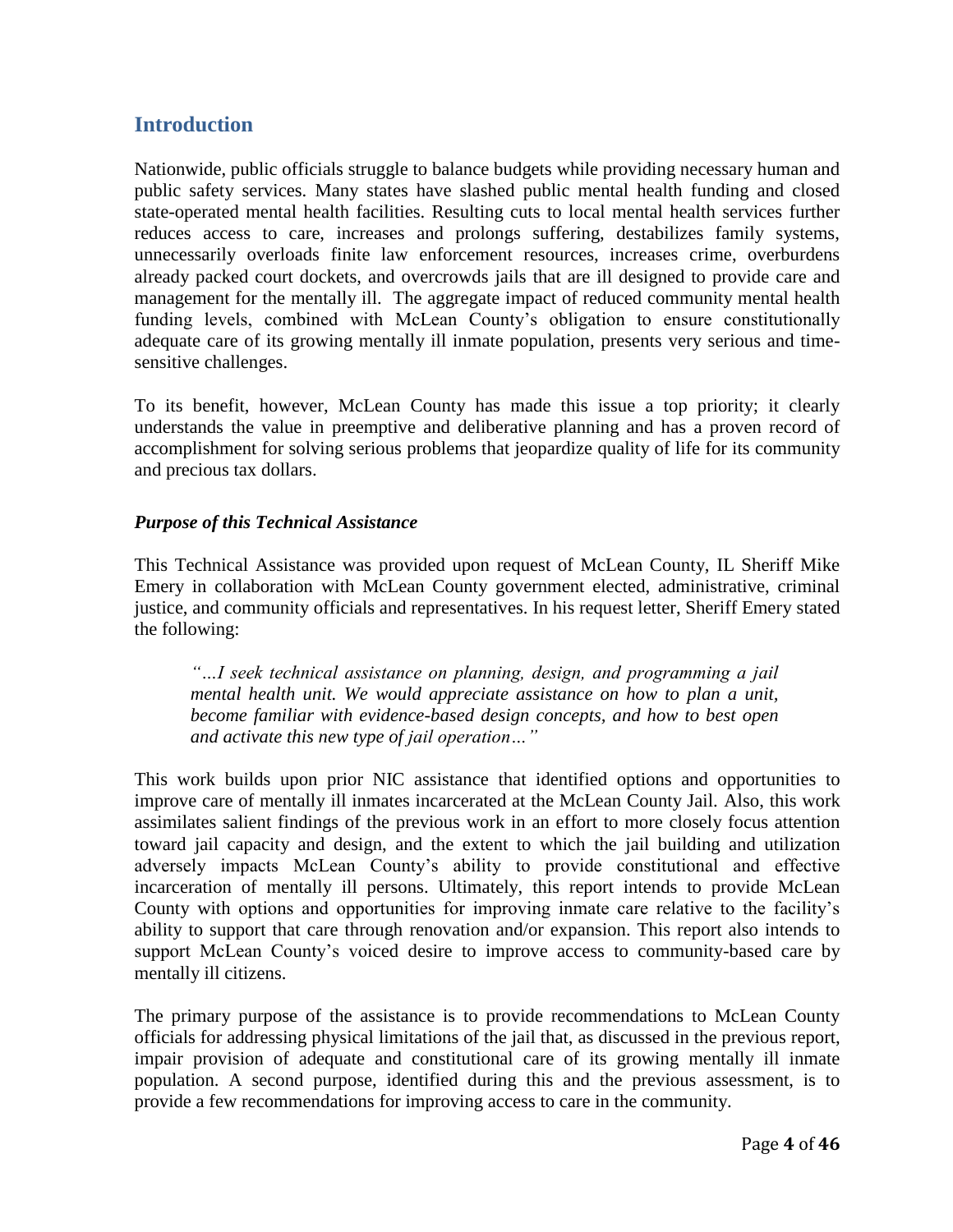#### *Scope of Work and Activities*

This technical assistance project includes activities performed prior to, during, and following the on-site visit. On-site work was performed July 23-26, 2013. Project activities included pre-visit preparation, on-site tours and meetings, post visit follow-up and report writing.

Pre-Visit Activities:

- Collect information and documents relevant to work scope.
- Review available jail floor plans and schematics.
- Review site plan.
- Review photos of the current housing units for inmates with mental illness.
- Review photos representative of intake/booking, in particular where the inmates with mental illness are held before being placed in permanent housing.
- Review prior studies and reports, if available, regarding the current physical plant such as reviews or assessments by the fire marshal, health agencies, and Illinois DOC.
- Update inmate data since January 2013 report on the number and characteristics of those inmates identified as mentally ill.

On Site Activities:

- Tour the Mclean County Detention Facility with primary focus on current medical and mental health units and the proposed sites for the expansion.
- Have group interviews with corrections mental health staff, medical, custody staff, and inmates.
- Review the proposed programs and housing options for mentally ill inmates in McLean County.
- Conduct a workshop on the planning and design process with the core team for the expansion/renovation.
- Provide a workshop on how the design of a facility can support the needs of staff and the mentally ill inmate.
- Outline next steps with sheriff's office/county staff in meeting their objectives for building one or more new mental health units.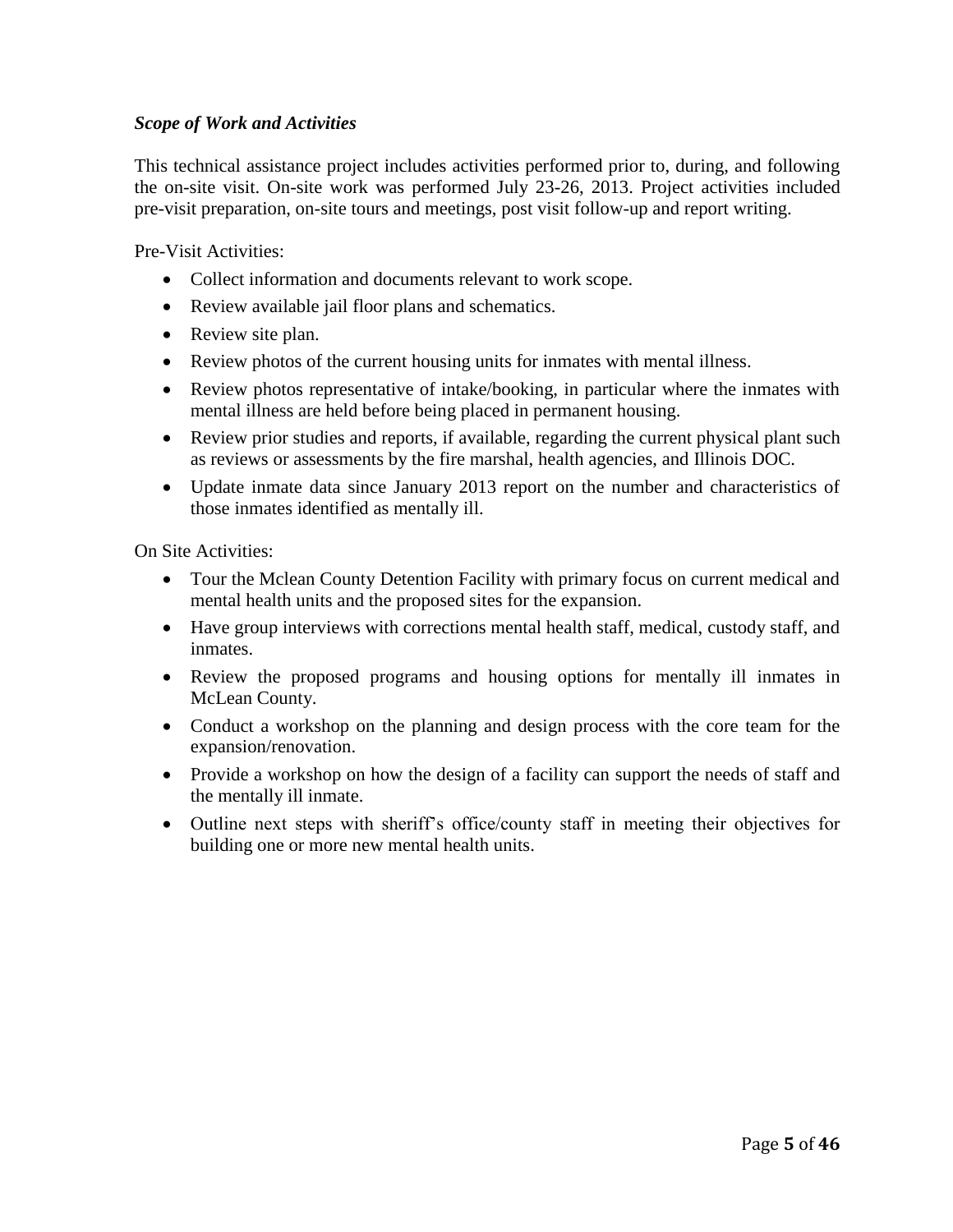# *On Site Activity Agenda*

| Day       | Time               | <b>Activities &amp; Locations</b>                                                                                                                                                                      | <b>McLean County Participants</b>                                                                                                                                                                                                                                                                                                                                                                                                                         |  |  |
|-----------|--------------------|--------------------------------------------------------------------------------------------------------------------------------------------------------------------------------------------------------|-----------------------------------------------------------------------------------------------------------------------------------------------------------------------------------------------------------------------------------------------------------------------------------------------------------------------------------------------------------------------------------------------------------------------------------------------------------|--|--|
| Tues 7/23 | 8:30am             | Introductory Meeting – Meet $&$<br>Greet<br>Introductions of participants<br>and consultants<br>Brief Overview of project and<br>٠<br>week<br><b>Comments from State and</b><br><b>Local Officials</b> | Chief Judge Beth Robb<br>$\bullet$<br><b>States Attorney Jason Chamber</b><br>$\bullet$<br>Public Defender Kim Campbell<br>Director of Court Services Lori<br>McCormick<br>Superintendent Greg Allen and<br>Staff<br><b>County Board Chairman Matt</b><br>Sorensen<br>County Administrator Bill<br>Wasson<br><b>State Senator Jason Barickman</b><br><b>State Representative Dan Brady</b><br><b>Sheriff Mike Emery</b><br><b>MCSO Staff</b><br>$\bullet$ |  |  |
|           | 8:50am             | 2013 Jail Use Study<br>Data Source<br>Methodology<br>Findings<br>Implications                                                                                                                          | Dr. Frank Beck, ISU, Stevenson<br>Center                                                                                                                                                                                                                                                                                                                                                                                                                  |  |  |
|           | 9:45am             | <b>Facility Tour</b>                                                                                                                                                                                   | Sheriff Emery, Group                                                                                                                                                                                                                                                                                                                                                                                                                                      |  |  |
|           | 10:15am            | Envisioning A Mental Health Unit<br><b>Scenario Primer</b><br>Expectations<br><b>Performance Outcomes</b>                                                                                              | Mr. Ray, Mr. Goldman                                                                                                                                                                                                                                                                                                                                                                                                                                      |  |  |
|           | <b>NOON</b>        | Lunch                                                                                                                                                                                                  |                                                                                                                                                                                                                                                                                                                                                                                                                                                           |  |  |
|           | 1:30 <sub>pm</sub> | Envisioning (cont.)<br><b>Developing Core Measures</b><br>for MH Unit Performance<br><b>Quality Assurance</b>                                                                                          | Ken and Mark, Group                                                                                                                                                                                                                                                                                                                                                                                                                                       |  |  |
|           | 4:30 <sub>pm</sub> | Debrief, Reset, Adjourn                                                                                                                                                                                | Ken, Mark, Group                                                                                                                                                                                                                                                                                                                                                                                                                                          |  |  |

The following itinerary provided a flexible structure to facilitate on-site activities.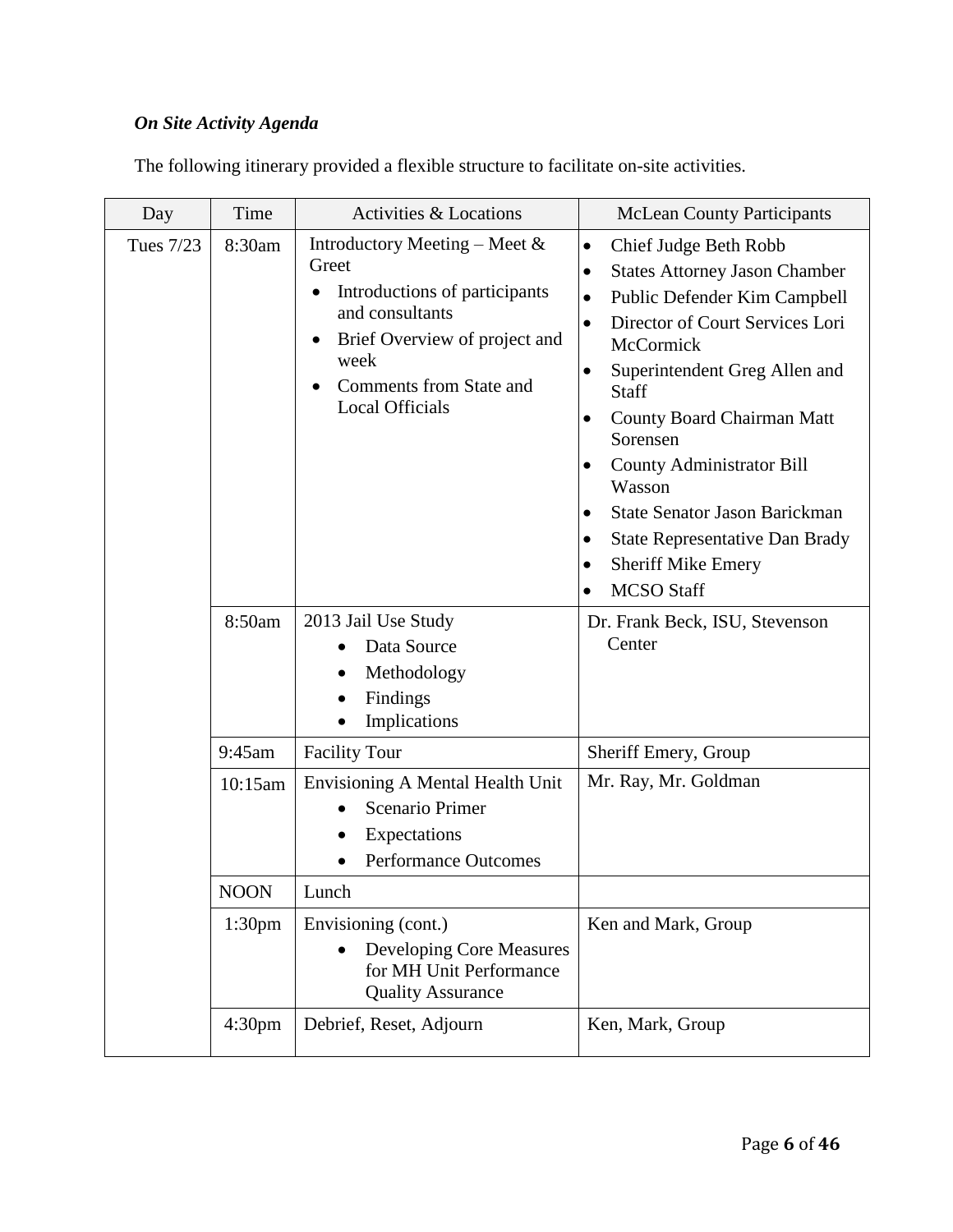| Wed. 7/24         | 8:30am             | Review and Conclude Envisioning                                                                                                                                                                                                                                                                                                                                                                                                                                                                  | Ken, Mark, Group                           |
|-------------------|--------------------|--------------------------------------------------------------------------------------------------------------------------------------------------------------------------------------------------------------------------------------------------------------------------------------------------------------------------------------------------------------------------------------------------------------------------------------------------------------------------------------------------|--------------------------------------------|
|                   | 9:30am             | Observations within the existing<br>Behavioral Health areas,                                                                                                                                                                                                                                                                                                                                                                                                                                     |                                            |
|                   |                    | <b>Transition Team huddle and</b><br>discussions, focus of discussion:<br>current physical environment &<br>how a different physical<br>environment could better support<br>supervision, manageability,<br>provision of mental health services<br>& care, & staff efficiency                                                                                                                                                                                                                     |                                            |
|                   | 10:15am            | Continue discussions with<br>integrated care team. Current<br>delivery system, strengths and<br>opportunities, review of Study<br>data; implications and applications                                                                                                                                                                                                                                                                                                                            | Team, Ken, Mark                            |
|                   | Noon               | Lunch                                                                                                                                                                                                                                                                                                                                                                                                                                                                                            |                                            |
|                   | 1:30 <sub>pm</sub> | Interviews with Mentally Ill<br><b>Inmates</b>                                                                                                                                                                                                                                                                                                                                                                                                                                                   | Ken, Mark, Staff, Inmates                  |
|                   | 2:30 <sub>pm</sub> | Break for Media Op                                                                                                                                                                                                                                                                                                                                                                                                                                                                               | Sheriff Emery, Mark & Ken                  |
|                   | 4:00 <sub>pm</sub> | Continue Interviews, facility tours,<br><b>PRN</b>                                                                                                                                                                                                                                                                                                                                                                                                                                               | As Above                                   |
| <b>Thurs 7/25</b> | 8:30am             | Workshop on Planning & Design<br>Process (modeled after NIC's<br>Planning of New Institutions<br>program, "PONI").<br>• While focusing on pre-design<br>tasks, provide overview of the<br>big picture, including Project<br>Recognition (completed);<br>Needs Assessment; Program<br>Development; Project<br>Definition & Implementation<br>Plan; Design; Bidding;<br>Transition; Construction;<br><b>Occupancy</b> ; Post Occupancy<br>• Develop matrix of tasks,<br>participants, & timeframes | Project and Transition Team, Ken &<br>Mark |
|                   | Noon               | Lunch                                                                                                                                                                                                                                                                                                                                                                                                                                                                                            |                                            |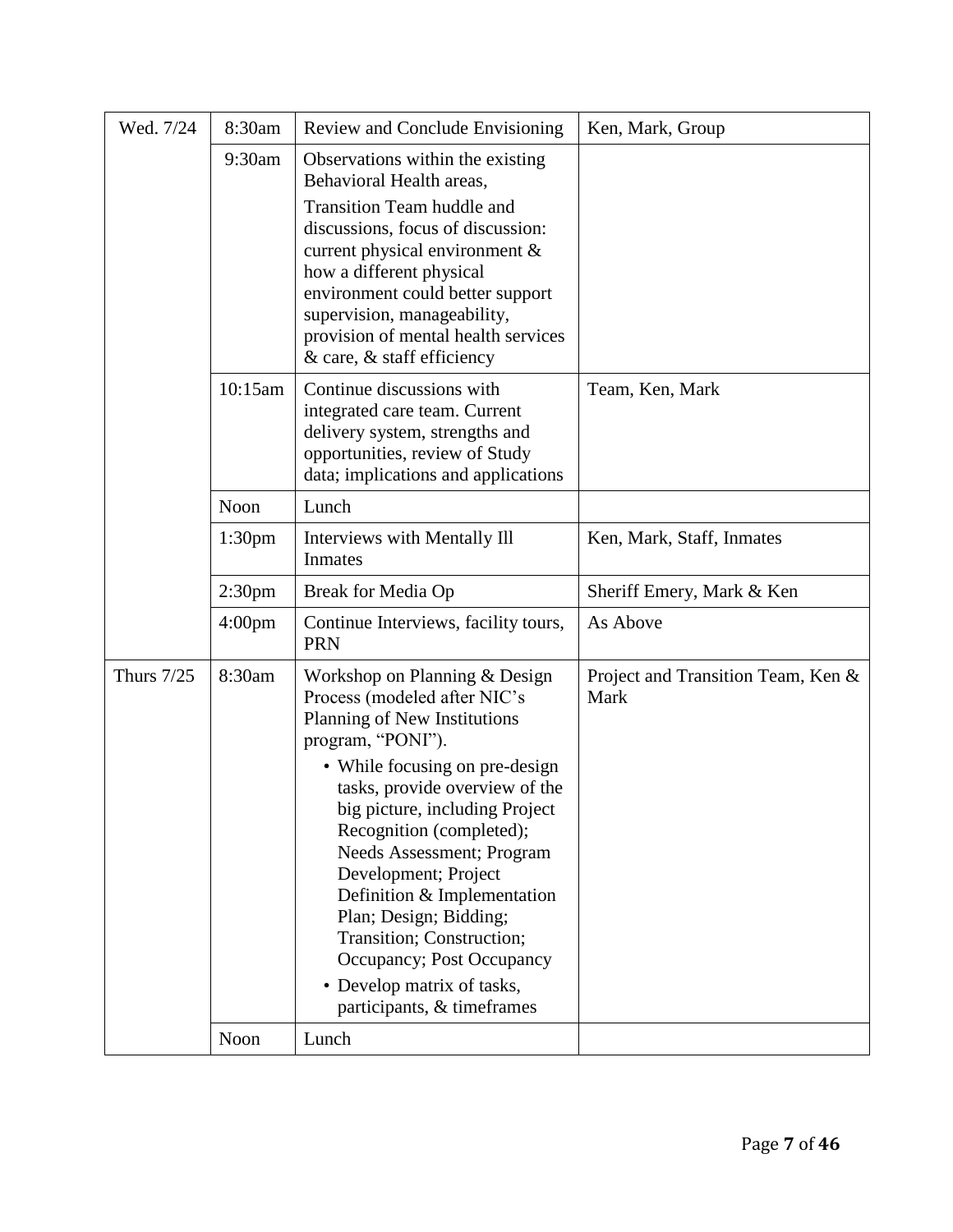| Thurs $7/25$<br>continued | 1:30 <sub>pm</sub> | Activities (following PONI):<br>• Review & clarification of<br>Needs: How the County can<br>determine numbers of beds by<br>type in new unit & elsewhere;<br>• Develop Mission $&$<br>Objectives of unit<br>• Develop preliminary list of<br>functions in unit<br>• Discuss development of<br>staffing plan | Same as above |
|---------------------------|--------------------|-------------------------------------------------------------------------------------------------------------------------------------------------------------------------------------------------------------------------------------------------------------------------------------------------------------|---------------|
|                           | 4:30 <sub>pm</sub> | Wrap-Up                                                                                                                                                                                                                                                                                                     | Group         |
| Fri 7/26                  | 8:30am             | Exit Meeting, roll-out, provisional<br>recommendations, adjourn                                                                                                                                                                                                                                             | All           |

It is important to note that on-site participation was exceptional involving many public officials, staff and members of the community, including:

#### *Meeting Participants*

#### **McLean County Project Meeting July 23, 2013**

| <b>Matt Sorensen</b>                  | <b>County Board Chairman</b>         |
|---------------------------------------|--------------------------------------|
| Paul Segobiano                        | <b>Property Committee Chairman</b>   |
| Keith Sommer                          | <b>State Representative</b>          |
| Don Everhart                          | Circuit Clerk                        |
| <b>Jack Moody</b>                     | CFM, Director, Facilities Management |
| Jackie Mathias                        | <b>Inmate Services</b>               |
| Melinda Fellner                       | <b>Inmate Services</b>               |
| Liz Barnhart                          | Criminal Justice Project Manager     |
| Mark Benson                           | Jail Counselor                       |
| Sheri Day                             | Jail Programs                        |
| Lori McCormick                        | Director, Court Services             |
| Tristan N. Bullington Public Defender |                                      |
| <b>Hannah Eisner</b>                  | Administration                       |
| <b>Jamey Kessinger</b>                | <b>Assistant Jail Superintendent</b> |
| Diane Hughes                          | Jail Operations Supervisor           |
| Gregory Allen,                        | Jail Superintendent                  |
| Edith Brady-Lunny                     | The Pantagraph (PIO)                 |
| Will Scanlon                          | <b>Trial Court Administrator</b>     |
| <b>Rusty Thomas</b>                   | <b>Chief Deputy</b>                  |
| Kim Behrens                           | Reporter/WMBD-31 TV                  |
| <b>Beth Robb</b>                      | Chief Judge                          |
|                                       |                                      |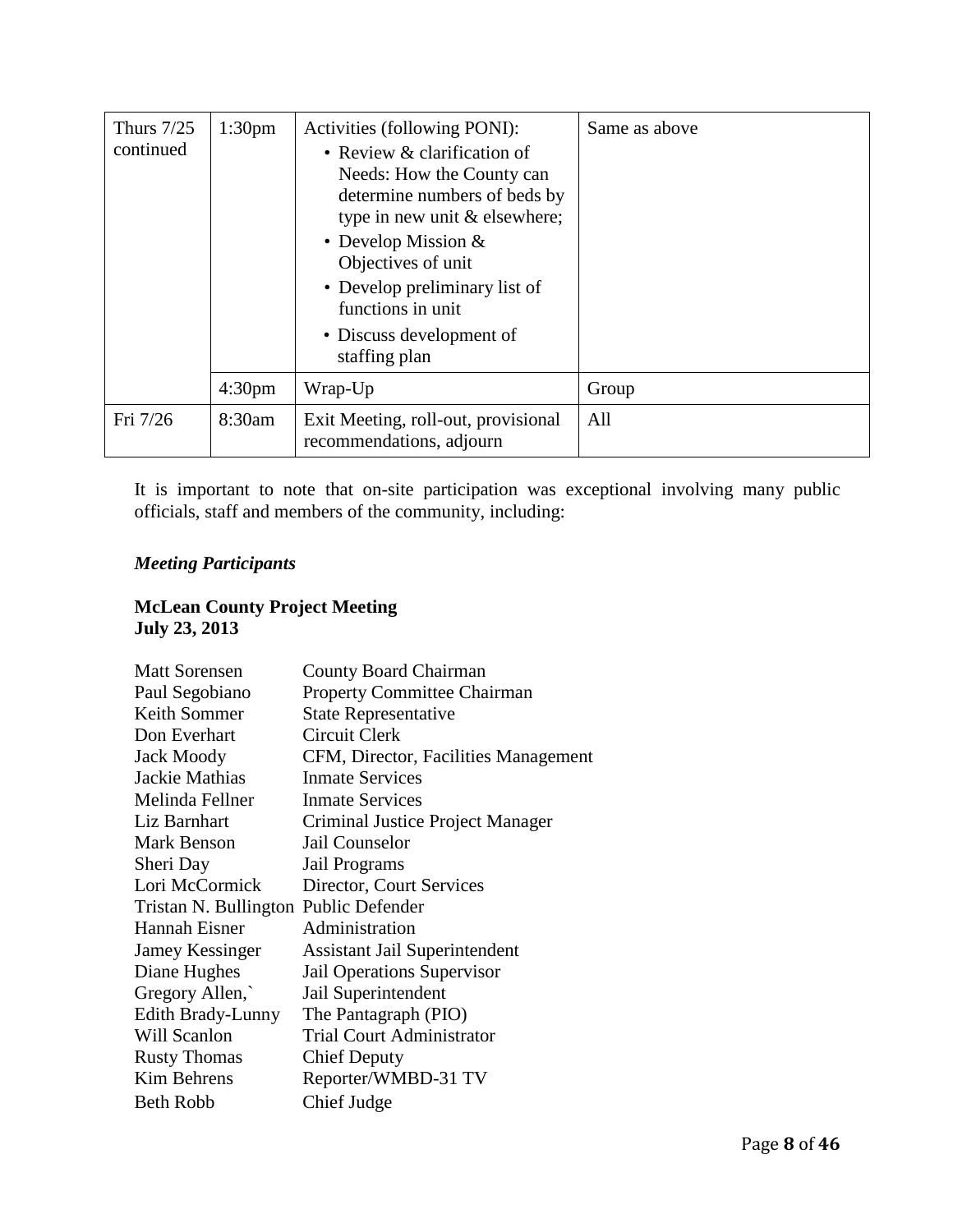| <b>Jason Chamber</b> | <b>States Attorney</b>      |
|----------------------|-----------------------------|
| Kim Campbell         | <b>Public Defender</b>      |
| Jason Barickman      | <b>State Senator</b>        |
| Dan Brady            | <b>State Representative</b> |

#### **McLean County Project Meeting July 25, 2013**

| Jackie Mathias     | <b>Inmate Services</b>                     |
|--------------------|--------------------------------------------|
| Michelle S. Butler | <b>Assistant Director, Health Services</b> |
| James Kessinger    | <b>Assistant Jail Superintendent</b>       |
| Diane Hughes       | Jail Operations Supervisor                 |
| Gregory Allen      | Superintendent                             |
| Will Scanlon       | <b>Court Administration</b>                |
| Mark Benson        | Jail Counselor                             |
| Joan Hartman       | Central Region Manager (Chestnut)          |
| Alan Sender        | Chief Operating Officer, Health Systems    |
|                    |                                            |

#### **McLean County Project Meeting/Presentation July 26, 2013**

| Michael Donovan          | Deputy Director, ACS                    |
|--------------------------|-----------------------------------------|
| Kenneth Hall             | <b>NAMI</b>                             |
| Cathy Jo Waltz           | Superintendent, JDC                     |
| Lori McCormick           | Director, Court Services                |
| <b>Robert Sutherland</b> | CKCC (LWV); Jail Review Committee       |
| Sharjeel Rizvi           | <b>Pretrial Coordinator</b>             |
| Chris Bailey             | Deputy Director, Adult Probation        |
| Gregory Allen            | Superintendent                          |
| Diane Hughes             | <b>Jail Operations Supervisor</b>       |
| <b>Jamey Kessinger</b>   | <b>Assistant Jail Superintendent</b>    |
| Melinda Fellner          | <b>Inmate Services</b>                  |
| <b>Mark Benson</b>       | Jail Counselor                          |
| Sheri Day                | Jail Programs                           |
| Jackie Mathias           | <b>Inmate Services</b>                  |
| Chris Cashen             | Jail Counselor                          |
| <b>Sally Pyne</b>        | County Board Member; District 4         |
| Don Cavallini            | County Board Member; District 1         |
| Carlo Robustelli         | County Board Member; District 8         |
| George Gordon            | County Board Member; District 6         |
| John D. McIntyre         | Vice Chairman, County Board; District 5 |
| Jon Sandage              | Lt. McLean County Sheriff               |
| <b>Bill Wasson</b>       | <b>County Administrator</b>             |
| Hannah Eisner            | <b>Assistant County Administrator</b>   |
| Susan Schafer            | McLean County Board; District 9         |
| William Caisley          | County Board Member; District 4         |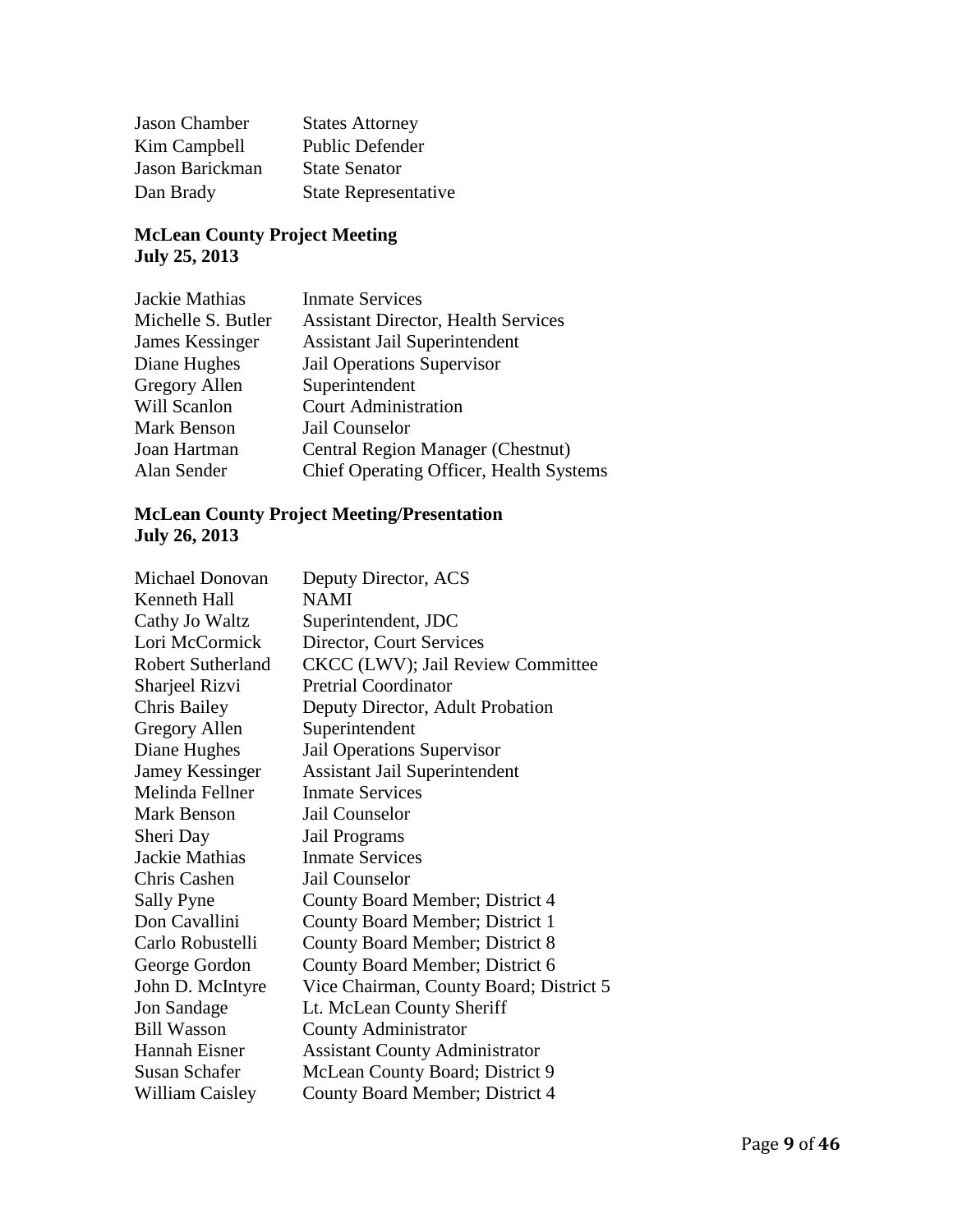| <b>Jack Moody</b>   | Director, Facilities Management                                |
|---------------------|----------------------------------------------------------------|
| Paul Segobiano      | McLean County Board; District 8                                |
| <b>Beth Robb</b>    | Chief Judge                                                    |
| Victoria Harris     | McLean County Board; District 7; Property Transportation Comm. |
| Laurie Wollrab      | McLean County Board; District 6                                |
| Will Scanlon        | <b>Court Administration</b>                                    |
| <b>Blair Wright</b> | <b>MHA McLean County intern</b>                                |
| Laura Beavers       | McLean County Health Department                                |
| Liz Barnhart        | Criminal Justice Special Projects Manager                      |
| Dennis McGuire      | <b>Probation Deputy Director</b>                               |
| Karen Major         | Director, The Baby Fold                                        |
| Jen Ho              | <b>Risk Manager, McLean County</b>                             |
| Zach Dietmeier      | WSBC – Radio                                                   |
| Edith Brady-Lunny   | The Pantagraph                                                 |
| Pablo Eves          | Civil Assistant State's Attorney                               |
| Kim Campbell        | McLean County P.D.                                             |
| Mike Emery          | McLean County Sheriff                                          |
|                     |                                                                |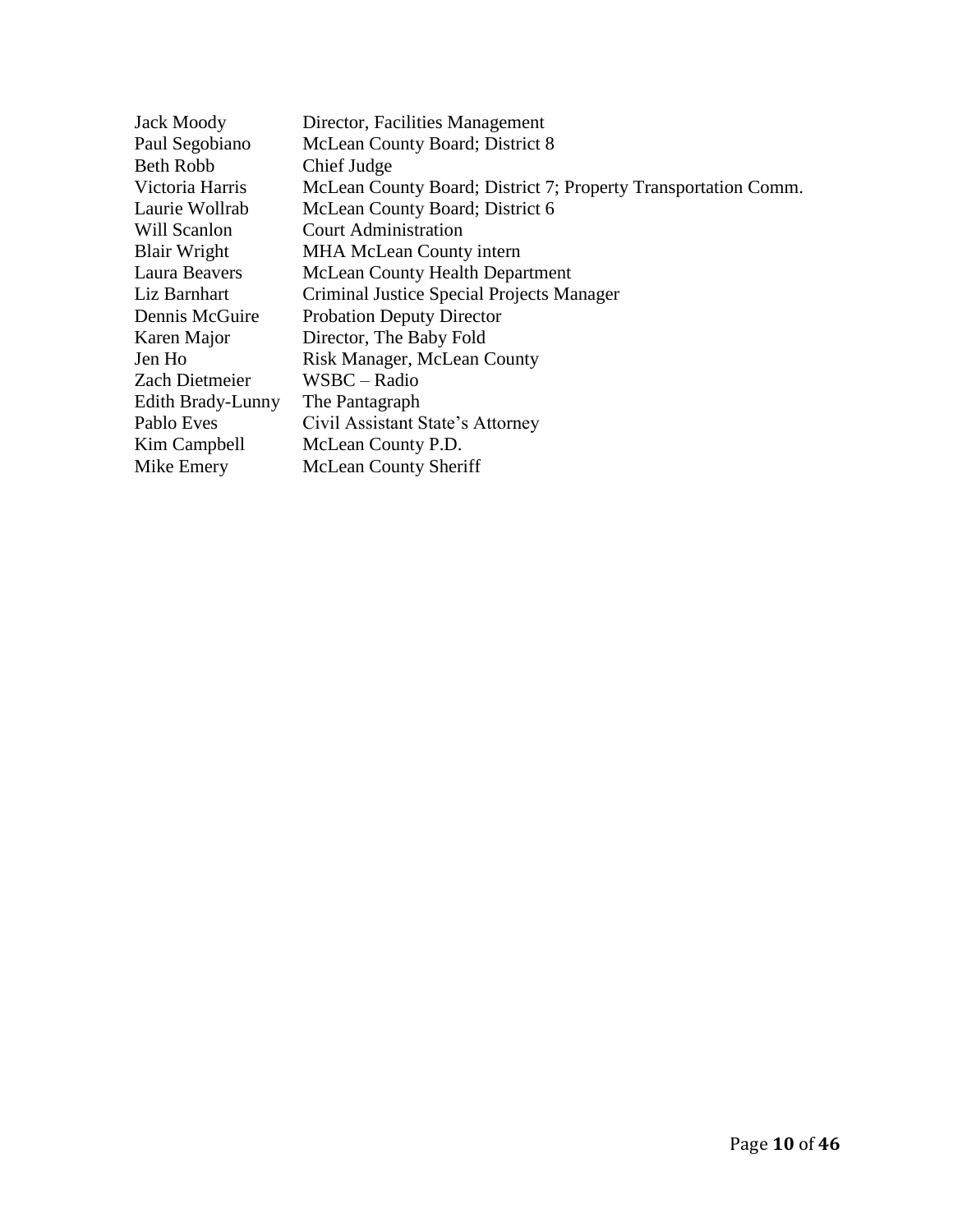# **The Problem: Incarceration of the Mentally Ill in Local Jails**

#### *Brief National Perspective*

Current research indicates that, on any given day, approximately 64 percent of people booked into our Nation's 3200 local jails are diagnosed or have a diagnosable mental illness or problem. The high prevalence of mentally ill inmates can be traced to the deinstitutionalization of mental health programs throughout the country, draconian reductions in community mental health funding, and the closing of public mental health facilities resulting in an unprecedented incarceration of the mentally ill.

Many of these inmates also have other risk factors associated with a higher incidence of violent behavior (e.g., substance abuse, neurological impairment, poor impulse control) that is often exacerbated by psychotic symptoms. Because of their idiosyncratic and sometimes unpredictable behaviors, people with serious and pervasive mental illness may be at higher risk of victimization or harming others in correctional settings and often have their clinical conditions exacerbated by overcrowding, hostility, and loss of basic freedoms.

Providing timely and adequate jail conditions and treatment to inmates with mental illness not only helps the individual avoid disruptive and dangerous behaviors but may also reduce suffering and improve facility safety and security. Developing and maintaining effective jailbased treatment and case management services for inmates with mental illness is a constitutional obligation of local officials. The following provides concepts and direction for developing and maintaining jail-based mental health programs and service.

#### *Growing Prevalence of Mental Illness in the McLean County Detention Facility*

The previous Technical Assistance Report estimated reported prevalence of mental illness among inmates incarcerated at the McLean County Detention Center. These findings were further verified and described in a July 2013 study of jail data by Dr. Frank Beck, Stevenson Center, Illinois State University, Bloomington. This brief study was presented during this onsite visit to more than 40 public officials, criminal justice and corrections representatives, and community members.

This study analyzed jail inmate bookings from 2007 to 2013, producing the following salient findings that appear to follow national trends:

1. The number of bookings involving mentally ill persons has been increasing as shown in the following graphs and table. Note that this has been especially true for those charged with or convicted of felonies.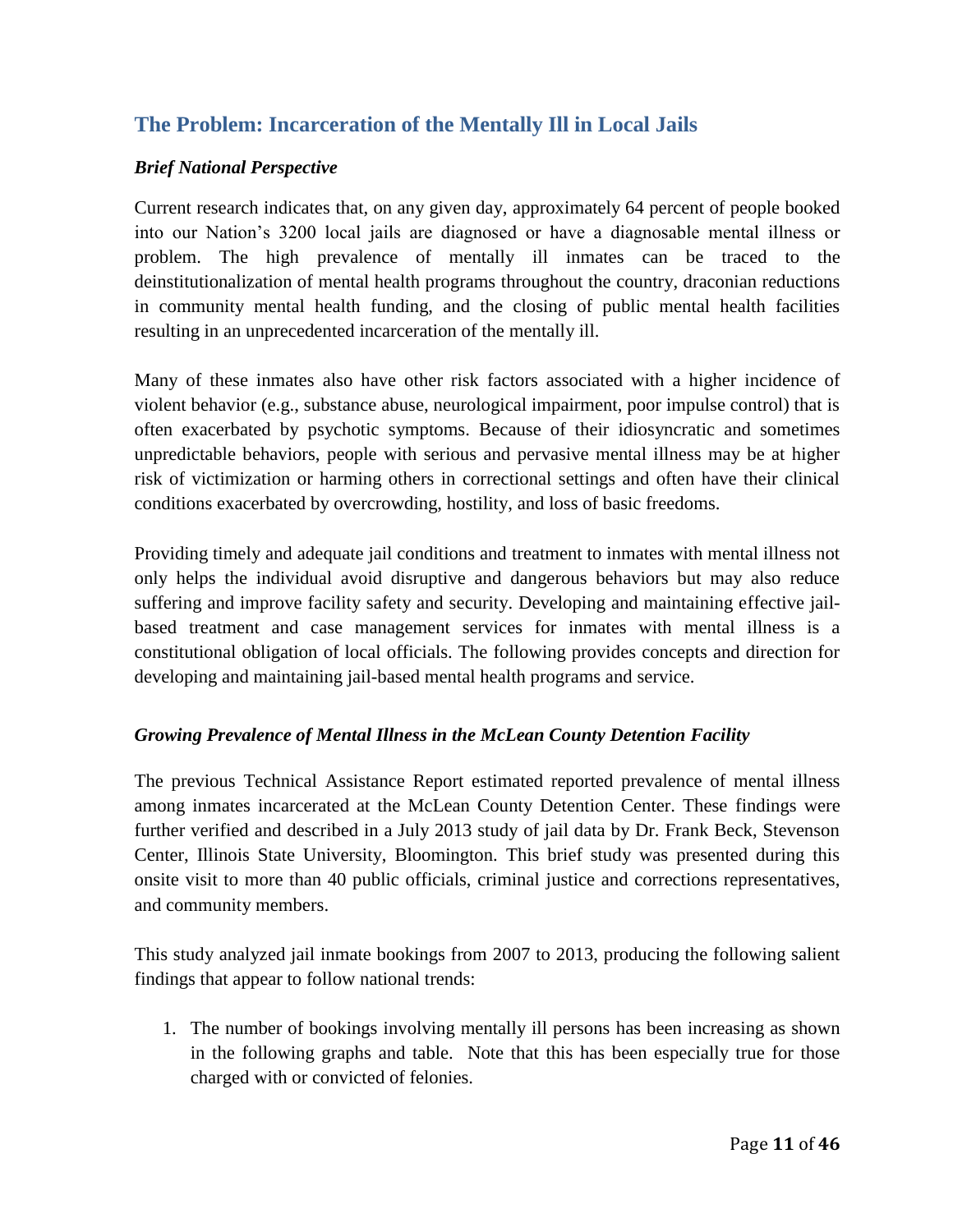

#### Number of Bookings of the Mentally Ill and Disabled, January through June, 2007-2013

| Number of Bookings of the Mentally Ill and Disabled, January through June, 2007-2013 |      |      |      |      |      |      |              |
|--------------------------------------------------------------------------------------|------|------|------|------|------|------|--------------|
|                                                                                      | 2007 | 2008 | 2009 | 2010 | 2011 | 2012 | <u> 2013</u> |
| Felony                                                                               | 18   | 11   | 15   | 27   | 17   | 24   | 30           |
| Misdemeanor                                                                          | 24   | 21   | 30   | 33   | 37   | 40   | 25           |
| <b>DUI/Traffic</b>                                                                   |      |      | 2    | 3    |      |      |              |
| Other                                                                                |      |      | з    |      | 6    |      | 2            |
| No Charges Filed                                                                     | 8    | 11   | 11   | 8    | 13   | 10   | 10           |
| <b>Total</b>                                                                         | 54   | 46   | 61   | 78   | 74   | 79   | 68           |





Quarter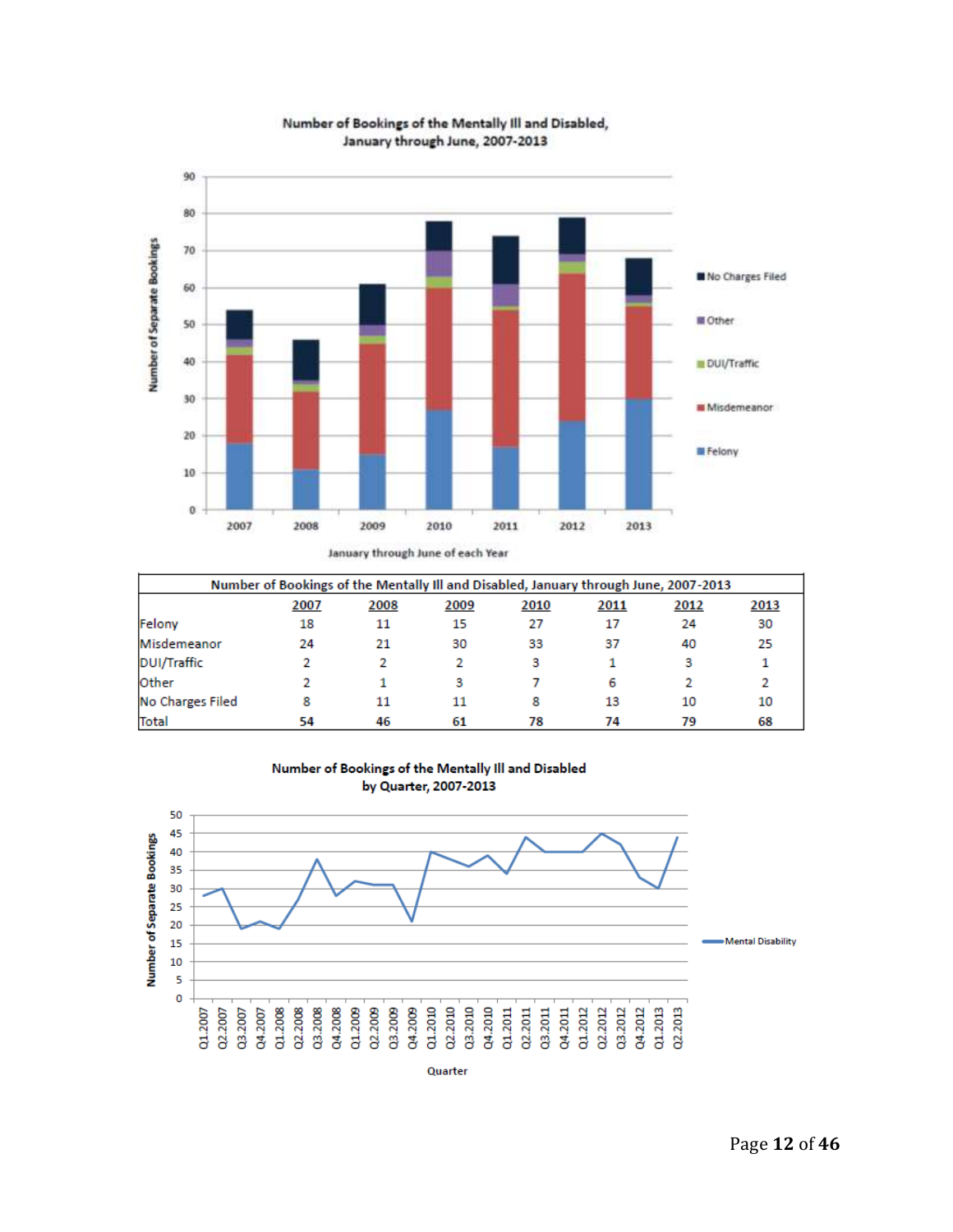As shown above, aggregate bookings for bookings involving Mental Health Problem Risk and Mental Disability shows increases since January 2007. These data also show an increase in the charge severity for this population.

2. Average and total jail bed days are increasing for inmates with mental illness as shown in the next graphs and table:

| Average Bed Days Used the Mentally Ill and Disabled, January through June, 2007-2013 |      |      |      |      |      |               |              |  |  |  |  |  |
|--------------------------------------------------------------------------------------|------|------|------|------|------|---------------|--------------|--|--|--|--|--|
|                                                                                      | 2007 | 2008 | 2009 | 2010 | 2011 | <u> 2012 </u> | <u> 2013</u> |  |  |  |  |  |
| Felony                                                                               | 40   |      | 17   | 9    | 26   | 31            | 36           |  |  |  |  |  |
| Misdemeanor                                                                          |      |      |      | 6    |      | 10            |              |  |  |  |  |  |
| DUI/Traffic                                                                          |      |      |      |      |      |               |              |  |  |  |  |  |
| Other                                                                                |      |      |      |      |      |               |              |  |  |  |  |  |
| No Charges Filed                                                                     |      |      |      |      |      |               |              |  |  |  |  |  |



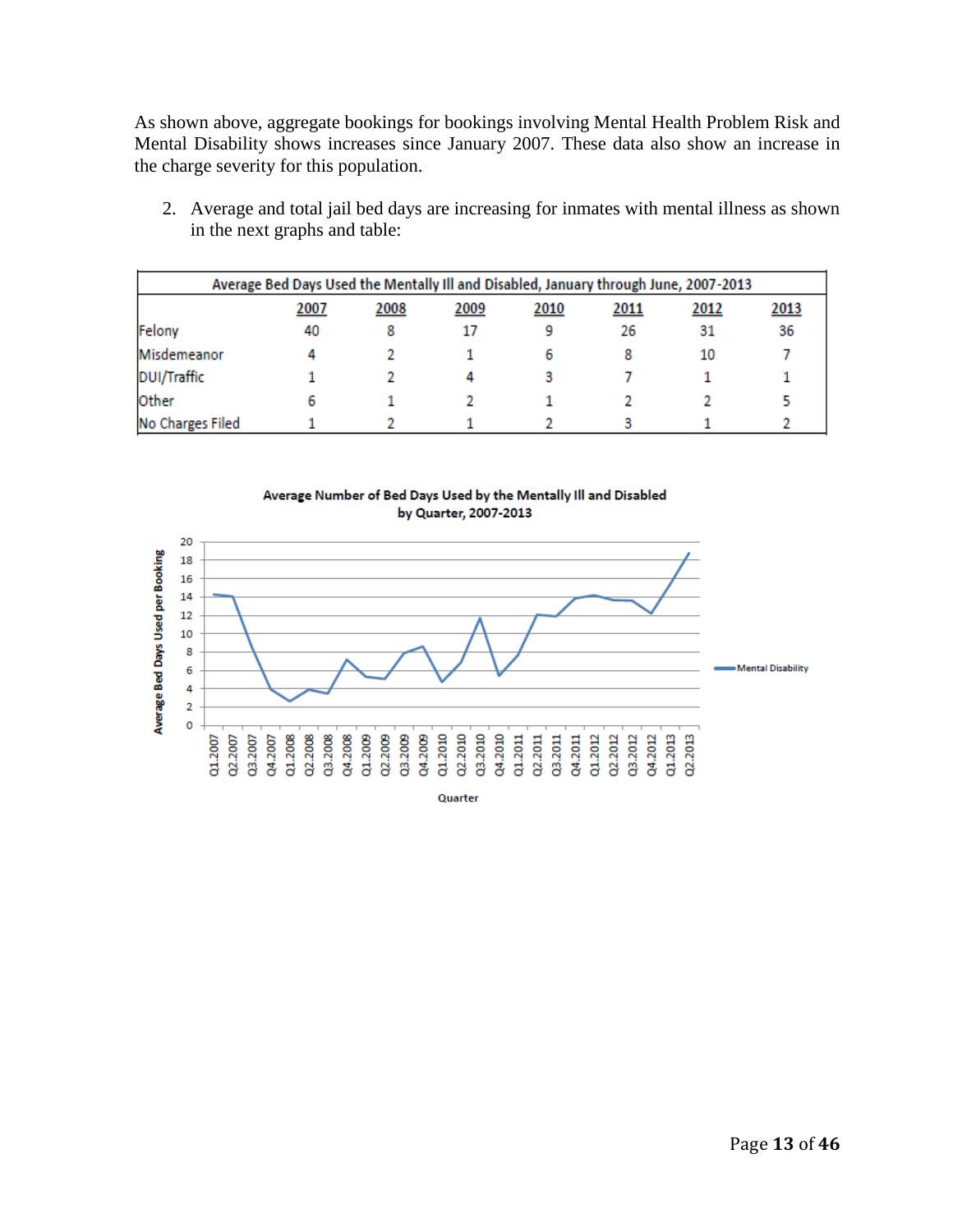

As shown above, average and total jail bed days involving Mental Health Problem Risk and Mental Disability show increases since January 2007. The report found that mentally ill inmates remained incarcerated 15 days more in 2013 than in 2008.

This study clearly evidences the basis for timely and strategic action by McLean County officials and the community. More people are being booked into the McLean County Detention Facility with more serious criminal charges and they are staying longer. Like a majority of jails in the United States, MCDF was not designed for nor is it adequately staffed to manage this growing inmate population effectively.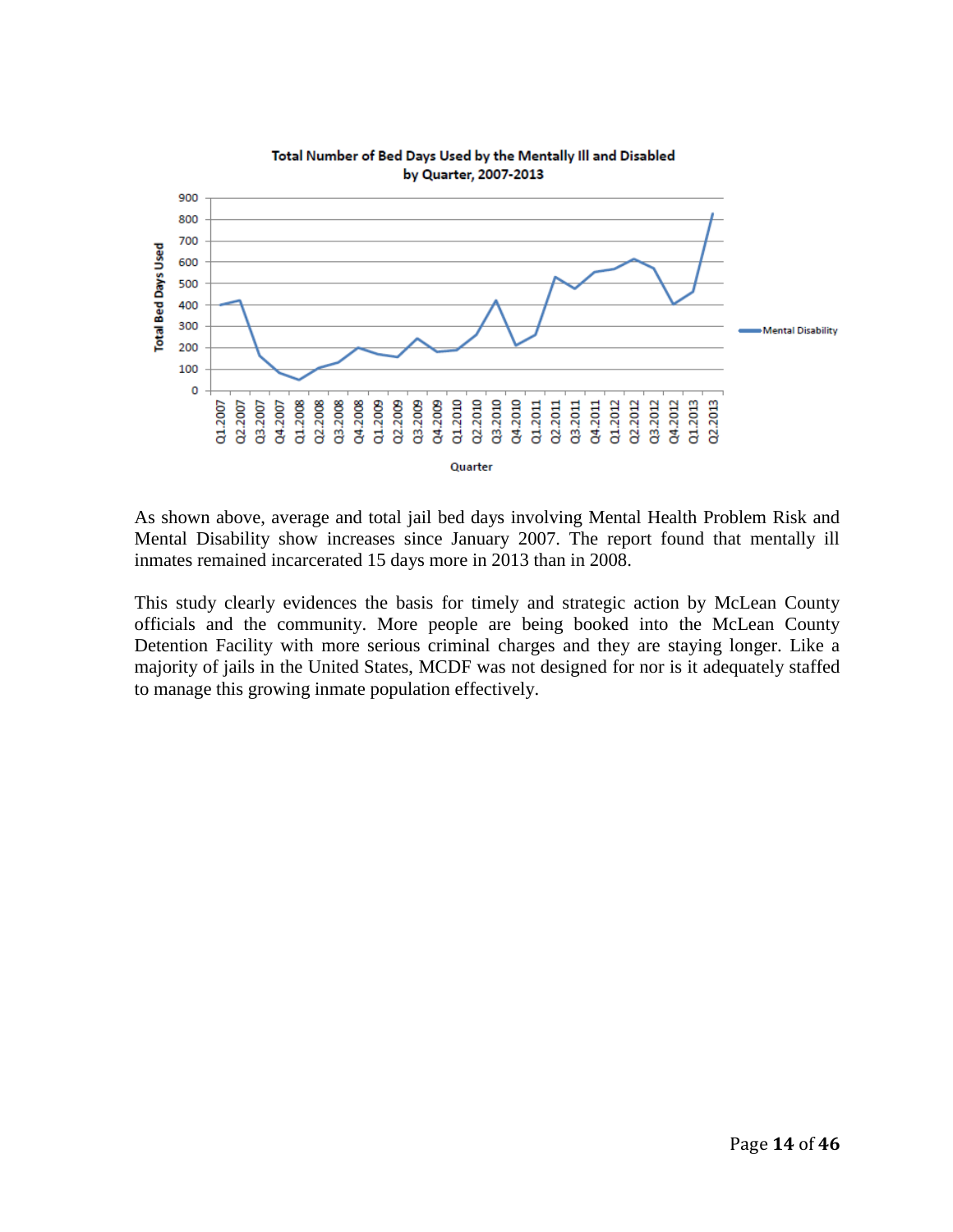# **Adequate Jail-Based Management of Mentally Ill Inmates**

Effective care and custody of mentally ill inmates involves the integration of three fundamental elements that include adequate and appropriate:

- 1) Jail-based management of mentally ill inmates
- 2) Jail physical environments and accommodations
- 3) Community mental health delivery systems

Effective care and custody of inmates with mental illness requires collaborative integration of all three elements listed above. Each element, individually, provides adequate conditions for constitutional care. Collaborative integration of these components maximizes the potential for best health care, criminal justice, and resource utilization outcomes. Therefore, all components must be evidence-based, fully functional, and strategically developed.

#### *Management Overview*

The course of mental illness, in general, is variable, with some people having exacerbations and remissions, some eventually recovering more or less completely, and others remaining chronically ill. The nature of the inmates current symptoms, comorbid conditions, associated functional impairments, and mental health history should be assessed when determining the severity of the specific person's illness, which will assist in determining the level of mental health treatment needed (e.g., outpatient, intermediate, crisis stabilization, inpatient) and in making appropriate housing recommendations.

Jail health care and custody staff should be diligent in monitoring an inmate's clinical and jail status in order to provide timely interventions. Additionally, mental health staff should provide all correctional staff with specific training so they can assist in the monitoring of inmates with mental illness, including suicide prevention, and can more effectively and humanely manage and interact with these individuals.

#### *Program Treatment Goals*

Treatment goals and ultimately a treatment plan should be developed in an integrated, multi-disciplinary fashion, which includes the active and ongoing participation of custody staff and leadership. The treatment programming attempts to address biological, interpersonal, social, environmental, and cultural factors affecting the inmate's adjustment to the jail environment. In developing treatment goals for mental illness, understanding the course of the illness is essential. Ordinarily, the course of mental illness can be divided into three broad phases: acute phase, a stabilization phase, and a stable phase. While somewhat arbitrary, these phases provide a structure for integrating treatment program approaches, which often involve different levels of mental health care and housing at different points.

During the acute phase, the goal of treatment is to eliminate or reduce acute symptoms and decrease functional impairment. Specific treatment goals are to prevent harm to self or others; control disturbed behavior; suppress or eliminate symptoms; reduce anxiety and unrealistic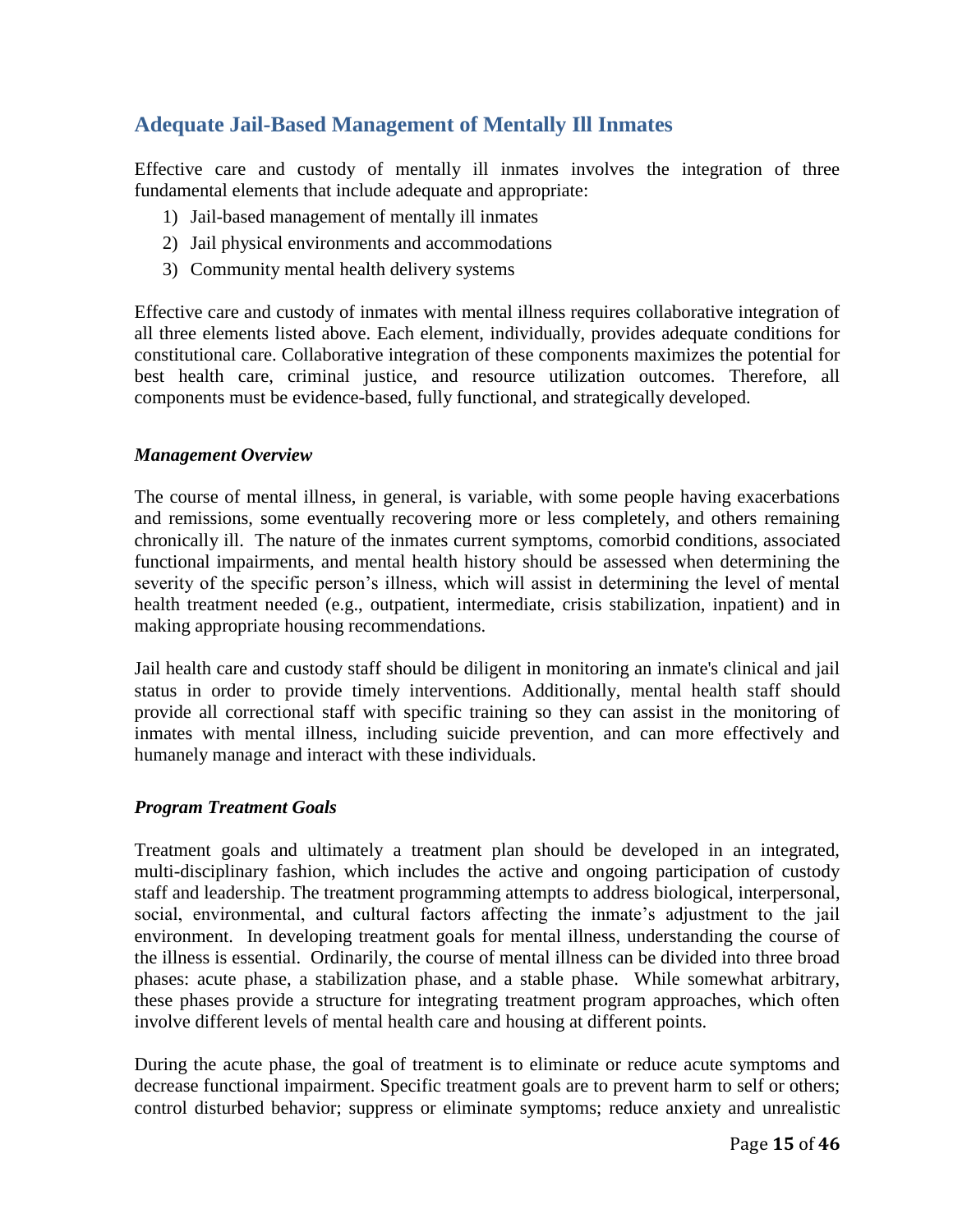fears; establish and maintain appropriate hygiene, grooming, and other adult daily living skills; develop a therapeutic alliance; and formulate short and long-term treatment plans throughout incarceration.

During the stabilization phase, the goals of treatment are to help the inmate effectively manage stress, provide a supportive environment and education about the illness to decrease the likelihood of relapse, promote psychosocial rehabilitation, foster the acquisition of relevant skills, and continue symptom management and prepare the inmate for reentry in to the community.

The goals of treatment programming during the stable phase are to maintain or improve the person's level of functioning, effectively treat symptoms associated with the onset of acute clinical exacerbations, and continue medication monitoring. Psychosocial rehabilitation, which includes helping people learn how to live with their condition, should continue as needed.

#### *Assessment on Entry to the System*

Standards and guidelines developed by the National Commission on Correctional Health Care (NCCHC) and a task force of the American Psychiatric Association recommend that all inmates be assessed during the intake screening process with follow-up mental health evaluation, if indicated, to identify and engage inmates requiring mental health treatment. In addition, both the NCCHC and APA guidelines recommend mental health screening procedures (which include mental health rounds) for all inmates who are placed in housing units that are segregated from the general inmate population (e.g., mental health units). This may include new admission housing in jails, reception center housing in prisons, or administrative segregation settings in both, which can include punitive/disciplinary cells or protective custody. While brief screening instruments are useful for screening purposes, the routine use of more extensive psychological testing is typically not warranted and should be reserved only for special clinical cases where it might be helpful in clarifying a confusing differential diagnosis.

It is important for a procedure to be developed and implemented that makes a reasonable attempt to obtain relevant past mental health records, especially inpatient psychiatric admission and discharge summaries for both diagnostic and treatment planning purposes.

#### *Frequency of Follow-up Visits*

In general, treatment during the acute phase involves daily contact between the inmate and treating clinician. Contacts with clinicians are often reduced in frequency during the stabilization phase. However, contact should be increased following significant changes such as housing transfers from one yard to another or to a different correctional institution, periods of stressful intervening events, and substantial changes in the inmate's treatment (e.g., medication changes). On average, clinical contacts during the stabilization phase will occur at least monthly, and often more frequently if psychosocial rehabilitation is more intensive or if an intervening event occurs that can cause relapse.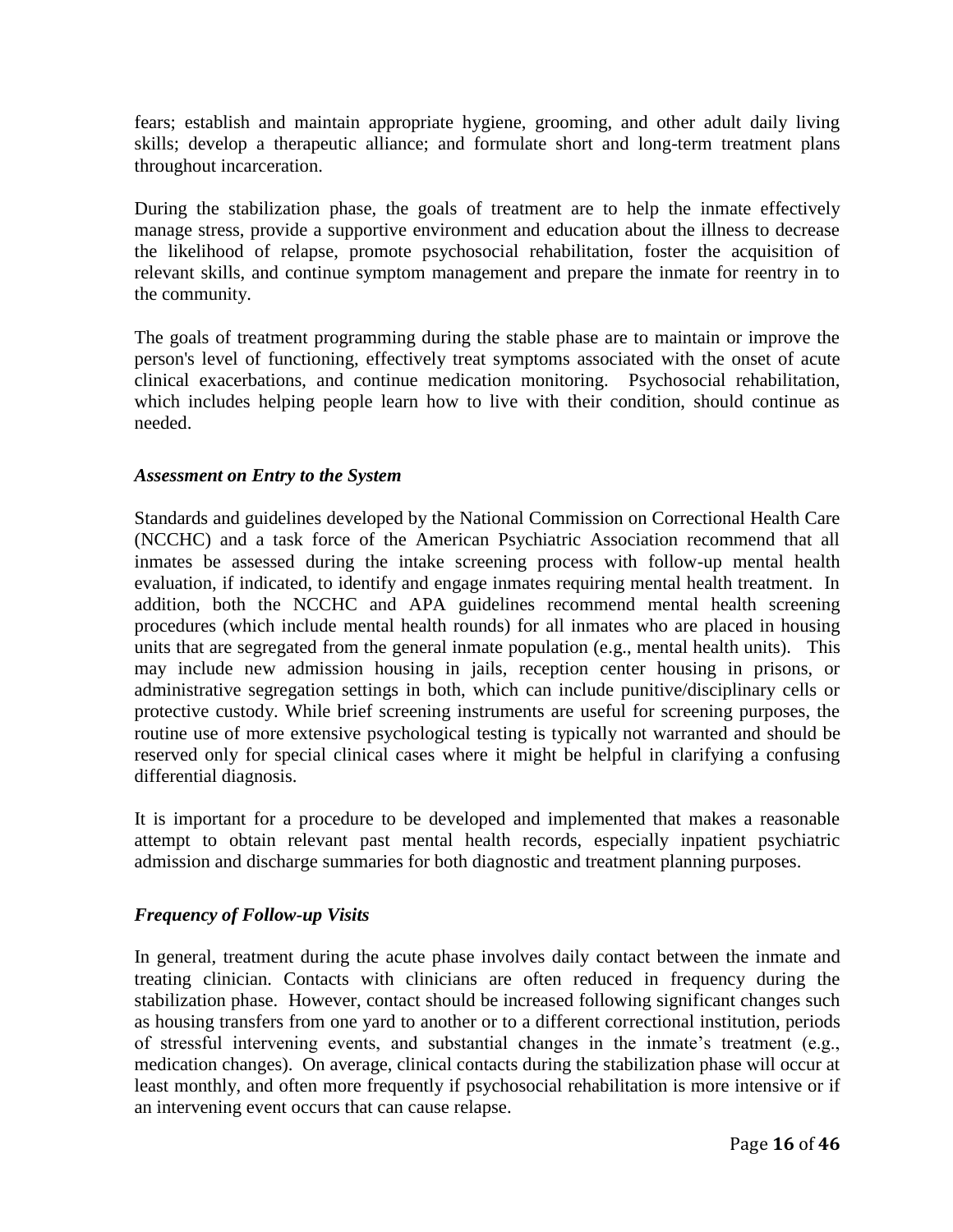Inmates generally require less frequent clinical contact during the stable phase, although there are wide individual variations related to the person's clinical course, history, and changes within the correctional environment. For example, inmates usually require more frequent visits during prolonged lockdowns. More frequent contact will initially be required when significant changes in the person's life occur such as transfers to another prison or yard, being sentenced in court or a significant loss experienced by the inmate. In general, the frequency of visits with inmates during the stable phase should be at least once every 30 to 90 days depending on need.

#### *Content of Follow-up Visits*

#### Assessment

The specific content of follow-up visits is a function of the treatment plan and the nature of the clinical contact (e.g., medication management session, individual psychotherapy session, group therapy session, etc.). However, in each case, change from the last visit should be assessed and documented.

A mental status examination should be performed during each follow-up visit with specific questions being asked, as clinically appropriate (e.g., presence or absence of auditory hallucinations, presence of suicidal thinking, decompensation). If a person is receiving psychotropic medications, questions should be asked concerning relevant side effects, therapeutic effects, medication distribution issues, and whether or not they are taking the prescribed medications as ordered. In many correctional facilities, inmates with serious illnesses, including mental illness, are often housed together in mental health units or are concentrated in designated general population housing units. Under these circumstances, it is often important to solicit information from others knowledgeable about the inmate's functioning including such people as housing officers, program staff, or (in some cases) other inmates.

Due to the nature of many of these questions and the need for reasonable confidentiality, it is important for the clinician to meet with the inmate in a setting that is both safe and private, at least with regard to protecting patients from having other people overhear interviews. Obviously, exceptions to this principle may be necessary for safety reasons. For example, cell front contact, which may be an acceptable screening practice for inmates without significant mental health impairment in segregated housing units, may be inadequate when more significant mental health impairments are involved. At each follow-up visit, the clinician should assess and document in the appropriate record the level of control achieved.

#### *Levels of Function*

This section encourages the use of a level of function tool to bring as many patients as possible into good level of function, recognizing that many patients may only achieve a fair level of function even with all appropriate interventions. It is believed that greater standardization of information collection among clinical and custody staff can result in greater accountability for the professionals, and ultimately better care for the patients. This has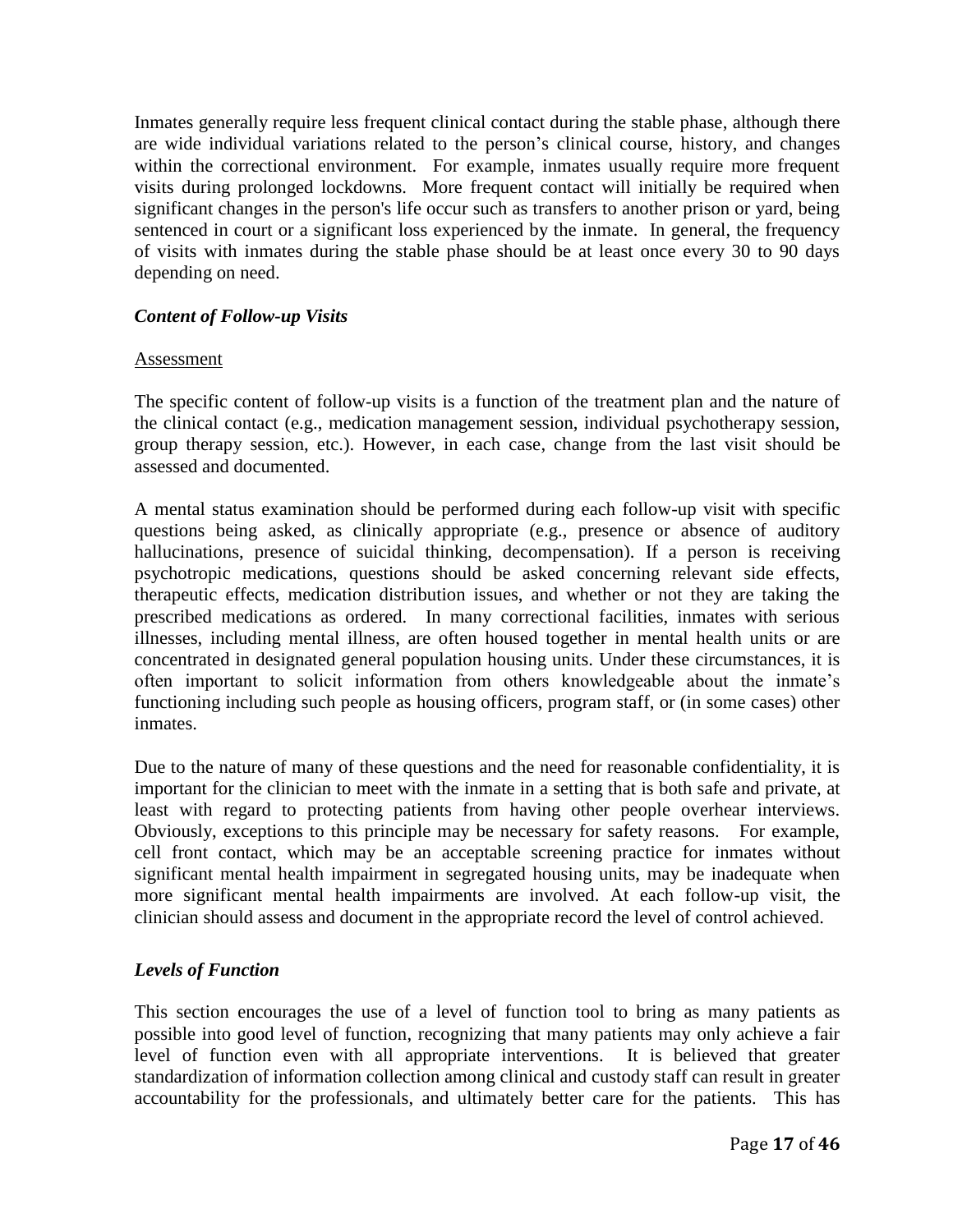proven to be the case when using this approach with common chronic medical diseases and is believed that it may have the same impact on inmates with mental illness.

To effectively use this conceptual model, the clinician should apply the following rules:

- 1. Under any level of function, if all numbered parameters are not met, the level of function is assessed at the next lower level.
- 2. In determining whether a numbered parameter is met, it is not necessary that all examples described as part of the numbered parameter be present for the numbered parameter to be met.
- 3. To be reclassified as an improved level, (a higher level of function), the patient must meet all numbered parameters at the higher level.

#### Good Level of Function

- 1. Patient is a willing partner in the treatment plan. This can be judged by such attributes as: good medication compliance, attendance at all scheduled treatment sessions, understanding of disease process, and/or expresses support for the treatment process. The clinician uses his/her judgment to determine how many of these examples are necessary for the parameter to be met.
- 2. Patient does not require daily contacts with qualified mental health staff.
- 3. Patient can function appropriately and autonomously in the general inmate population. This can be judged by such examples as appropriate, non-bizarre behaviors and social contacts, self-reports of reductions in troublesome schizophrenic symptoms, regular attendance at/participation in available correctional programs, and/or participation in correctional work assignments with normal levels of staff supervision, maintenance of incident-free behavior, and/or positive staff reports regarding patient's adjustment. The clinician uses his/her judgment to determine how many of these examples are necessary for the parameter to be met.

#### Fair Level of Function

- 1. Patient functions marginally in general population with fairly regular crisis situations or functions satisfactorily in an intermediate care unit or special housing unit with its added staff supervision and program structure.
- 2. Patient requires daily contact by qualified mental health staff.
- 3. Patient reports a return of or an increase in symptoms.
- 4. Staff reports of patient behavior indicate deteriorating mental status. This can be judged by such examples as declining personal hygiene, increases in misconduct reports based on mental condition, increases in observable bizarre or deviant behaviors and/or complaints from other inmates about inmate's behaviors. The clinician uses his/her judgment to determine how many of these examples are necessary for the parameter to be met.
- 5. Patient does not fully cooperate with treatment process. This can be judged by such examples as: a general lack of understanding regarding the illness process, a general distrust or resistance to the treatment process, intermittent compliance with medication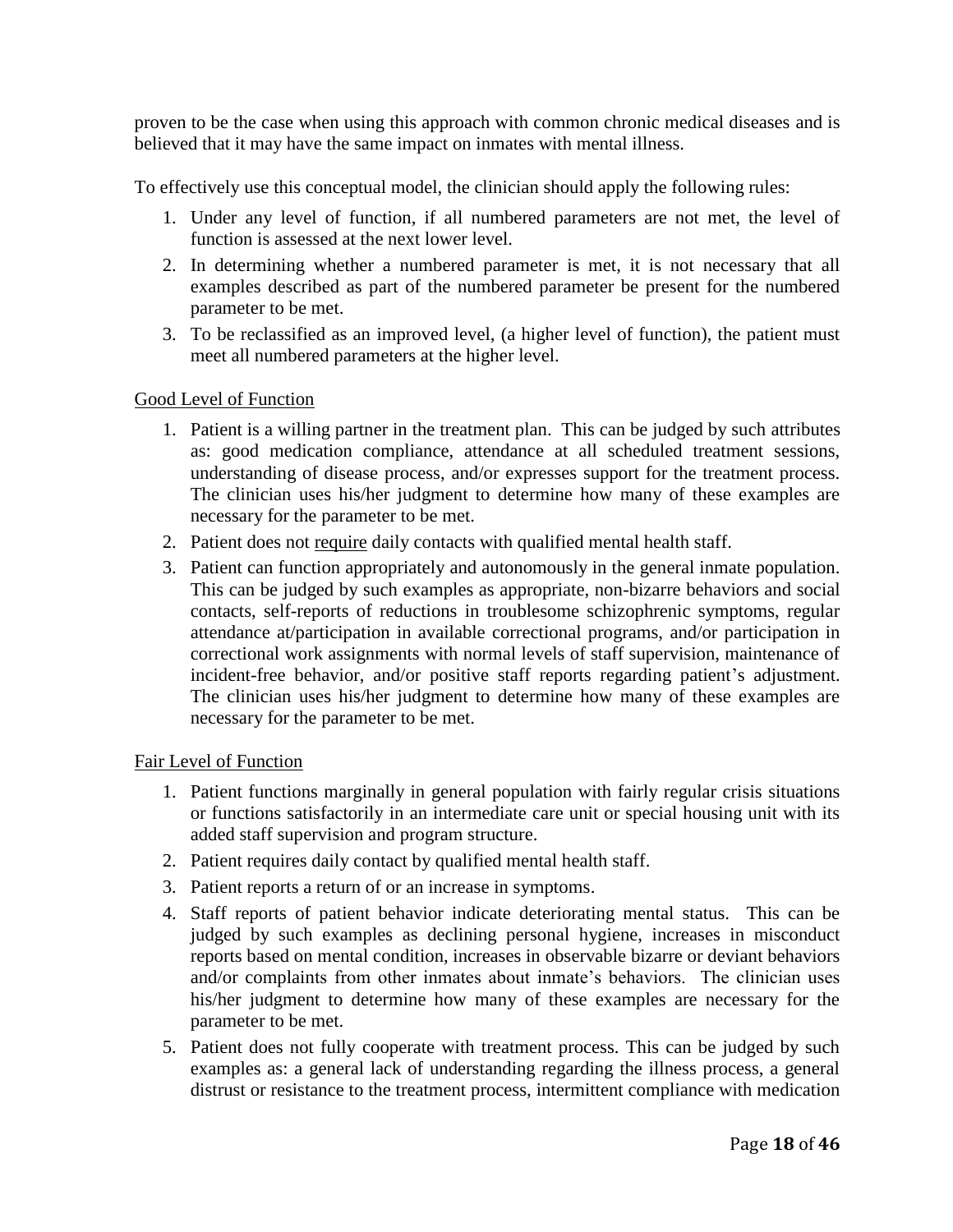regimen, missed treatment sessions. The clinician uses his/her judgment to determine how many of these examples are necessary for the parameter to be met.

Poor Level of Function:

- 1. Patient displays active symptoms of illness. This can be judged by such examples as: deterioration in personal hygiene, hallucinations and/or delusions, social withdrawal, alienation, and or other interpersonal problems, immobile, vegetative state or agitated, aggressive state, bizarre, inappropriate behavior and/or suicidal and/or homicidal thoughts, gestures, or actions. The clinician uses his/her judgment to determine how many of these examples are necessary for the parameter to be met.
- 2. Patient is unable to function in the general population, an intermediate care unit or special housing unit due to severity of symptoms and their disruptive effect on the orderly running of the unit.
- 3. When use of restraints and/or seclusion is sometimes required to manage symptoms. Patient is totally noncompliant with medication regimen and treatment process/ recommendations and/or patient threatens or victimizes other inmates, or is threatened or victimized by other inmates as a function of symptoms of mental illness.

#### *Use of the Assessment to Guide Treatment Efforts*

Each clinical contact should generally result in reassessment of the current treatment plan, which should include a careful evaluation of the inmate's clinical status. If the inmate's clinical condition has either worsened or not improved as expected, the treatment plan needs to be revised as appropriate. Treatment plan revisions will often include changes in diagnosis, changes in the general therapeutic modalities being used, and changes in the frequency and nature of clinical contacts, changes in work and/or housing assignments, and, at times, an increased level of mental health care. The clinician may decide to observe for a period without changing the treatment if the clinical reasoning is documented.

#### *Continuity of Care*

For continuity of care to be effectively implemented across the facility and community agencies, support from management/administrative staff both within and across agencies is essential. Without this support, systemic obstacles are often difficult to overcome.

Continuity of care is clinically very important for establishing and maintaining a therapeutic alliance, for conducting ongoing assessment and monitoring, for maintaining treatment successes, and for reducing recidivism. Frequent changes of clinicians interrupt continuity of care and interfere with treatment efficacy. When clinicians are inconsistent, inappropriate changes in diagnosis and medications are common, and psychosocial therapy and monitoring tend to be superficial.

Frequent re-incarceration can also interfere with continuity of care where lack of community mental health services is inadequate or non-existent. This discontinuity can be reduced by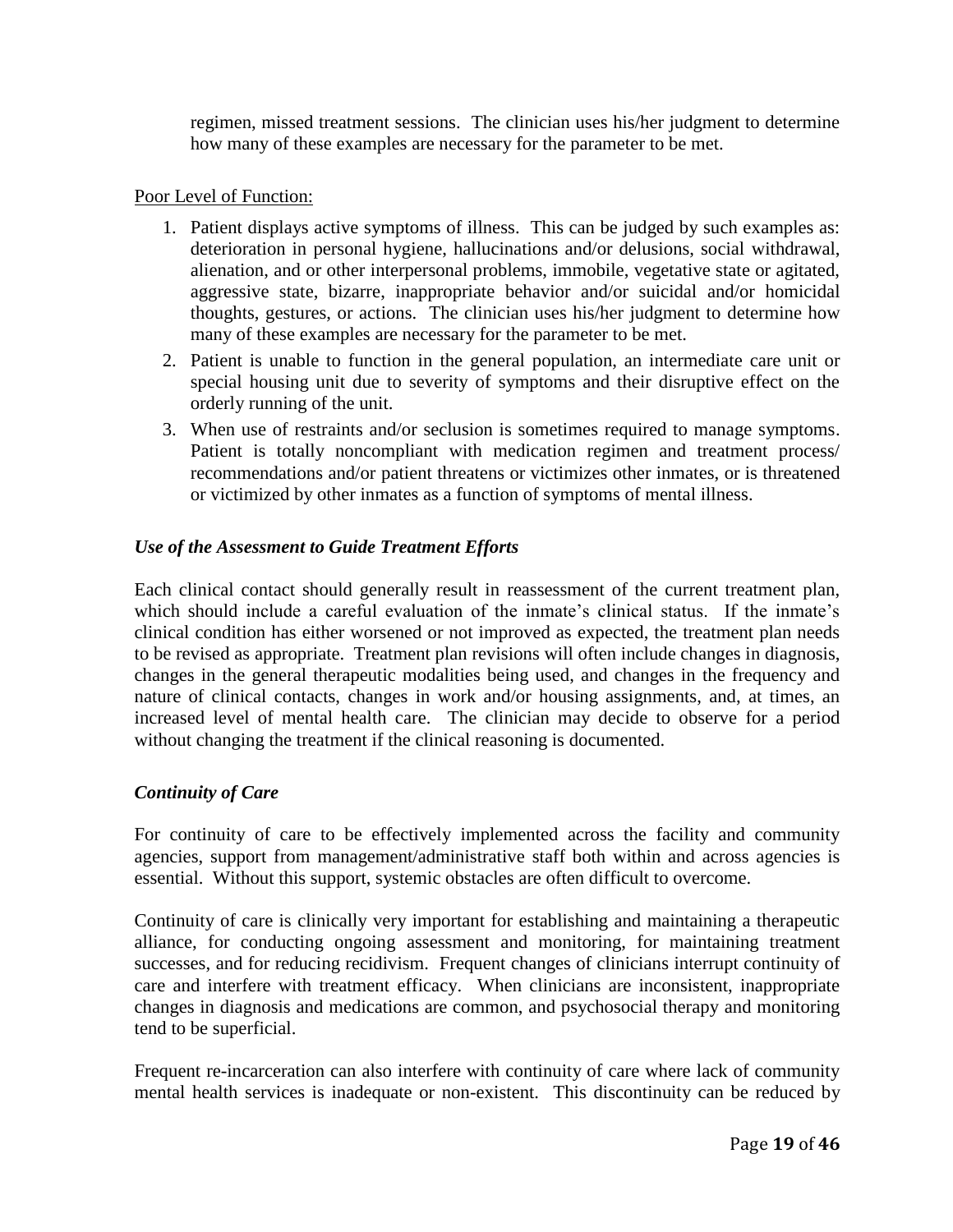both written (which should include timely transfer of medical records) and oral contact between the appropriate mental health staff at each care delivery component. Policies and procedures that establish a communication process between custody and mental health staffs, relevant to transfers of people in the mental health caseload, and community providers will help to facilitate such a process.

Problems with continuity of care are common when the level of mental health care is changed. This problem can be minimized by both oral and written communication between the inmate's various primary and mental health providers.

Continuity of care also includes planning discharge to the community. Active involvement and collaboration between mental health staff and case management/classification staff is essential for mental health staff to be able to identify an inmate's actual discharge date in a timely fashion. Inmates who are well adapted to the correctional setting often experience increased stress as their release-date approaches. Jail health care clinicians and custody staff should monitor this period closely and adjust the treatment plan accordingly.

Discharge planning requires that a process be in place for establishment of linkages with primary care and mental health services in the community, social services, and housing. Policies and procedures should include guidelines for effective discharge planning within specified time frames, as well as the provision of medications on discharge and the establishment of an appointment with an aftercare provider in the community. The collaboration between mental health staff, community social services, duly involved criminal justice/court staff is also a vital component in helping the soon-to-be discharged person obtain necessary housing and available entitlements. Newer electronic technologies (e.g., telehealth, barcoded charts, electronic records, etc.) may prove helpful in creating smoother linkages between correctional and community mental health treatment providers.

#### *Treatment Strategies*

As in the non-incarcerated community, inmates with mental illness benefit from a variety of treatments, including medications, individual and group interventions. Pharmacologic treatments are generally an essential component of the treatment and are often necessary to facilitate participation in helpful psychosocial interventions. In general, symptoms of mental illness are more responsive to psychotropic medications when counseling and social support services accompany treatment.

Noncompliance with treatment, during incarceration or post-release, especially with psychotropic medications, is a common difficulty. Managing this problem includes assessing the reasons the person is not taking medication, evaluating any delusions about the medications, treating side effects, etc. In some instances, court intervention may be required to require medication compliance.

Psychosocial interventions are essential in treating mental illness in correctional settings. The correctional environment includes severe environmental stressors such as overcrowding, high stress levels, poor housing conditions, and frequent prolonged stays in lockdown units.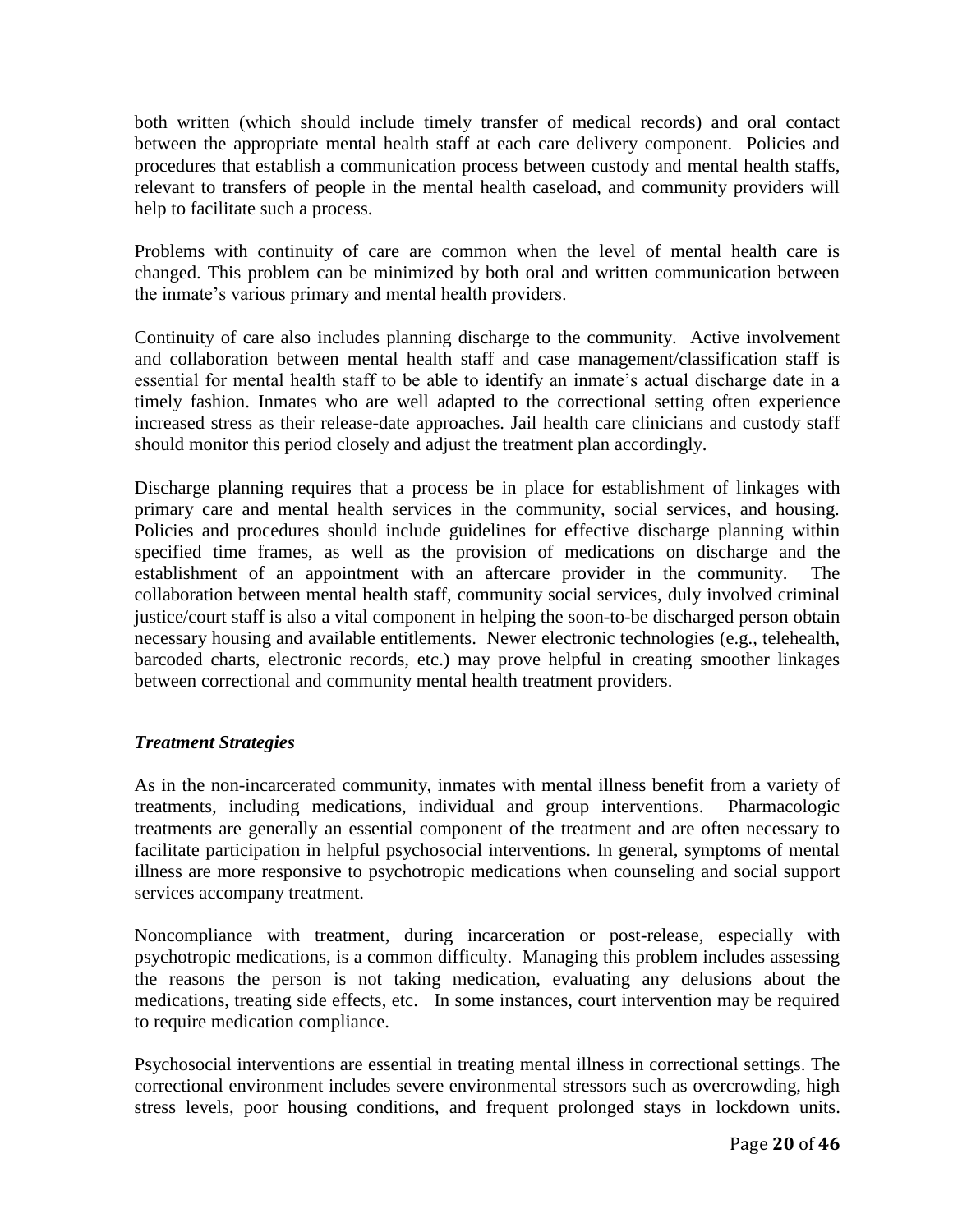Adapting to these stressors is especially difficult for many individuals with mental illness, especially psychotic and bipolar illnesses. Lockdown is especially troublesome, as it prevents mentally ill inmates from using social interaction to correct their faulty reality testing and practice pro-social behaviors. Many psychosocial interventions are most effectively provided in a group setting that occurs out of an inmate's cell and in a safe treatment setting that allows for appropriate confidentiality and privacy. This is especially true in jail reception centers, which tend to be more regimented and whose housing units are more routinely locked down, as compared to most other correctional settings. Treatment of co-occurring substance use disorders is also an important component of the rehabilitation program, since remission of substance abuse improves prognosis of many mental illness.

Housing considerations have profound impact in the correctional setting. Inmates with serious mental illnesses, particularly when associated with significant paranoia, mania, or other psychotic symptoms disturbing to other inmates, should be carefully evaluated prior to placement in double-celled (two-person) housing as well as dormitory housing for the potential impact of such placement on their illness. Treatment in the least restrictive setting consistent with the inmate's custody classification should occur. The least restrictive setting for some inmates with mental illness in a jail setting will require an intermediate and adequate level of mental health care throughout their incarceration. Many other inmates with mental illness will be able to live in the general population within a correctional setting for much of their incarceration, if adequate mental health providers are available and an appropriate treatment plan is developed and implemented.

Inmates with mental illness should generally not be placed in a 22-24 hours/day lockdown for behaviors that directly result from severe mental illness, absent imminent risk of harm to self or others, because such an intervention is not likely to reduce the risk of the clinically relevant behaviors in question, and often exacerbates the person's underlying psychiatric condition due, in part, to lack of access to important treatment modalities and the increased stress associated with these environments. When it is necessary for an inmate with acute symptoms to be housed in such a setting, the institution is not relieved of its duty to provide treatment, despite the difficulty in bringing treatment to segregation settings. For this reason, it is seldom appropriate to house such inmates in disciplinary or administrative segregation units.

Safety of the correctional environment is a primary goal of correctional administrators and custody officers and should also be for correctional mental health providers. Individuals with mental illnesses constitute special circumstances, which should result in security aspects for correctional safety applied to the treatment environment and/or an appropriate treatment regimen applied to the lockdown environment. This may include inmates with mental illness in lockdown status having more out-of-cell time and clinical contacts than would be ordinarily expected in a lockdown setting, or may include more custodial interventions and control in a treatment setting than would ordinarily be expected in such a setting. This may result in designation of specialized mental health lockdown cells or units and/or individually managed treatment and custodial planning.

Mental illness is a condition that is associated with many symptoms that can cause significant functional impairments. Treatment of most inmates involves a multidisciplinary approach to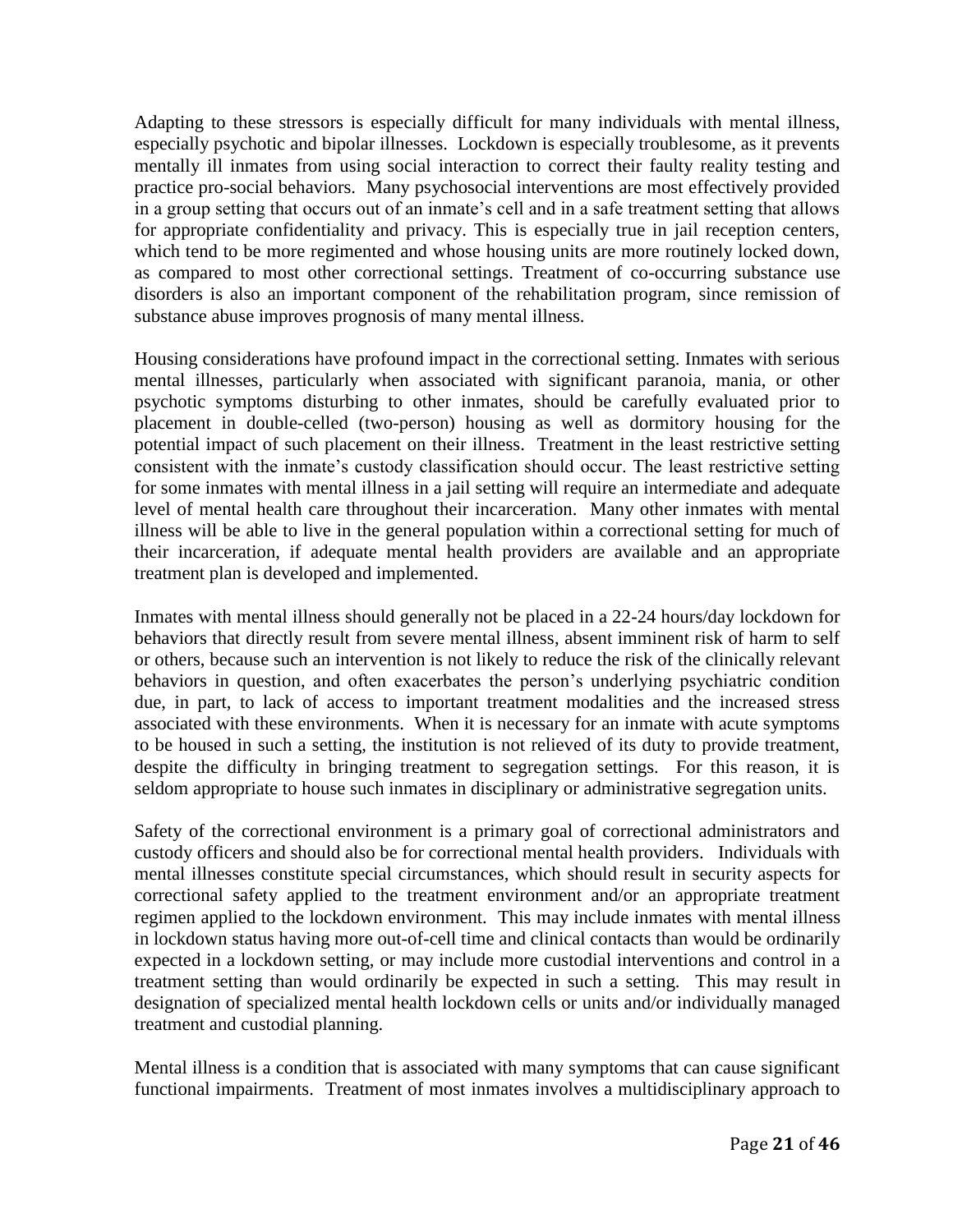reduce the frequency and severity of episodes and to decrease associated morbidity and mortality. Such treatment is frequently lifelong and is facilitated by maintenance of a therapeutic alliance between the inmate and clinical staff and custody staff. Involvement by community volunteers and organizations can provide care and support during incarceration and following reentry into the community.

An important treatment strategy is to provide education to both the inmate and custody staff about the need for a long-term treatment approach. Mental health clinicians should advocate with policymakers and administrators for needed resources, which will enable the provision of adequate mental health treatment to inmates with serious mental illness.

Because many mentally ill inmates have comorbid medical and mental health conditions, jailbased integrated care management is strongly recommended. This care management approach often includes a physician or nurse practitioner, psychiatrist, mental health clinicians, infection/chronic care nurses, custody staff, and a layman advocate. This model is often successful in coordinating a treatment approach that involves staff from general and mental health care, custody (including classification staff), and other professional personnel (e.g., teachers), and the community. This case management function will help to minimize people "falling through the cracks" within a correctional system. This treatment team should meet on a regular basis with the frequency determined by the inmate's clinical condition and level of mental health care required. Additionally, proactive efforts for identifying, treating, and monitoring incarcerated people with mental illness will result in a decreased morbidity and mortality associated with this serious illness.

#### *Environmental Controls*

Correctional settings vary significantly in terms of inherent stress depending on many different variables that include the size of the jail or prison, level of security (e.g., minimum or supermax), nature of the housing unit (e.g., dormitory, double-celled, lockdown unit), and the nature of the physical plant (e.g., built in the late 1800s or in the late 1990s).

Inmates with mental illnesses do much better clinically in correctional environments that attempt to minimize stressors and provide a more positive and supportive treatment approach. The mental health staff should provide consultation and training to custody staff pertinent to behavioral principles that include the importance of positive reinforcement for desired behaviors. A more therapeutic milieu can be established in an intermediate level of care setting over time as a result of mental health and correctional staff developing good working relationships with each other.

Due to limited resources, mental health and correctional staff generally need to be very creative in identifying positive reinforcements that are actually available to people with serious mental illness in a correctional setting. Within an intermediate level of care setting, access to television sets, increased yard time, first housing unit to be served dinner, etc. are simple but frequently effective positive reinforcements for specific desired behaviors. So-called token economies, when appropriately managed, may have an important place in long-term care. Scheduled large-group meetings with all inmates and staff often add structure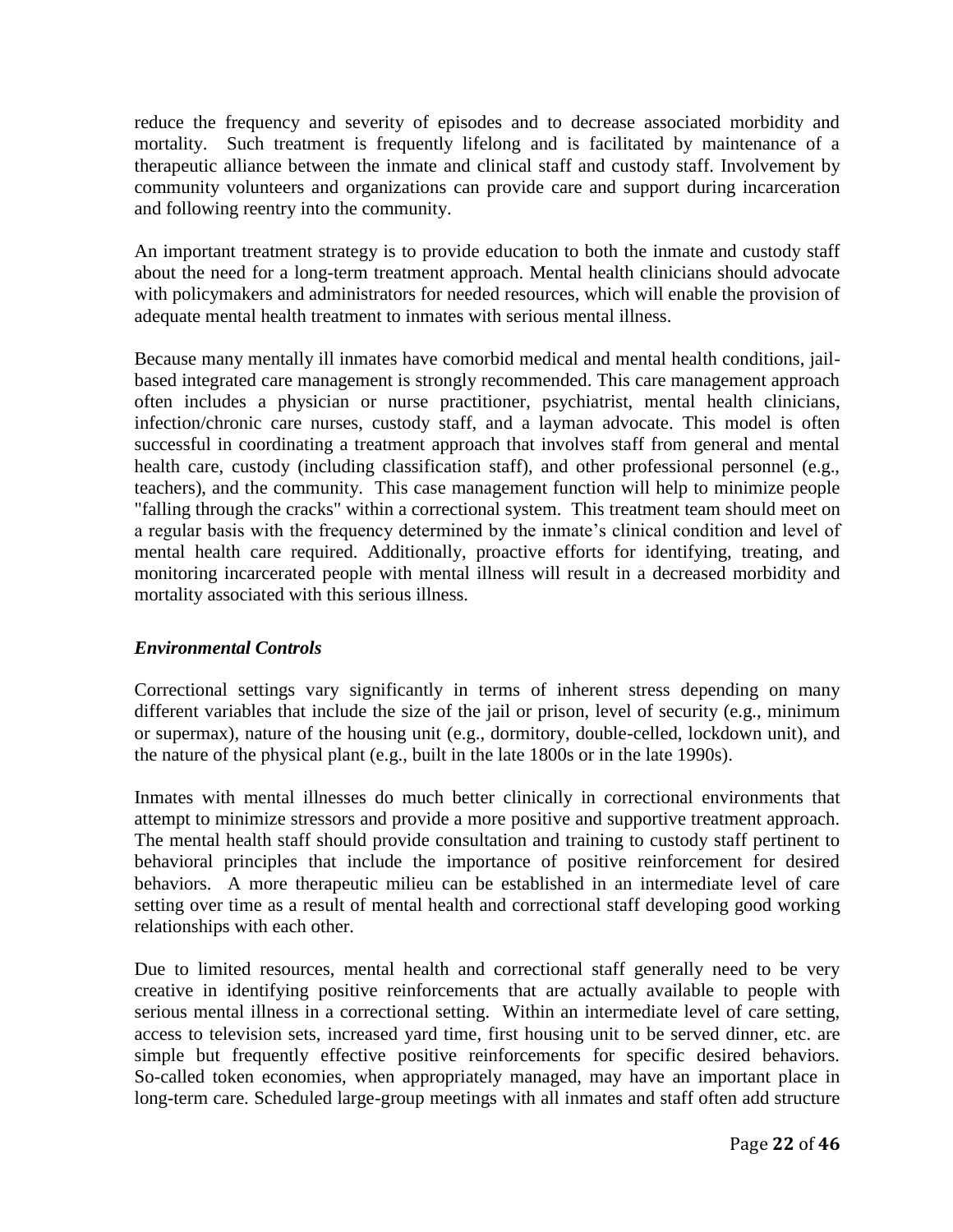and stability to the inmates lives as well as an opportunity to address common stressors. Some systems use a therapeutic community or inmate government model in addition to other variants.

Inmates in mental health units should have at least as much out-of-cell time as general population housing inmates, and equivalent yard (outside) time. This requires collaboration between clinical and custody staff, particularly to support therapeutic interventions on the units, while maintaining as much of a normalized activity schedule as possible to reduce the stigma of being on a mental health unit. Out-of-cell time, including recreational time, religious services, and visitation are extremely important to inmates; and if these are compromised by treatment activities, treatment refusal rates may be unnecessarily high. For an effective treatment program to exist within a correctional setting, there may be an additional requirement for consistent custody support on the units as well as in the yards, and may in fact include the necessity for a separate or segregated yard for people with serious mental illness and/or higher custodial presence to assure these people are not victimized by other incarcerated people.

Stigma associated with mental illnesses continues to be problematic, especially in a correctional environment. Training and supervision of correctional staff relevant to people with mental illness will be an initial step in reducing such stigma.

#### *Correctional Barriers*

The most common correctional barriers to providing adequate treatment to inmates with mental illness include the following:

- 1. Failure of top administrative staff to recognize and endorse treatment as an essential part of the agency's overall mission.
- 2. Inadequate numbers of mental health staff (both clinical and clerical staff) that is frequently related to rural settings of many correctional facilities or non-competitive salaries.
- 3. Limited understanding of mental illness by correctional officials resulting in obstacles to the provision of mental health care.
- 4. Poor or inadequate training of correctional staff.
- 5. Inadequate numbers of other health-care staff (e.g., nurses, pharmacists, etc.), which results in significant medication distribution difficulties.
- 6. Inadequate number of correctional officers for escort purposes, which results in inmates with serious mental illnesses not having reasonable access to needed mental health treatment.
- 7. Inadequate physical plant resources (e.g., lack of office space and programming space for activity and group therapies as well as individual treatment.
- 8. Inadequate numbers of inpatient psychiatric beds, crisis stabilization beds, and/or intermediate level of care units.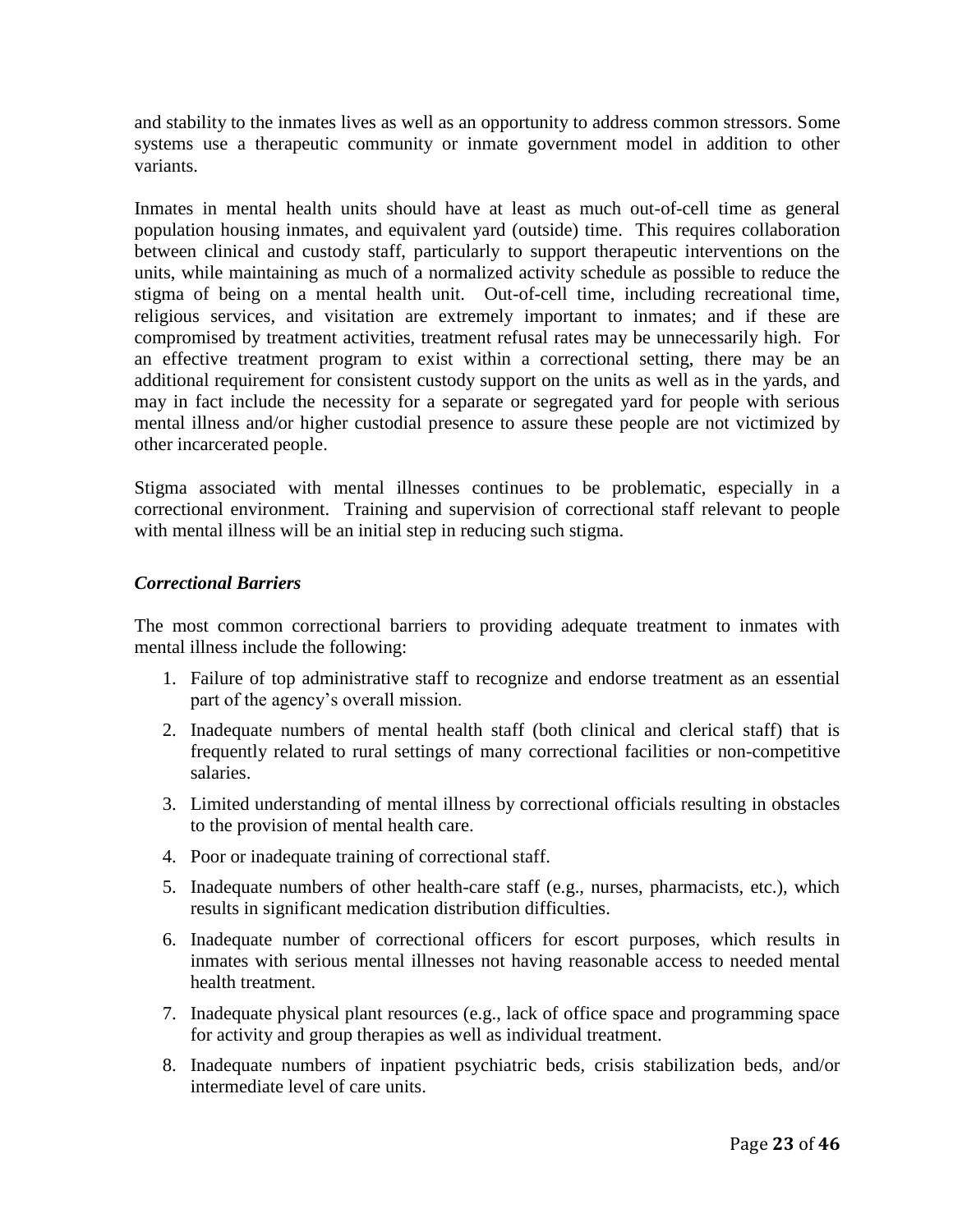- 9. Overcrowded housing units, older facilities with inadequate climate control mechanisms etc.).
- 10. Lockdowns that result in access problems.
- 11. Lack of an adequate computerized management information system, which results in untimely responses to referrals, poor follow-up to missed appointments, other scheduling problems, and an inefficient quality improvement process.
- 12. Fiscal issues exacerbated by the cost of the newer psychotropic medications and increased funding constraints.

#### *Simple Quality Improvement Monitors*

The following quality improvement monitors are suggested, but are not intended to be a complete list to ensure a successful treatment program for inmates with mental illness in a correctional setting. It is not intended that every program be required to measure all of the following annually:

- 1. Policies and procedures have been implemented that result in timely identification of inmates with mental illness. These procedures will include receiving screening, intake assessments, comprehensive mental health evaluations, a referral process, and mental health rounds in lockdown units.
- 2. Indicators should include the percentage of the correctional facility population that has been diagnosed as having a serious mental illness, with the diagnostic categories being specified on a percentage basis, and the time frames required for completion of the various screening and evaluation processes.
- 3. Continuity of care is provided as characterized by medications being delivered on a regular basis, timely medication renewals, and inmates on the mental health caseload not frequently having changes in their assigned mental health clinicians.
- 4. Appointments with mental health clinicians should be monitored relevant to timeliness, frequency and missed appointments.
- 5. The number of mental health caseload inmates that are noncompliant with prescribed psychotropic medications should be monitored. Additionally, whether timely inmate referrals to the psychiatrist are initiated relevant to such inmates and, if so, whether a timely and clinically appropriate intervention subsequently occurs should also be assessed.
- 6. The percent of inmates on atypical or mood stabilizing medications, whose medications expired without reorder or whose medications were reordered but without psychiatric evaluation.
- 7. Treatment plans are appropriate to the inmate's clinical condition as well as to policies and procedures. Documentation is present in the healthcare record that confirms the treatment plan is being implemented.
- 8. Number of inmates referred to a more intensive level of mental health care on a monthly basis, and the percentage of those referred who are accepted to the higher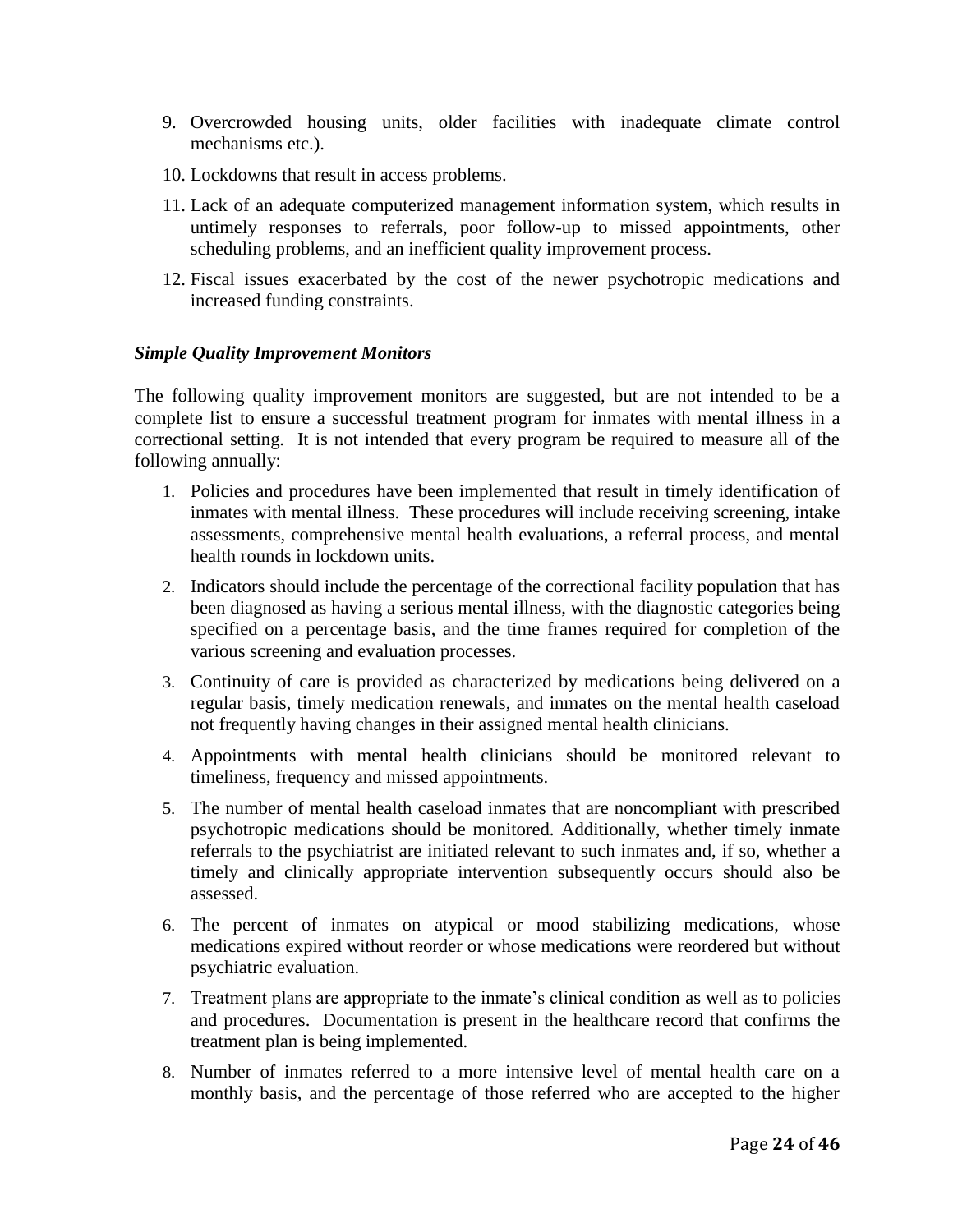level of care. Other relevant indicators include the time frame between referral and actual transfer and percentage of inmates admitted to a crisis stabilization unit or psychiatric hospital that have had three or more such admissions during six consecutive months.

- 9. Number of inmates whose diagnoses have changed from a schizophrenic disorder to either malingering or a personality disorder and vice versa. An analysis should be performed relevant to the documentation and basis for making such a change
- 10. Number of rule violations (by severity) among inmates with mental illness on a monthly basis. An analysis should be performed relevant to whether mental health input was obtained concerning inmates with mental illness who received rule violation reports and, what impact, if any, these mental health assessments had on the disciplinary process. Another analysis should assess whether there was any relationship between these rule infractions and the person's mental illness(es).
- 11. Average number of hours per week of out-of-cell, structured therapeutic activity offered to inmates in intermediate levels of mental health care, and average number of hours actually used per inmate per week.
- 12. Number of mentally ill inmates currently housed in segregation units as compared to the total number of inmates in these units. An additional analysis should determine the nature of the mental health programming, if any, available to these inmates.
- 13. The number of inmates referred from lockdown units to crisis beds or hospital care as acute emergencies per month.
- 14. Number of inmates who are receiving psychotropic medications on an involuntary basis.
- 15. Number of mentally ill inmates who are restrained for any reason on a monthly basis. The duration of restraints and documentation relevant to clinical indications should also be assessed.
- 16. Use of force incidents involving inmates with serious mental illnesses should be reviewed to determine whether the person had been receiving appropriate mental health treatment and whether appropriate interventions occurred prior to any non-emergency use of force.
- 17. All suicides and suicide attempts should be reviewed with a focus on issues relevant to identification, monitoring, and treatment.
- 18. Assaults involving mentally ill persons should be reviewed with a focus on issues relevant to medication, monitoring, and treatment.
- 19. Appropriate laboratory testing for mood stabilizing medications is ordered, results available to clinicians and appropriate intervention performed when clinically indicated.
- 20. Percentage of mental health caseload inmates who receive prescribed psychotropic medications immediately prior to discharge from the correctional system, and whether an adequate supply of such medications upon discharge is given.
- 21. Percentage of patients in each level of function at the end of each quarter.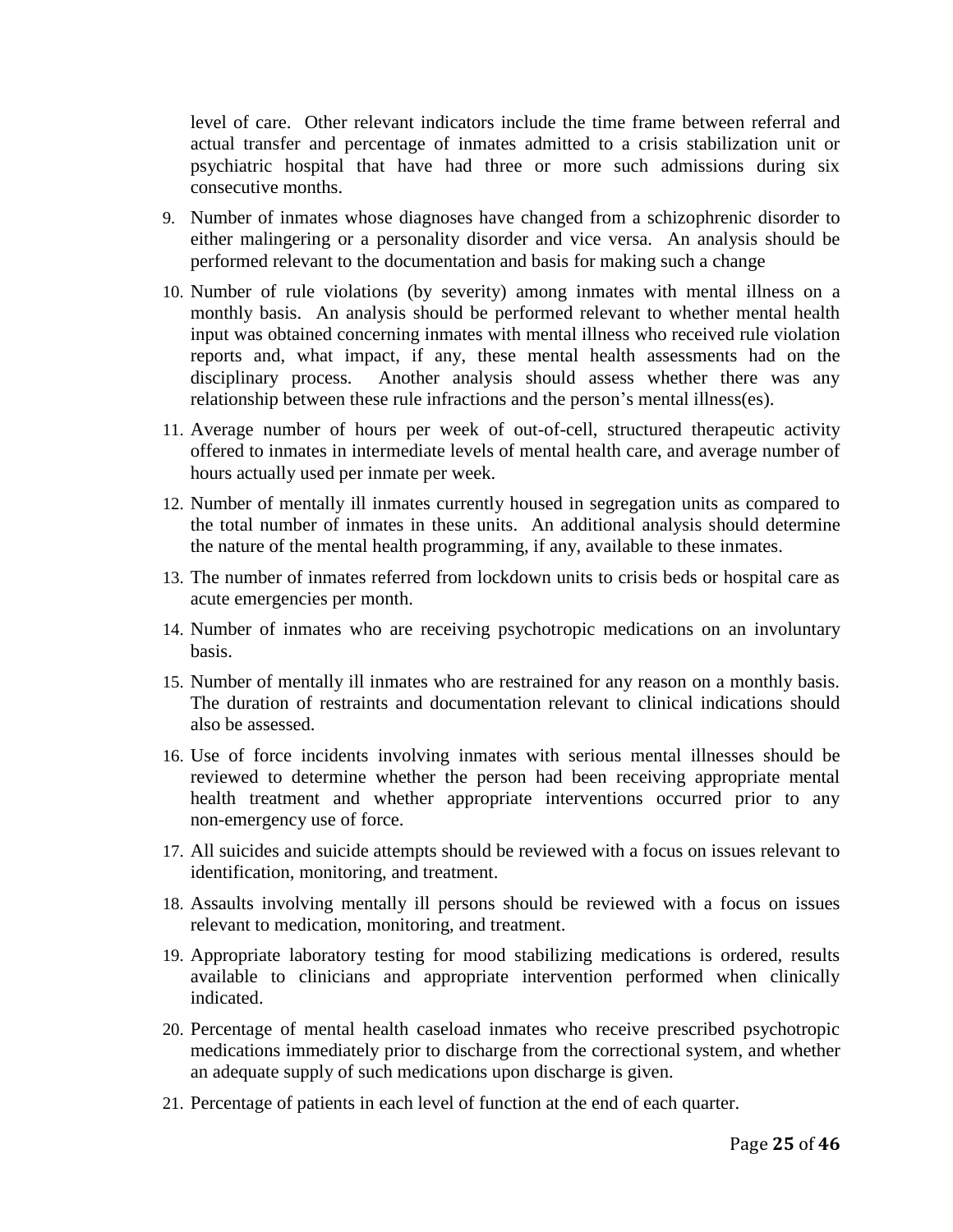- 22. Study of patients on each class of psychotropics and their weight change over 6 months.
- 23. Study of patients to be released for documented follow-up appointments in the community.

#### *Findings, Options & Recommendations*

McLean County officials should refer to the previous Jail Mental Health Assessment "Options and Opportunities" for more complete description of findings, recommendations, and options for this element. In general, conditions have changed very little since that assessment, and that report provides a solid foundation for improving jail-based management of mentally ill offenders when assimilated with discussion provided in this section above. Nonetheless, it is important to note that the NIC consultants found that the McLean County administrators and staff continue to provide above average levels of services and programming to its mentally ill inmate population.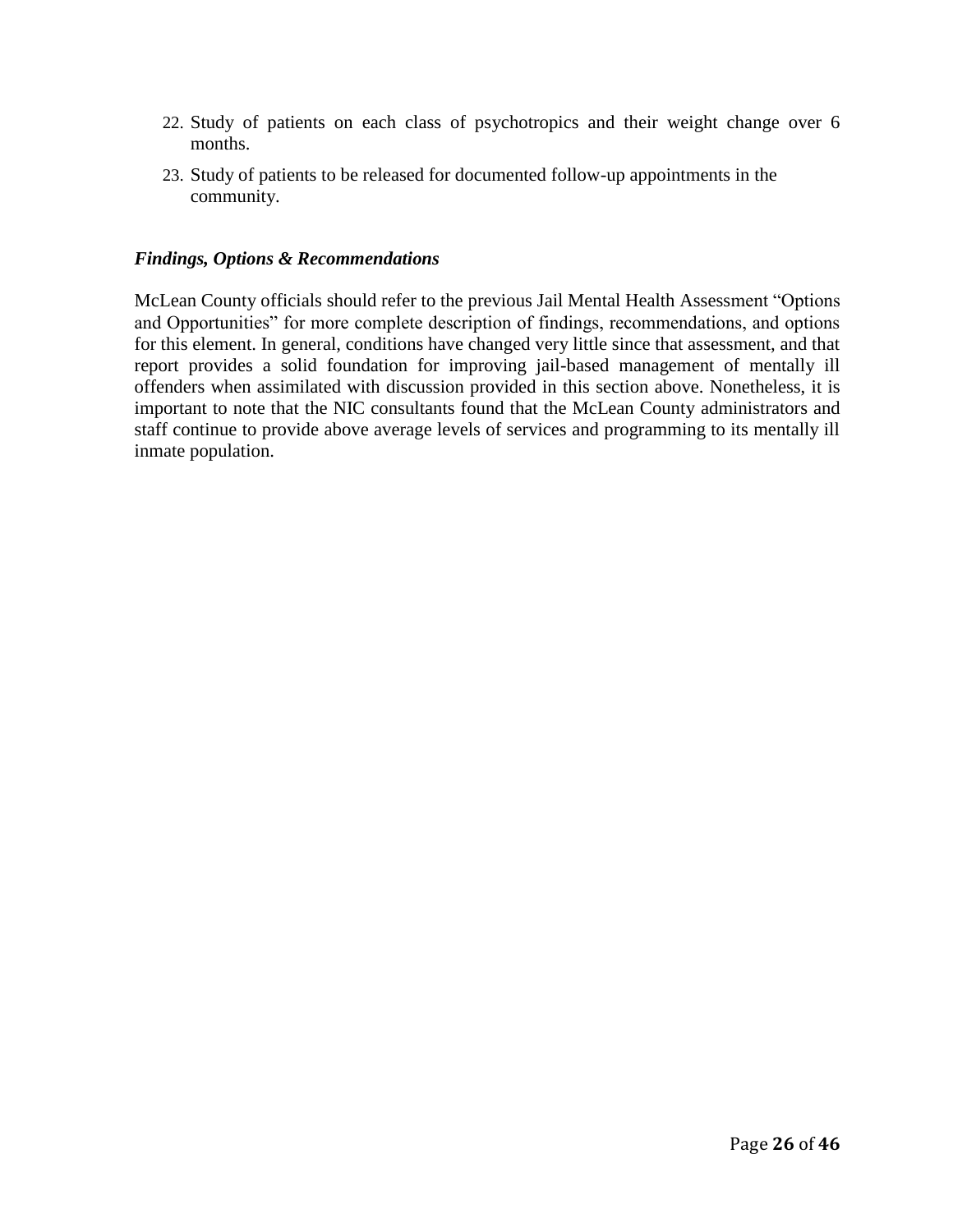# **Adequate Jail Physical Environments and Accommodations**

#### *Limitations of the Existing Jail Building Regarding Accommodating Mentally Ill Inmates*

There are five major issues with the McLean County Detention Center regarding housing mentally ill inmates:

- 1. No designated housing unit for mentally ill inmates.
- 2. Mentally ill inmates are primarily housed in the Booking area, which is not designed for the mentally ill, has far too little space for the mentally ill, and results in mixing several populations who should be separated from each other.
- 3. With the number of inmates often close to or over design capacity, inmates cannot always be housed based on their particular sets of security requirements and behaviors.
- 4. The design of the housing units in the original part of the jail is not appropriate for mentally ill inmates, partially because these units are not conducive to continuous monitoring by staff, and also because of their ambience.
- 5. The layout and ambience of the newer housing units are much more appropriate for mentally ill inmates, but the capacity of these units is too large for McLean's mentally ill population.

*Booking Area, which is the primary place that mentally ill inmates are currently housed, sometimes sleeping on the floor due to limited capacity.*



*Typical cell in older part of Jail, not suitable for mentally ill inmates due to bars (suicide risk) and layout not conducive to continuous observation.*

*Ambience of newer housing units is much more appropriate for mentally ill inmates, but each of these units' capacities is 54, too many for Mental Health housing units.*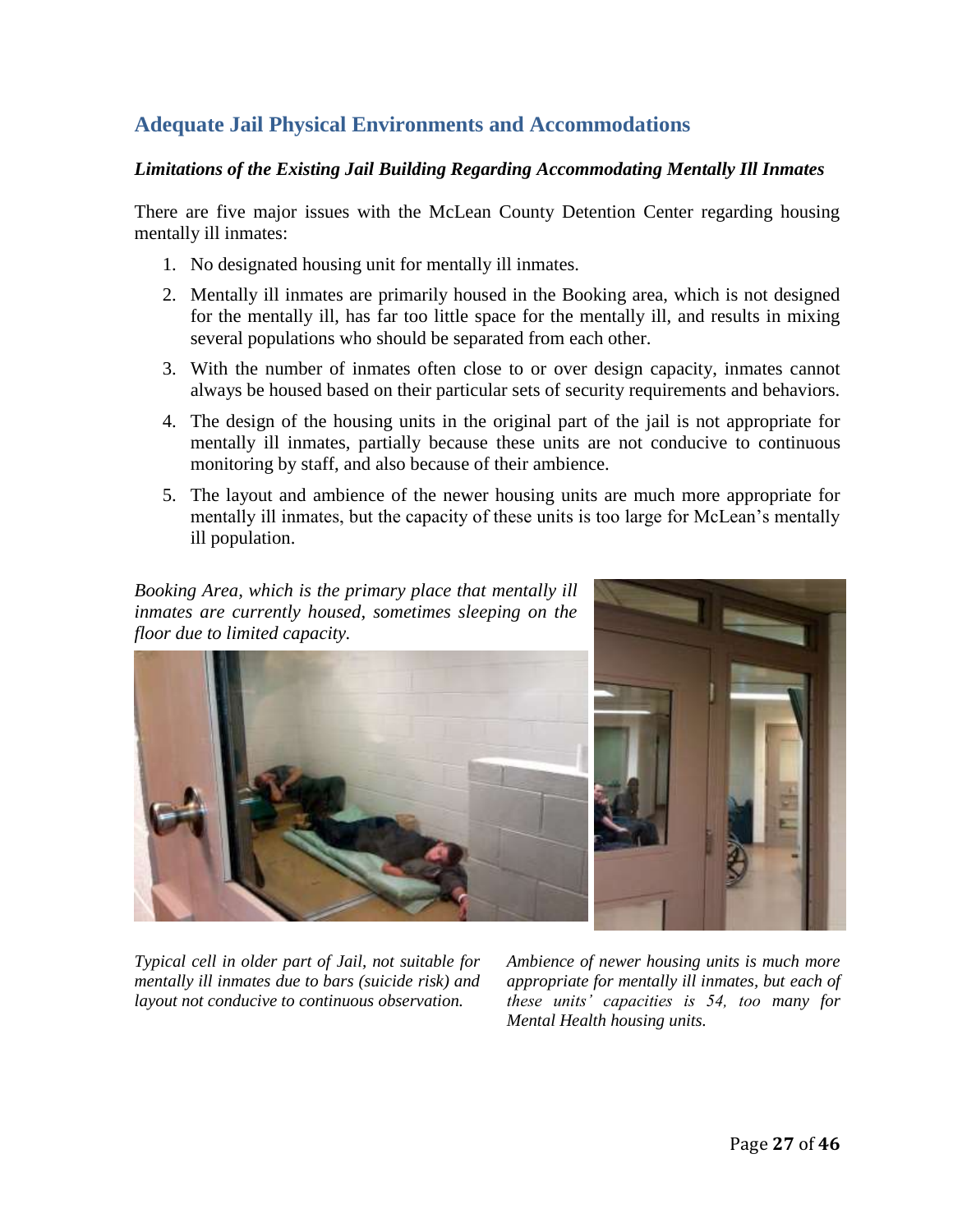

*Exploration of Initial Option for Creating a Mental Health Unit within the McLean County Detention Center*

Prior to this National Institute of Corrections Technical Assistance, the McLean County's Sheriff Department and Detention Center were considering closing in the original outdoor recreation area to create a mental health unit. Ken Ray and Mark Goldman explored the feasibility and potential benefits and challenges with this concept.



*Outdoor Recreation Yard – Potential Place for Mental Health Unit*

The Recreation Yard was considered for the Mental Health Unit for numerous reasons, including:

- In recent years the Yard has been rarely used.
- The older part of the Detention Center also has an indoor Recreation Area, so inmates would still have access to recreation.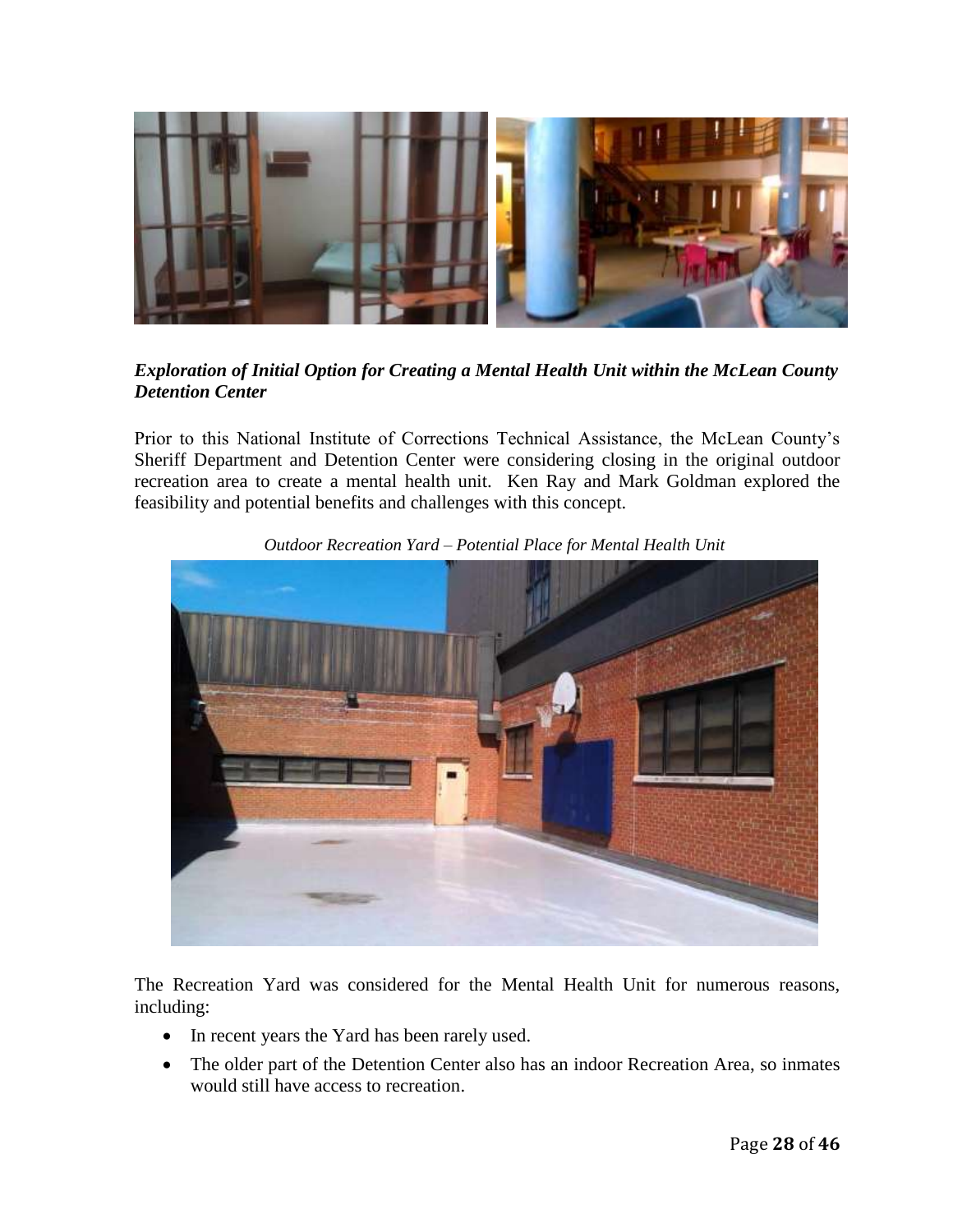- It was thought to be relatively inexpensive to complete.
- It could be relatively inexpensive to staff (requiring few additional staff).
- It would not only provide critically needed mental health beds, but it would increase total capacity, slightly reducing overcrowding.

The TA providers first looked at the likelihood of the building's structure being able to support the additional weight of a one level or two level Mental Health Unit. They reviewed the building's plans with Facilities staff, including staff who worked with the architect during design of the main part of the Detention Center in 1976 and the addition in 1990. They were told that the architect designed the Detention Center so that it could take additional floors.

Next, again with Facilities staff, they looked at the space under the floor to see if there would be adequate space to run plumbing lines, as the Unit's cells would each contain a toilet and sink, and the Unit would need to have multiple showers.

Access panels were opened up and Facilities staff and one of the TA providers studied the space between what would be the floor of the Mental Health Unit and the ceiling of the spaces below (Booking, Vehicular Sallyport).

It appears that there is adequate space for all the plumbing lines that would be needed. However, if this option moves forward, this should be verified by structural and plumbing engineers.

*Cavity between the floor of the Recreation Yard and ceilings below.*



Much of the floor would need to be opened

in order to install plumbing lines to each toilet/sink in each cell, and to each shower.

Surrounding the Recreation Yard are several program rooms – including Indoor Recreation and a Library/Multipurpose Room – and several housing units, all of which have windows and receive natural light from the Recreation Yard. Closing in the Recreation Yard would eliminate this natural light, which as noted elsewhere would have negative impacts on staff and inmates that occupy these spaces.

*Housing Unit adjoining Recreaton Yard Library/Multipurpose Room*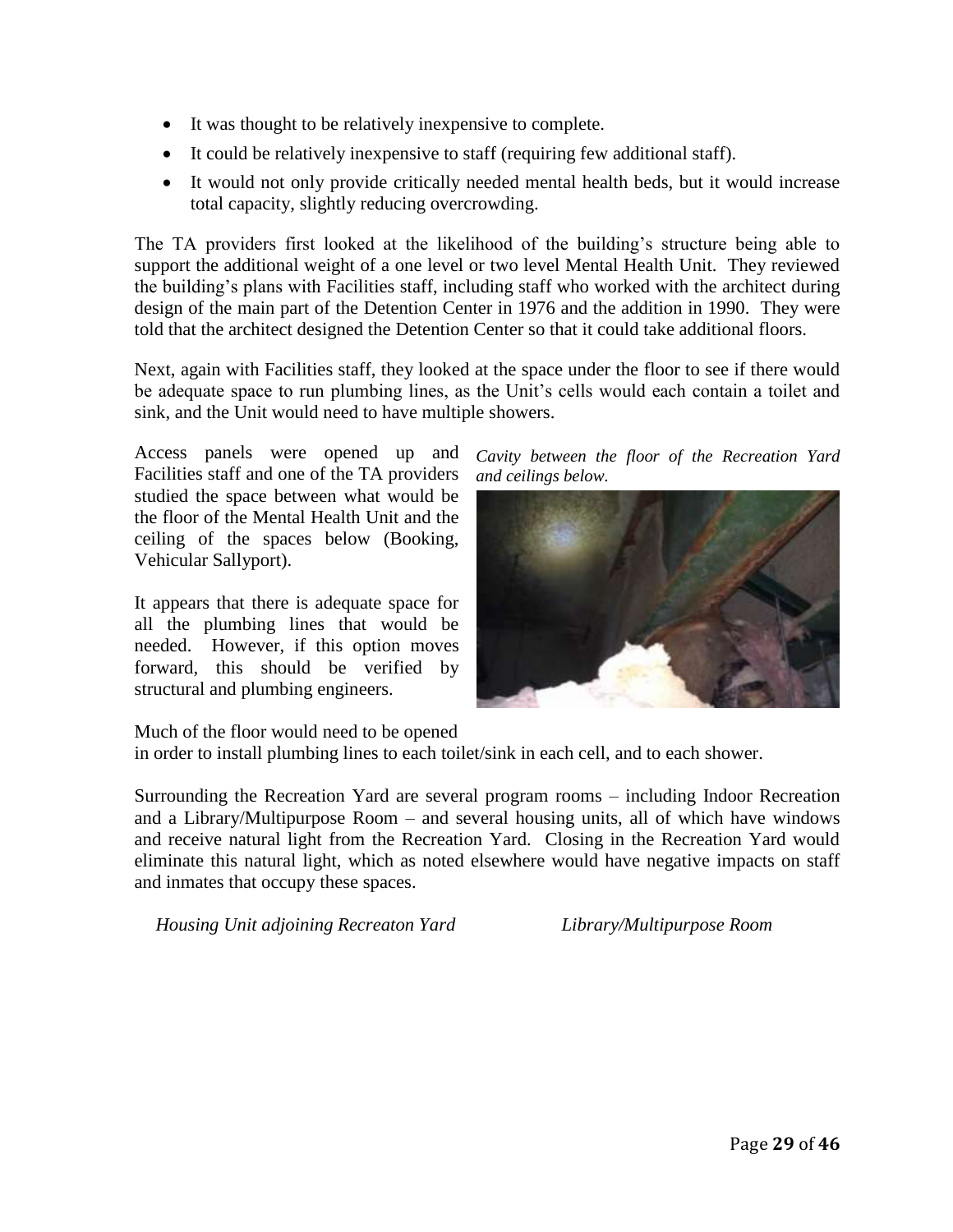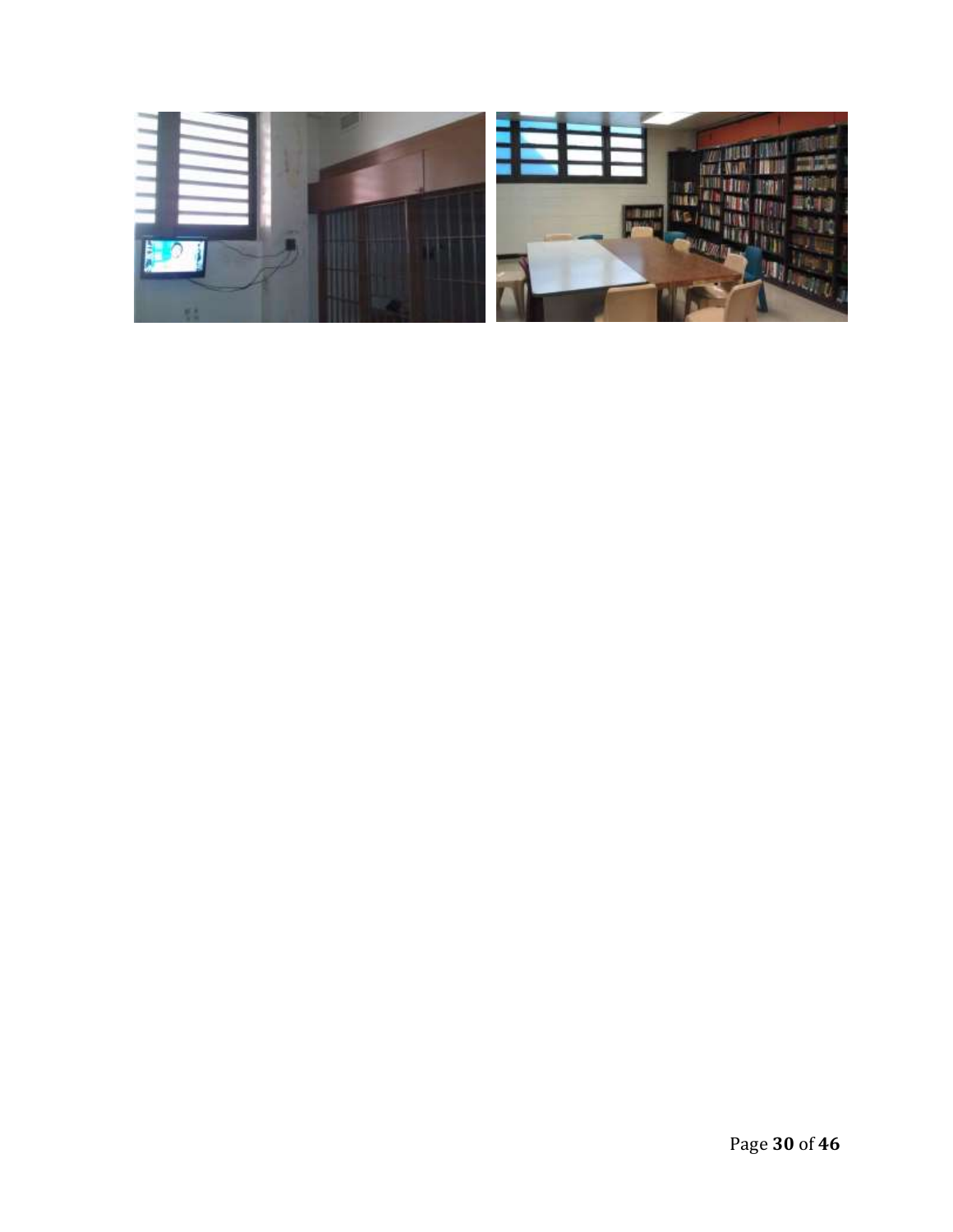Next, to test whether the Recreation Yard would have adequate space for the Mental Health Unit, the TA Providers and McLean County representatives developed a list of spaces that would be needed within the Mental Health Unit. These spaces and the number of each consisted of:

| Type of Space                               | Number of these Spaces Needed |  |  |  |  |  |
|---------------------------------------------|-------------------------------|--|--|--|--|--|
| Single Occupancy Cells with Toilets / Sinks | At least 16, more if feasible |  |  |  |  |  |
| Dayroom                                     |                               |  |  |  |  |  |
| <b>Staff Workstation (within Dayroom)</b>   |                               |  |  |  |  |  |
| <b>Showers</b>                              | 1 for every 8 inmates         |  |  |  |  |  |
| Interview/Counseling Room                   |                               |  |  |  |  |  |
| Group Room / Multipurpose Room              |                               |  |  |  |  |  |
| Janitors' Closet                            |                               |  |  |  |  |  |
| <b>Storage Closet</b>                       |                               |  |  |  |  |  |
| <b>Staff Restroom</b>                       |                               |  |  |  |  |  |
| <b>Sally port Entry</b>                     |                               |  |  |  |  |  |

After the Space List was developed, measurements were taken of the Recreation Yard and an initial conceptual plan was developed (next page).

This exercise demonstrated that the size of the Recreation Yard would be adequate for a seven-cell single level unit, or a 14 to 18 cell two level (including mezzanine) unit. To come closer to meeting capacity needs for the mentally ill, the two level/mezzanine option was greatly preferred over the single level option.

To increase the capacity of the Mental Health unit even more, it would be feasible to open up and combine one or both of the adjoining housing units C and/or D with the new Unit. Unfortunately, combining the existing unit or units with the new Mental Health unit would result in decreasing the number of general population beds. Further, the existing cells are not suitable for mentally ill inmates due to the presence of bars and the configuration, so the existing unit or units would need to be gutted and totally rebuilt.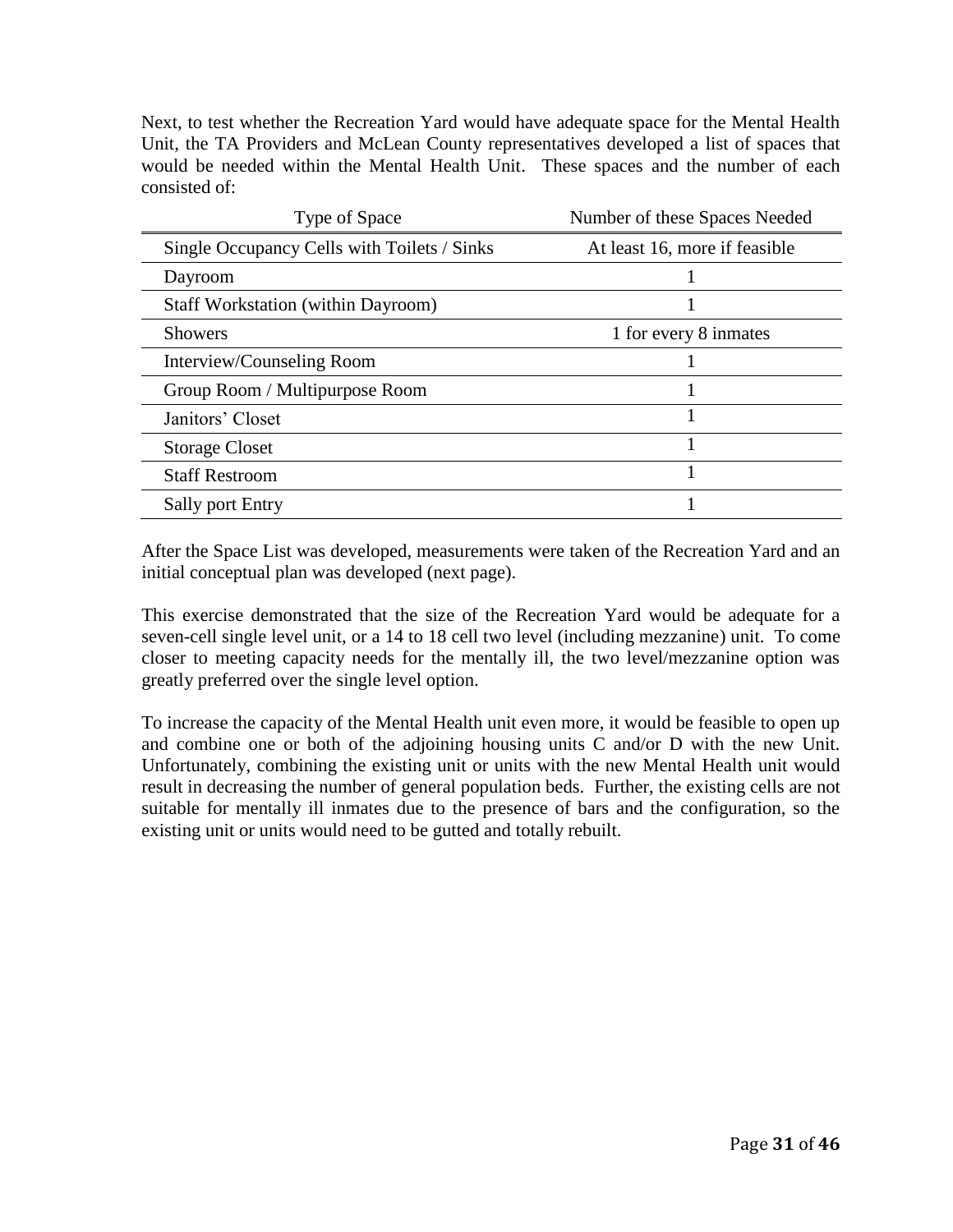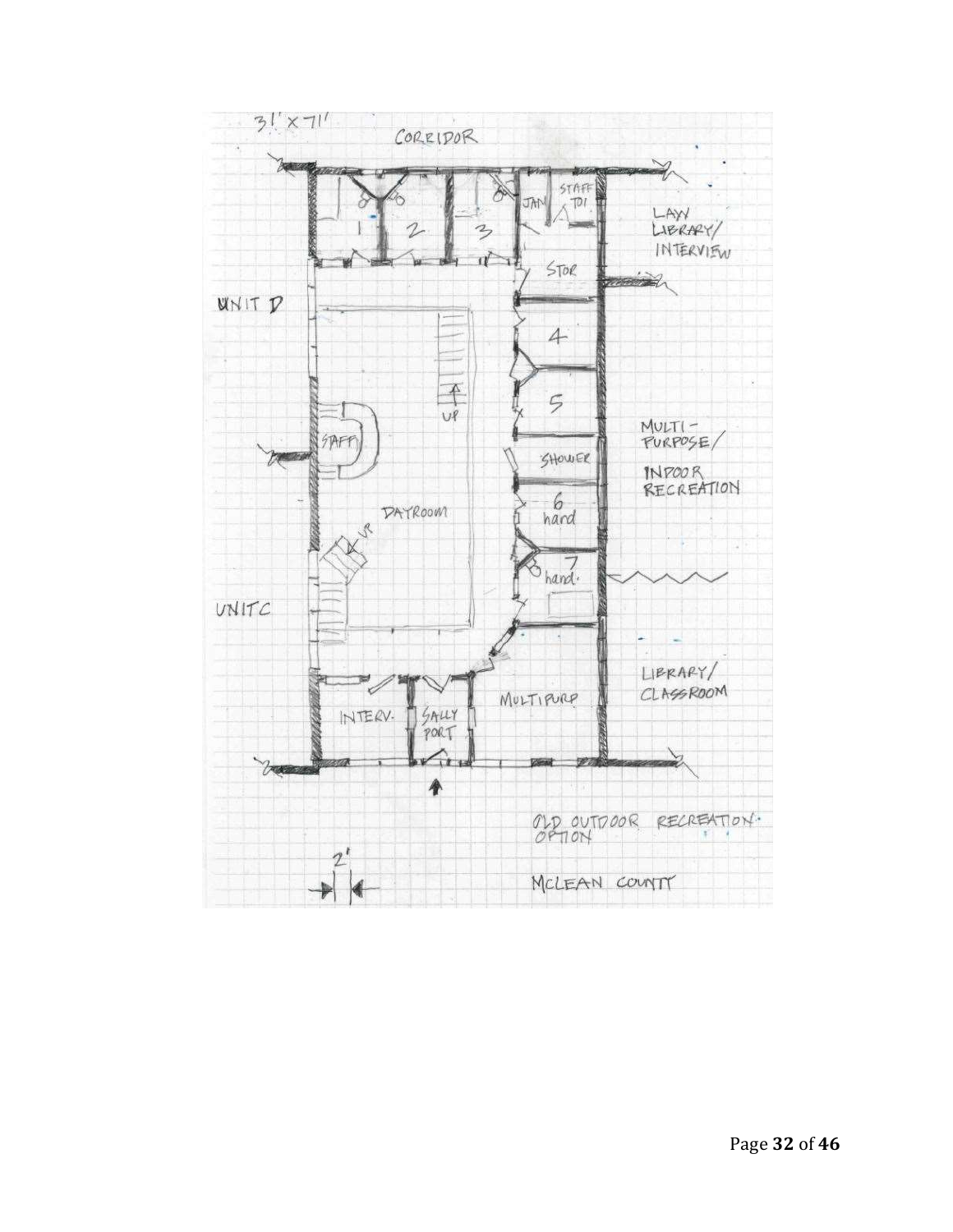# **How Jail Design Impacts Behaviors of Mentally Ill Inmates**

During one meeting with a diverse group of McLean County Detention Center administrators, managers, counselors and others, the TA provider Goldman presented a summary of research that the project team may wish to consider when moving forward on the detailed planning and design of the new mental health care units.

Note that the research is drawn from studies in jails (which unfortunately are few) and in mental and medical health care facilities, and from interviews with national experts. Here is a summary of the findings.

**Views of Nature**. In a recent study by long time jail environment and behavior researchers Jay Farbstein, Melissa Farling and Rich Wener, findings showed that views of nature help reduce stress levels of inmates and staff. Hence, it is likely that views of nature also reduce

tension and the likelihood of aggressive behavior and destruction of property. Lower stress is also likely to result in improved physical and mental health, a reduced need for sick leave, and perhaps less staff turnover. $^1$ 

While views of "real" nature are considered best, the Farbstein et al study showed that where windows with views are not possible, as was the case in the place of the study, that murals of nature also have a very positive impact on reducing stress.

 $\overline{a}$ 



**Capacity of Housing Units.** Evidence from both the literature and anecdotal sources is very slim on optimal inmate/patient numbers. The Environment and Behavior literature offers the most information on unit sizes, but focuses mainly on Alzheimer's patients and those in some form of assisted living.

For the mentally impaired populations not in correctional settings, the most therapeutic environments tend to be smaller, with eight to ten residents in non-institutional, home-like settings that have private rooms. Such settings seem to offer the most normative environments which facilitate healing. The implication from this is that "smaller is better" for patients in correctional mental health units.

For the mentally impaired who only need minimal assistance in daily living, the numbers can be somewhat larger – but the type of housing recommended for these populations is still less institutional. Numbers of up to approximately 26 residents in units, each with their own dayrooms and close proximity to program areas is supported by the research.

<sup>&</sup>lt;sup>1</sup> Developing the Evidence for Evidence-Based Design: The Impact of Simulated Nature Views on Stress in a Correctional Setting." Jay Farbstein, Melissa Farling, and Richard Wener,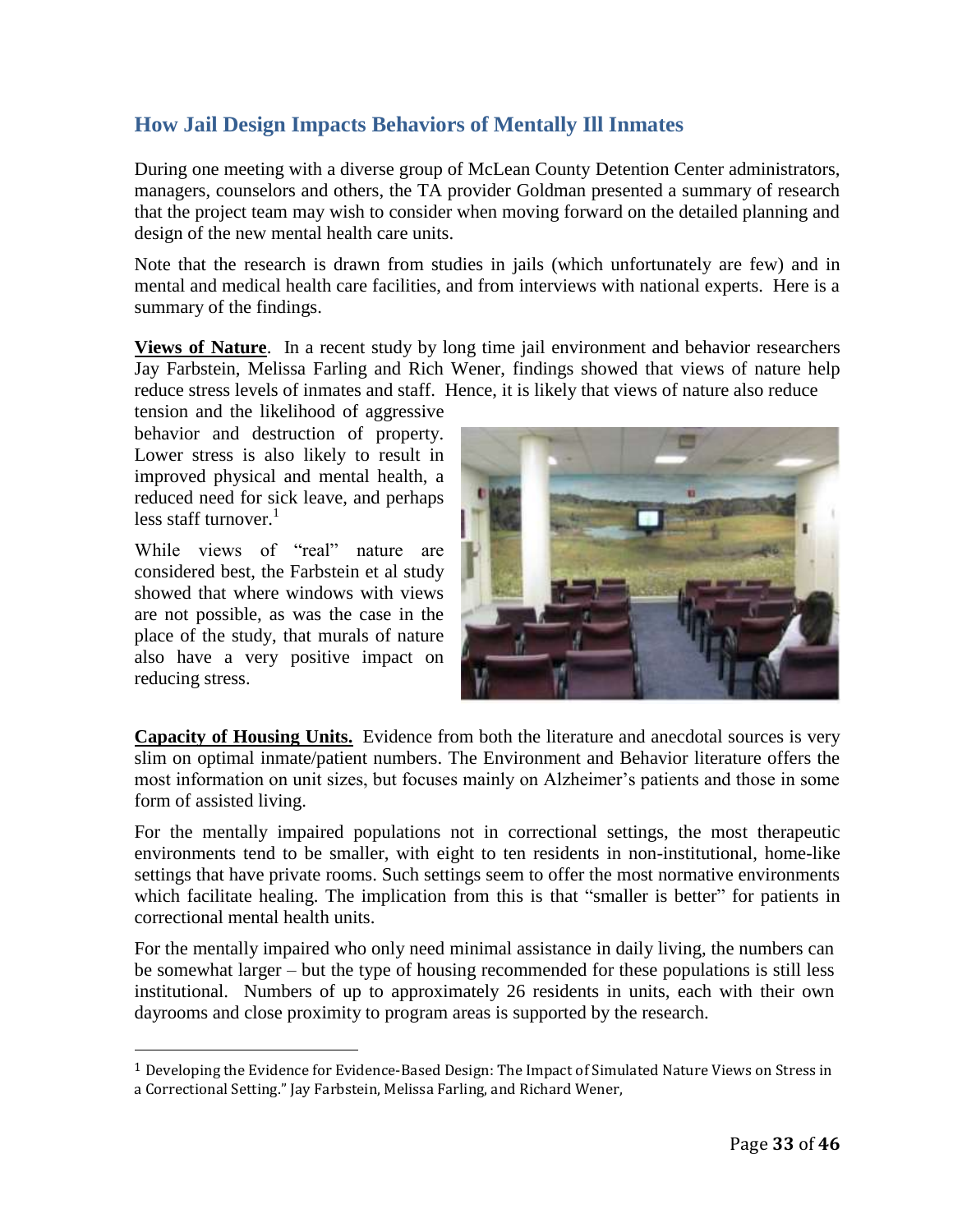In short, mental health care research indicates that "smaller is better." Recognizing that it is also vital for mental health units to be continuously staffed, the units need to be large enough so that jurisdictions can afford to provide staff 24/7. For example, it is better to have a 20-bed unit with continuous direct supervision than to have two 10-bed units that are staffed using indirect supervision, with staff in the units intermittently.<sup>2</sup>

Another major advantage of smaller units is that populations who should not mix (e.g., male/female, 16-18 year olds/19+ year olds, violent/vulnerable) can more readily be kept apart from others.

**Capacity of Cells**. McLean County realizes the many benefits of single cells compared with multiple-occupancy cells and dormitories for all inmates. Environment and Behavior research supports single cells, especially for mentally ill inmates. Reasons include:

- Reduces inmates' levels of stress and anxiety, which facilitates healing.
- Facilitates manageability by staff.
- Reduces unwanted noise, facilitating better sleep.
- Reduces unwanted light, also facilitating better sleep.
- Promotes accountability should there be any damage.
- Minimizes risk of physical, verbal, and sexual assaults.
- Better enables some personalization of space (e.g., how items on shelves are arranged), which promotes self-esteem and well-being.
- Results in better physical health too (e.g., less likelihood of infections from others).

**Observation.** Some Mentally ill inmates, especially those likely to harm themselves, require continuous ovservation, with staff having direct views 24/7. Here is an example

from another state that requires staff to sit a few feet away from suicidal inmates 24 hours per day, seven days per week. This is obviously extremely staff intensive, with a staff: inmate ratio of five staff to every one or two inmates.

 $\overline{a}$ 



<sup>2</sup> Research Impacting the Design of Secure Facilities in California Intended to Support Patients' Physical & Mental Health, For the California Prison Receivership, 2008, Mark Goldman & Dita Peatross.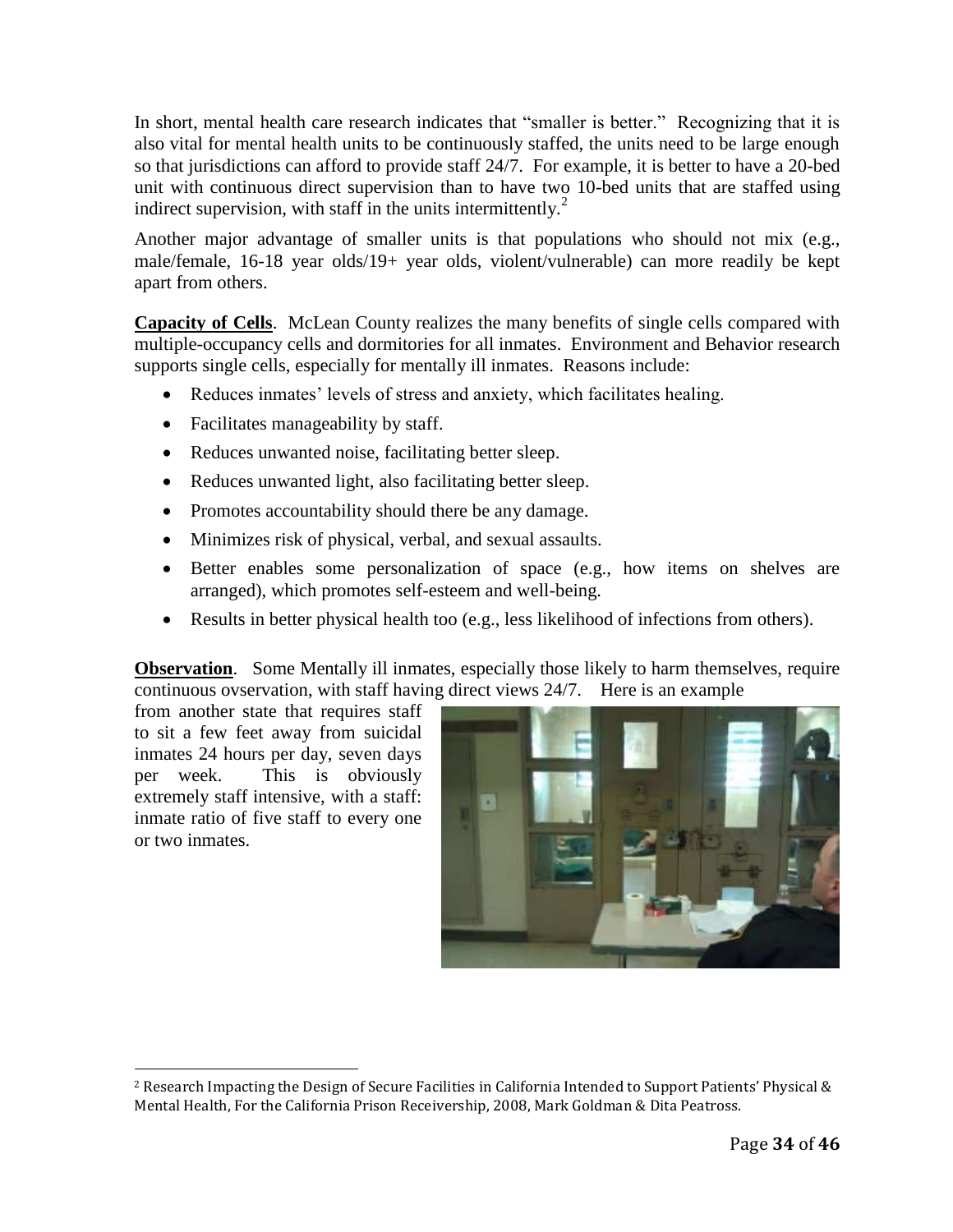**Healing Environments.** The types of settings that appear to be most successful in supporting good mental and physical health are<sup>3</sup>:

- Enriched with color, art, music, views of nature, opportunities for positive stimulation, etc.
- Normative allowing patients to maintain as complete a behavioral repertoire as before incarceration.
- Supportive designed so as not to diminish the scope and range of behavioral repertoires; i.e., cueing, way-finding, recognizable.
- Familiar and meaningful -- so as to offer the fullest possible support to inmate/ patient's strengths with opportunities for information, choice, and activity within a recognizable (even though secure) environment.
- Soft, normative finishes and living quarters are appropriate and often not abused by the mentally ill. These environments can be less expensive to build than highly secure, institutional settings and they can work. They can also provide cues to patients as to the expected normative behavior.
- Meeting, congregating and multi-purpose spaces are important for socialization and treatment-oriented activities.
- Access to outside spaces and fresh air is beneficial to mental and physical health.
- Indoor air quality is very important for the functioning and health of residents and staff.
- Natural and full spectrum lighting improves health outcomes, lowers stress and depression, can shorten length of stay, and helps retain staff. Daylight and soft, nondirect, non-institutional lighting is preferable.
- Inmates/patients' mental health can benefit from the inmates having choices throughout the day and some control within their living quarters (turning lights on/off, moving a chair).
- Quieter environments lessen stress in residents and staff.

 $\overline{a}$ 

**Environments that Support Staff.** Secure Mental and Physical Health environments not only have an enormous impact on patients, but also on staff, who spend substantial portions of their lives in these environments. A review of the literature in this area finds that many of the same features that impact patient behavior and lessen stress can also improve staff morale and lessen stress in staff. In addition to other factors, limiting noise-related stressors and providing ample natural light and views to the outside when feasible can help to keep staff stress levels to a minimum. It is also important to provide staff with places to rest and "recharge."<sup>4</sup>

<sup>3</sup> Research Impacting the Design of Secure Facilities in California Intended to Support Patients' Physical & Mental Health, For the California Prison Receivership, 2008, Mark Goldman & Dita Peatross.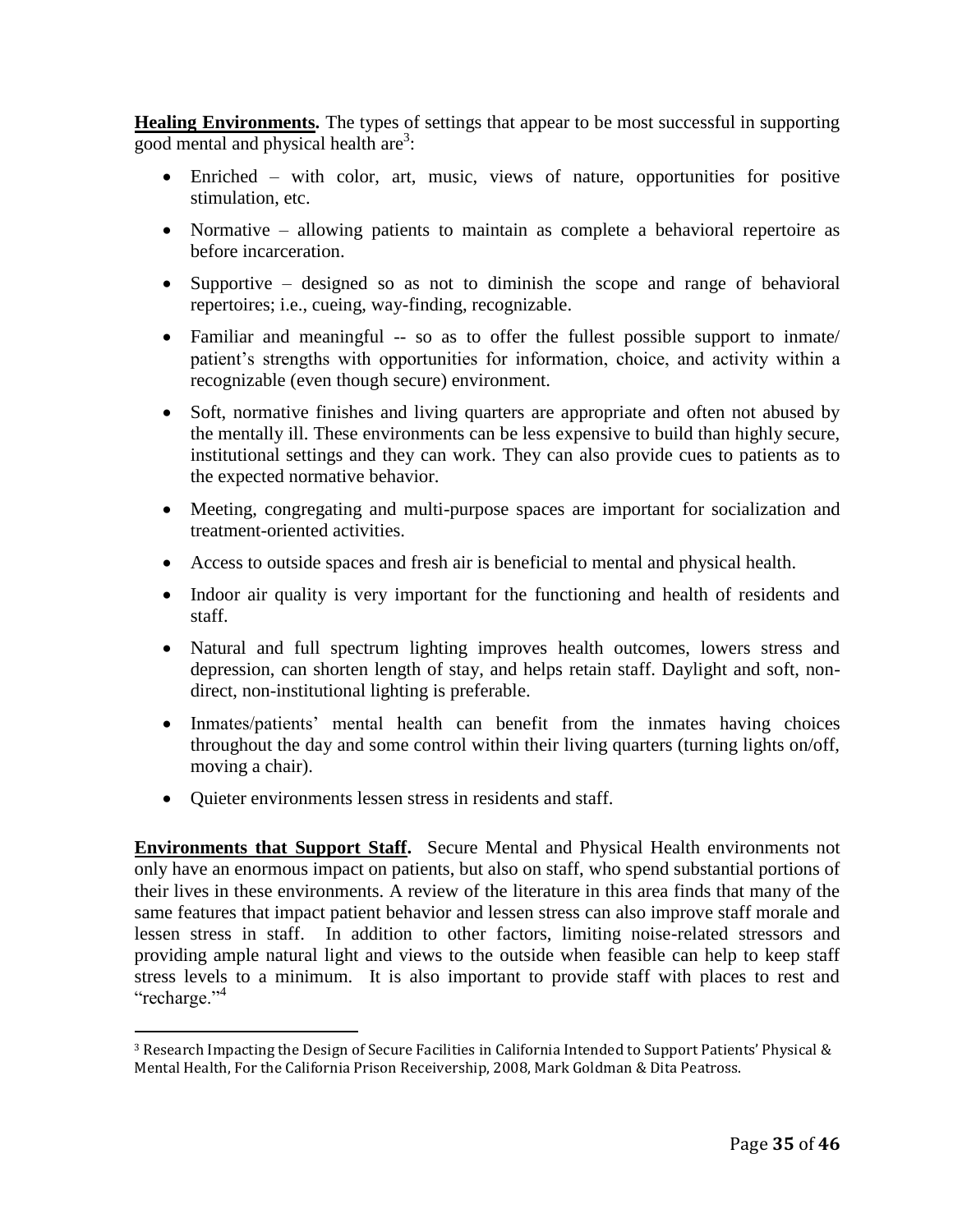Other characteristics of the physical environment that appear to support staff well-being and job performance include:

- Small unit sizes. These facilitate good access, visibility and observation, and communications between staff and patients.
- Conveniently located storage and support spaces to reduce staff walking and stress.
- Decentralized staff stations that are close to patient areas.
- Well organized units that limit the amount of time that staff are required to spend searching for supplies and materials.

Ultimately, effective management and treatment requires that staff in correctional health care settings circulate throughout housing areas frequently and interact with and observe patients.

With concern over being able to attract and retain good, trained medical and mental health professionals and custody and security personnel, providing quality work environments for staff that will positively impact performance and contribute to the therapy and rehabilitation of patients should be a high priority.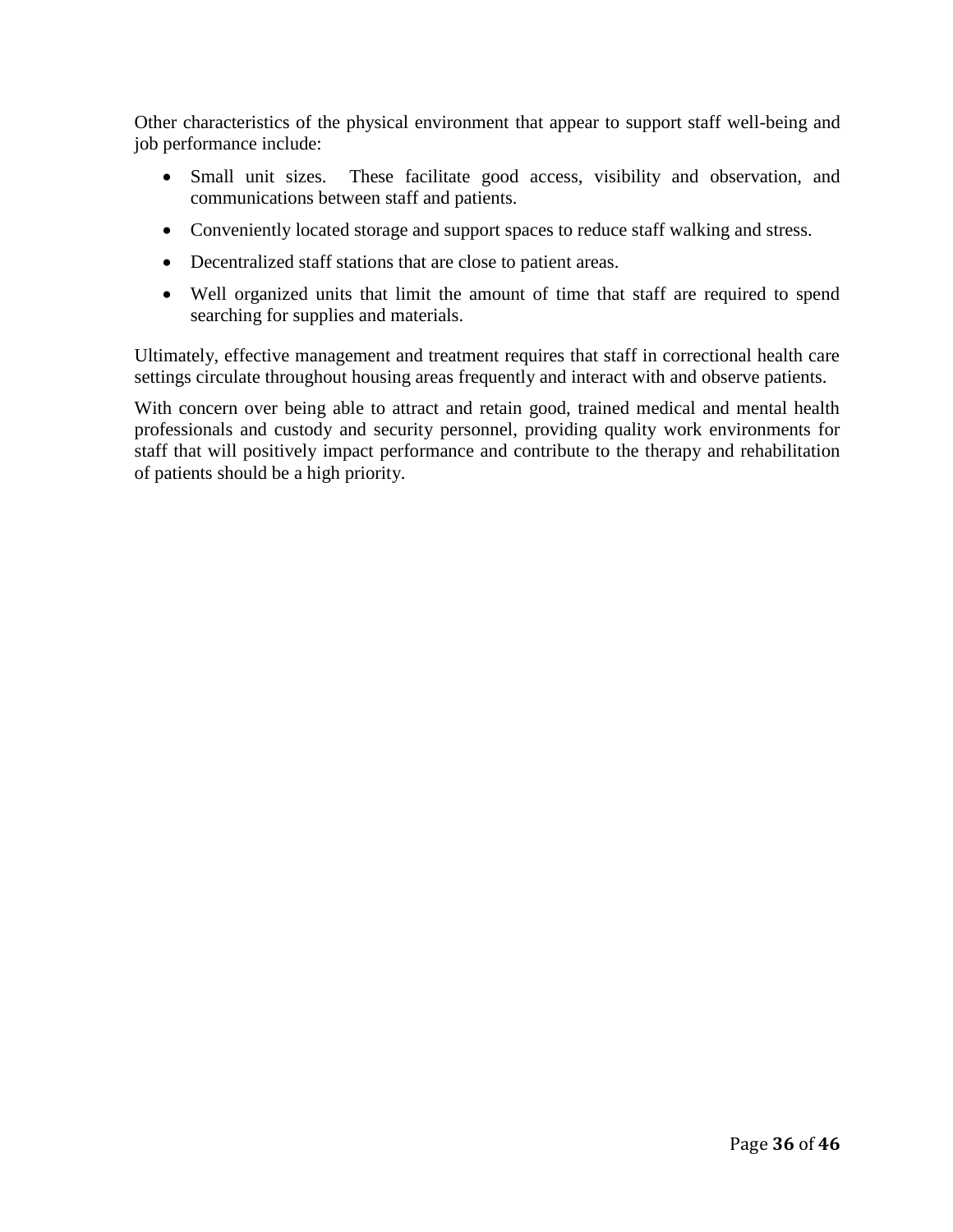# **Findings, Options & Recommendations on Accommodations for the Mentally Ill within the Jail**

With extensive input from and discussion with the leaders of the Sheriff's Office and Jail, counselors, Facilities managers, and elected and appointed officials, the NIC TA providers developed and began the evaluation of options for providing one or more Mental Health Units in addition to the original concept, that of closing in the Recreation Yard. Three primary building options evolved, each with two or three sub-options, as follows:

| <b>Building Option</b> |                                      |                  | <b>Summary Description</b>                                                                                                                                                              | Number of Beds<br>Gained or Lost |                   |  |
|------------------------|--------------------------------------|------------------|-----------------------------------------------------------------------------------------------------------------------------------------------------------------------------------------|----------------------------------|-------------------|--|
| <b>Unit Option</b>     |                                      | $Sub-$<br>Option |                                                                                                                                                                                         | <b>MH</b><br><b>Beds</b>         | GP<br><b>Beds</b> |  |
| $\mathbf{1}$           | Renovate                             | $\overline{A}$   | Closes in entire Recreation Yard; Tiered; negatively<br>impacts surrounding spaces and eliminates outdoor Rec<br>for many.                                                              | $16 - 18$                        | $\Omega$          |  |
|                        | Older<br>Recreation<br>Yard          | $\overline{B}$   | Same as A plus incorporates one or both of adjacent Units<br>C &/or D gutted and remodeled; Tiered; negatively<br>impacts surrounding spaces and eliminates outdoor Rec<br>for many.    |                                  |                   |  |
| 2                      | Renovate<br>West Pod                 | $\overline{A}$   | Vertical Split (wall), double bunks some GP's in order to<br>not reduce GP capacity; would need to add showers &<br>renovate areas for programs, support and circulation.               | 18-27                            | $\Omega$          |  |
|                        |                                      | <sub>B</sub>     | Horizontal Split (Floor/Ceiling), double bunks some GP's<br>in order to not reduce GP capacity; would need to add<br>showers & renovate areas for programs, support and<br>circulation. | Approx.<br>27                    | 0                 |  |
|                        | Vertical                             | $\mathbf{A}$     | One Level; designed specifically for MH population with<br>program and support spaces.                                                                                                  | 30-50                            | $\Omega$          |  |
| 3                      | Expansion<br>Above<br>1990's<br>Pods | B                | Two Level (Mezzanine); designed specifically for MH<br>population with program and support spaces.                                                                                      | 50-90                            | $\Omega$          |  |
|                        |                                      | $\mathcal{C}$    | Two Single Levels (one on top of the other); designed<br>specifically for MH population with program and support<br>spaces.                                                             | 60-100                           | $\Omega$          |  |

Next the team began the evaluation and comparison of the seven building options. Criteria were developed along with a 1 to 10 scoring system, as follows:

- $0 =$  lowest score, totally fails this criteria
- $3 =$  relatively low score, does poorly with this criteria
- $5 =$  middle score, partially meets this criteria
- $8 =$  relatively good score, mostly achieves objectives/meets most needs
- $10 =$  top score, fully achieves objectives/meets needs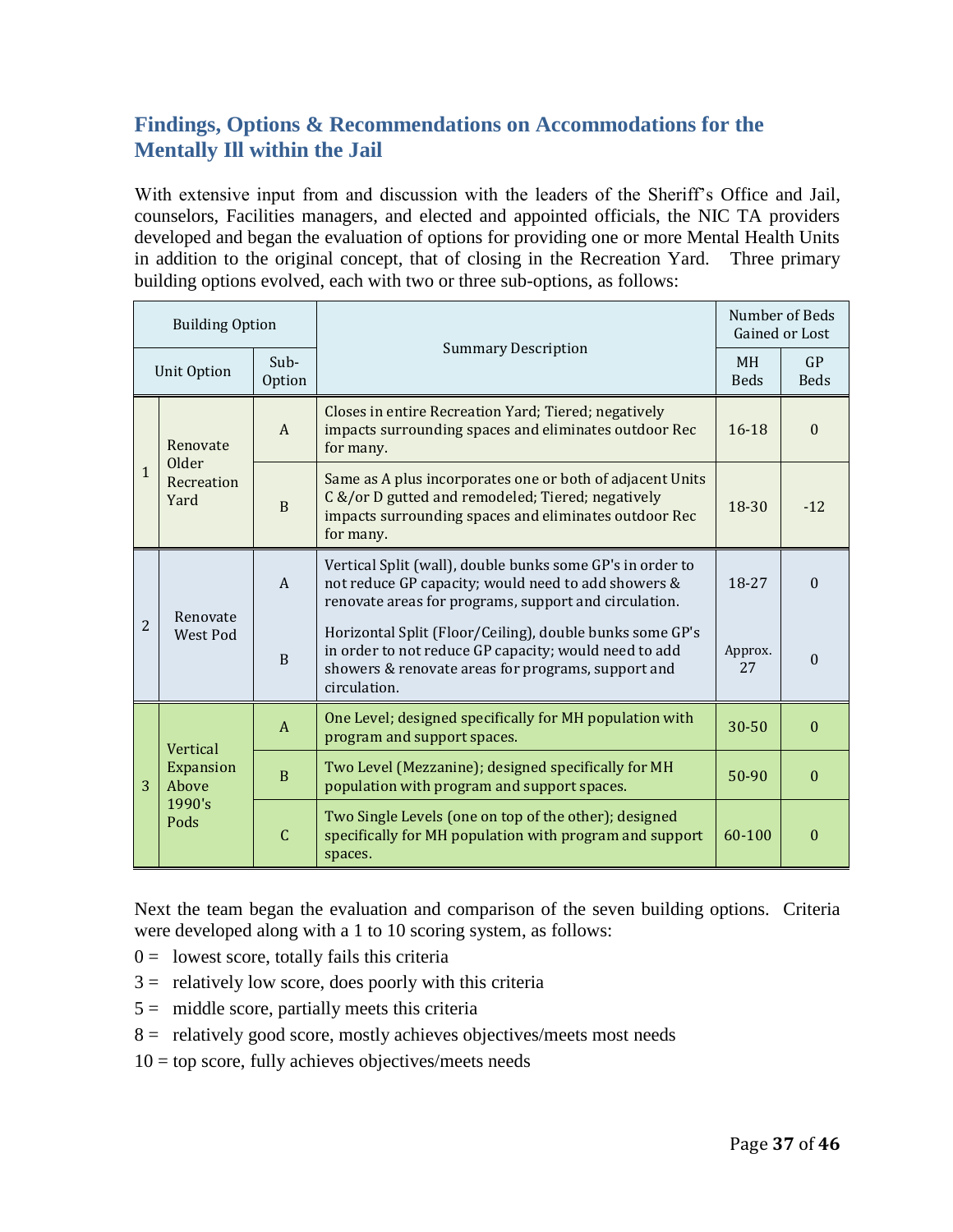| <b>Building Option</b> |                                                  |                  | <b>Time Period</b><br>this Option<br>should Meet<br>MH Bed<br><b>Needs</b> |                                                       | Works<br>for:                                        |       |                  | Access /<br>Delivery<br>of<br>Services |                    |                  |                                     | Surrounding                  |                                                   | <b>Total</b> for<br>Each<br>Option   |        |                     |
|------------------------|--------------------------------------------------|------------------|----------------------------------------------------------------------------|-------------------------------------------------------|------------------------------------------------------|-------|------------------|----------------------------------------|--------------------|------------------|-------------------------------------|------------------------------|---------------------------------------------------|--------------------------------------|--------|---------------------|
| <b>Unit Option</b>     |                                                  | Sub-Option       | years<br>$\infty$<br>Short-Term: up to                                     | years<br>$\infty$<br>$\overline{c}$<br>4<br>Mid-Term: | 20 years<br>$\mathfrak{c}$<br>$\sigma$<br>Long-Term: | Males | Females          | Could Foster Safety & Security         | <b>MH</b> Services | Medical Services | Provides Outside Recreation for All | <b>Avoids Double Bunking</b> | No Negative Impacts on Spaces<br>Outdoor Rec Yard | Minimal Negative Operational Impacts | Points | % of Maximum Points |
|                        | Renovate<br>Older<br>Recreation<br>Yard          | $\mathbf{A}$     | 10                                                                         | 3                                                     | $\mathbf{0}$                                         | 10    | $\mathbf{0}$     | 8                                      | 9                  | 3                | $\mathbf{0}$                        | 10                           | $\boldsymbol{0}$                                  | $\overline{2}$                       | 55     | 46%                 |
| $\mathbf{1}$           |                                                  | $\overline{B}$   | 10                                                                         | $\overline{7}$                                        | $\mathbf{0}$                                         | 10    | $\boldsymbol{0}$ | 9                                      | 9                  | 3                | $\boldsymbol{0}$                    | 10                           | $\mathbf{0}$                                      | $\overline{2}$                       | 60     | 50%                 |
| $\overline{2}$         | Renovate<br>West Pod                             | $\overline{A}$   | 10                                                                         | $\overline{7}$                                        | $\mathbf{0}$                                         | 10    | $\mathbf{0}$     | $\overline{7}$                         | 8                  | 5                | 10                                  | $\overline{4}$               | 10                                                | $\mathbf{1}$                         | 72     | 60%                 |
|                        |                                                  | B                | 10                                                                         | $\overline{7}$                                        | $\boldsymbol{0}$                                     | 10    | $\boldsymbol{0}$ | $\overline{7}$                         | $\, 8$             | 3                | 10                                  | $\overline{4}$               | 10                                                | $\mathbf{1}$                         | 70     | 58%                 |
| 3                      | Vertical<br>Expansion<br>Above<br>1990's<br>Pods | $\boldsymbol{A}$ | 10                                                                         | 10                                                    | $\overline{4}$                                       | 10    | 8                | 10                                     | 10                 | 9                | 10                                  | 10                           | 10                                                | 9                                    | 110    | 92%                 |
|                        |                                                  | B                | 10                                                                         | 10                                                    | 9                                                    | 10    | 10               | 10                                     | 10                 | 9                | 10                                  | 10                           | 10                                                | 9                                    | 117    | 98%                 |
|                        |                                                  | $\mathsf{C}$     | 10                                                                         | 10                                                    | 10                                                   | 10    | 10               | 10                                     | 10                 | 9                | 10                                  | 10                           | 10                                                | 8                                    | 117    | 98%                 |
| <b>Maximum Score</b>   |                                                  | 10               | 10                                                                         | 10                                                    | 10                                                   | 10    | 10               | 10                                     | 10                 | 10               | 10                                  | 10                           | 10                                                | 120                                  |        |                     |

#### *Preliminary Evaluation of Options for Accommodating Mentally Ill Inmates*

Clearly the three options that build male and female mental health housing units and support and program space above, the 1990's Pods are far superior to the renovation options. Of these three options, the ones that provide the most mental health beds, 3B and 3C are best for the long term.

#### *Next Planning Tasks*

The NIC TA providers recommend that before McLean County moves forward to secure funding and hiring an architect that the best performing options be detailed further and scrutinized. Tasks should include: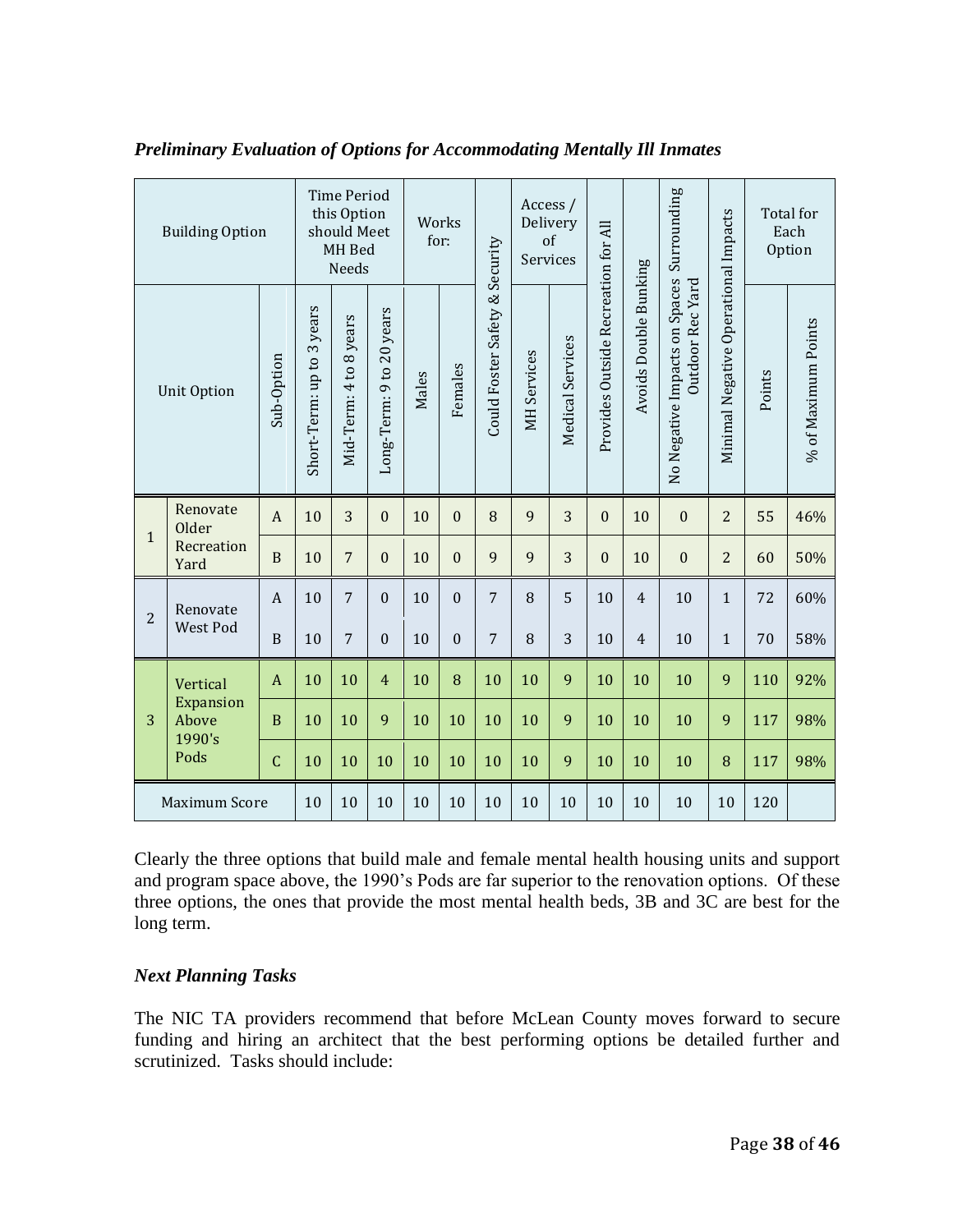- Projecting bed needs by classification category, including mentally ill males and mentally ill females, for the next 20 years in 5-year increments;
- Further studying the projected mental health bed needs by subcategories, which may include those who are dangerous to themselves and others and need to be watched continuously in smaller housing units, and those more suitable to be in environments similar to the existing Pods. This will help define the number and capacity of each of the mental health units;
- Determining what types of spaces, and how many of each, would be needed for the mental health units;
- Determining what other areas should be included in the addition, such as the primary physical health clinic, and an infirmary;
- Confirmation by design architects and structural engineers that the Pods could sustain the weight of a two-level (two single levels or mezzanine units) expansion.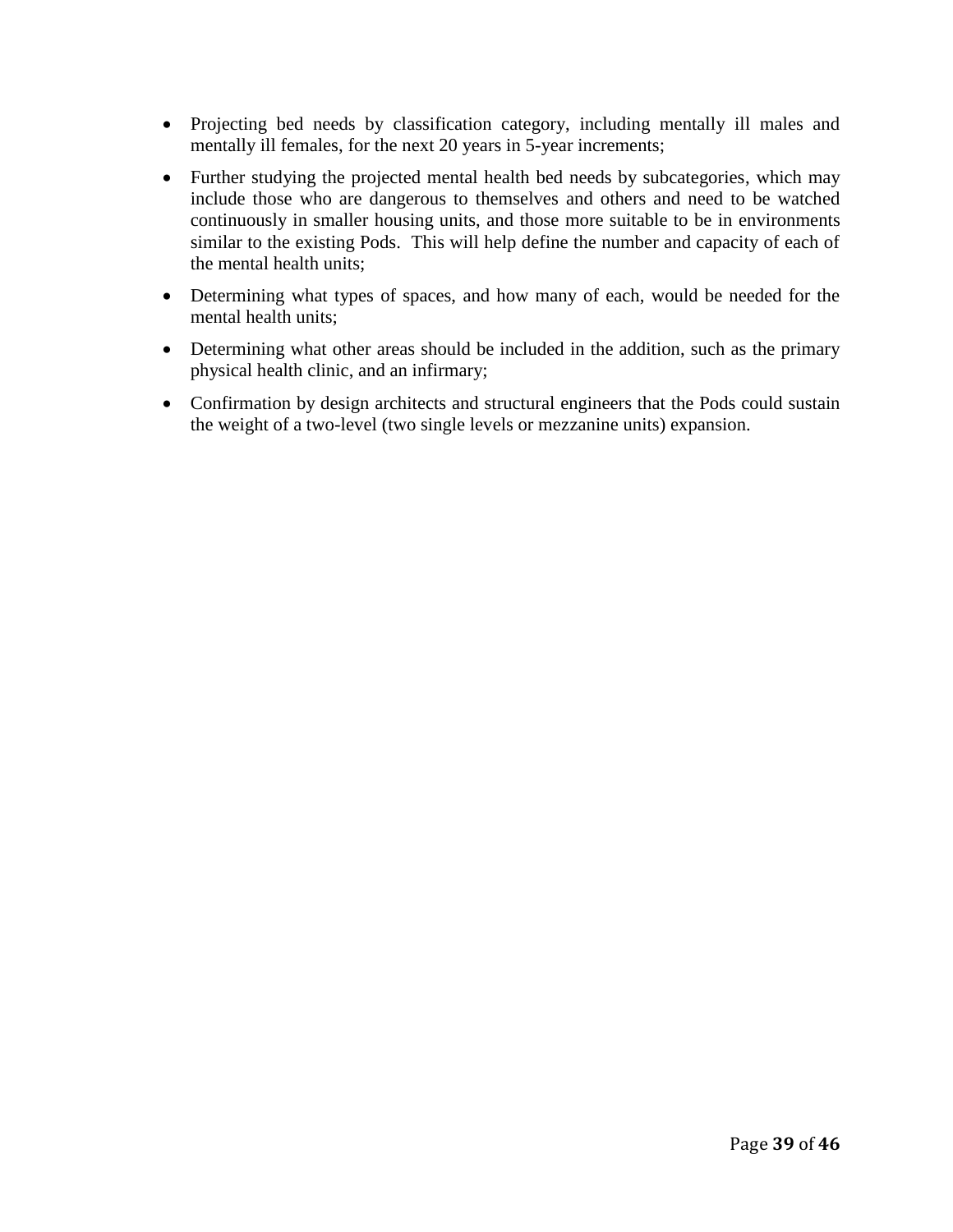## **Adequate Community Mental Health Delivery Systems**

Recent cuts in state and federal spending for community mental health services have dramatically affected the quality of life and criminal justice systems in local communities nationwide. In some states, publically funded mental health facilities have closed permanently and/or access to outpatient treatment has been reduced to the point where many people have lost access to vitally needed services. As a result, many people suffering from mental illness are incarcerated for the first time and many others are re-incarcerated following stable community living. Many local jails, by default, have become the local community mental health facility. Local criminal justice systems, budgets, law enforcement, and jails have become the primary safety net for people suffering from mental illness. This further exacerbates community barriers causing mentally ill stigma by the added title "criminal" to these already "left-out" community members.

Research over the past 20 years has consistently shown the benefits that an adequate local community mental health delivery system can have on criminal justice. Lower incarceration and lower recidivism rates are two salient outcomes found in the literature.

An adequate local community mental health system is fundamental to the effective and sustainable treatment of inmates with mental illness. An adequate system is considered effective if services are 1) timely, 2) accessible, 3) an provide an array of evidence-based therapeutic services involving medication, counseling (individual and group), socialrehabilitation and housing, and crisis intervention response capabilities. Additionally, an effective local community mental health delivery system must have adequate facilities to provide short and long-term residential care appropriately designed, staffed, and located to maximize access to care outcomes. Communities operating collaborative integrated systems that involve the three components previously discussed are showing very promising results and at a lower cost overall. Even greater positive outcomes are being found in delivery systems that provide housing and employment opportunities. However, the most effective outcomes are not necessarily determined by the types and kinds of services provided, but by the degree and extent to which local community leaders and agency heads share a common vision, regularly exchange relevant information and data, and actively work together to eliminate political and egocentric barriers from planning and decision making. The most effective local mental health delivery systems do not operate from protected independent silos but from a protected value system of collaboration, shared knowledge and resources, and mutual respect.

This assessment, combined with findings from the previous assessment, found a very strong desire among McLean County officials and community members to create such a local community mental health delivery system. Interviews with elected and appointed government officials, community members, and citizens clearly evidenced a very strong consensus for timely, strategic, and significant change in the current system. More specifically, McLean County participants stated their intentions to change the current community mental health system to ensure that it:

1. Is adequately funded based on a comprehensive assessment of community needs;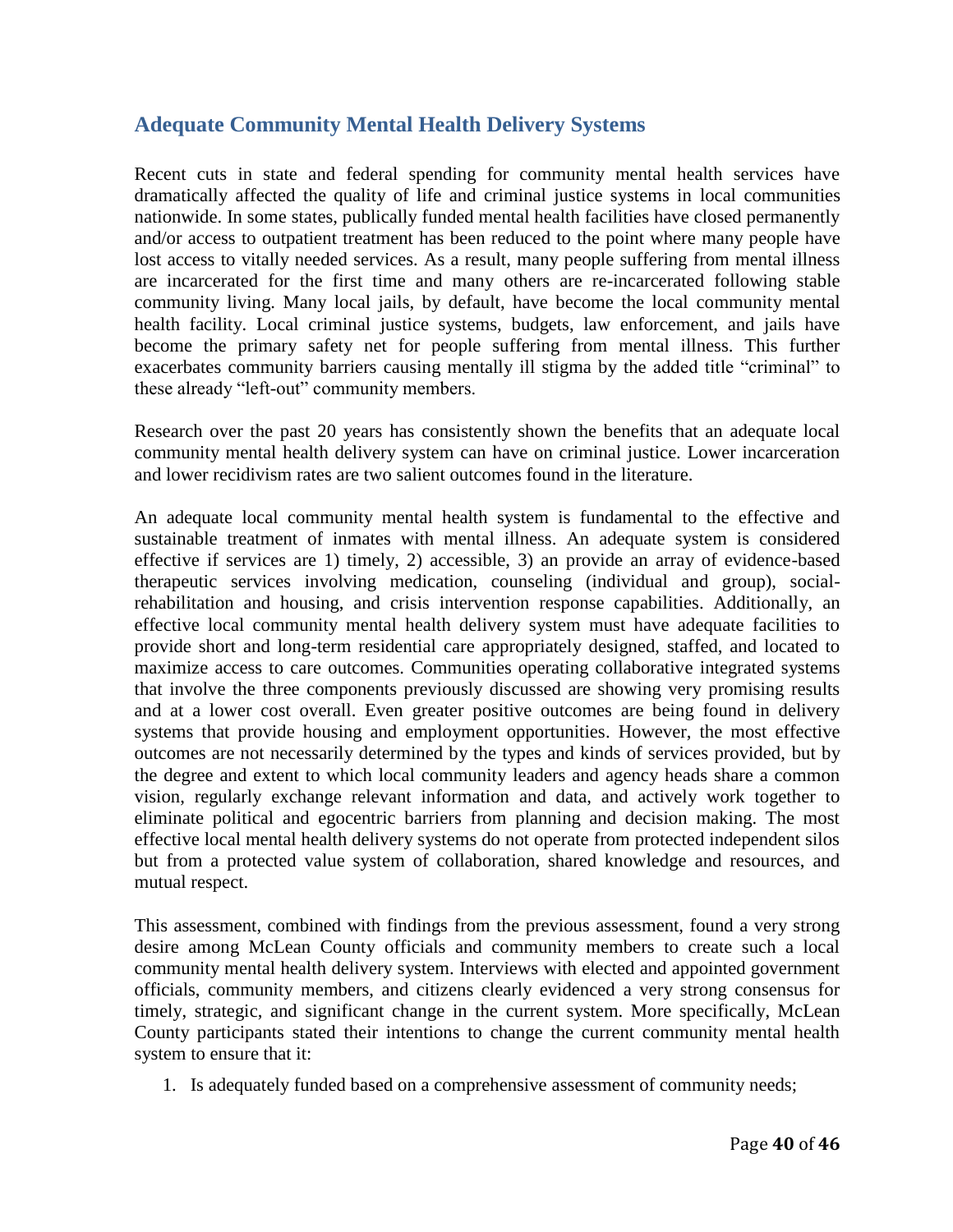- 2. Functions based on collaborative, integrated, and inter-dependent values;
- 3. Fully maximizes most appropriate use of existing resources utilizing performancebased requirements; and
- 4. Provides an adequate array of services to ameliorate suffering of its mentally ill community members while minimizing their criminal justice involvement and incarceration.

#### *Findings, Options & Recommendations*

The McLean County community mental health delivery system is currently unable to support the desired performance outcomes voiced during this and the previous assessment for the following reasons:

- Inadequate funding levels.
- Absence of a functional mobile mental health crisis response program.
- Absence of long and short-term residential treatment beds.
- Absence of crisis stabilization beds.
- Lack of unified coordination among and between mental health agencies.
- Lack of unified coordination with local criminal justice and law enforcement.
- Disengagement by local mental health leaders.
- Absence of performance measures for allocating mental health resources.
- Lack of a comprehensive strategic planning process or planning document that involves criminal justice, law enforcement, and community agencies and that encompasses community-wide needs .

The current local community mental health delivery system is ineffective in significantly reducing suffering of its citizens or in reducing mentally ill involvement in the criminal justice system. It is clearly unable to provide timely or adequate levels of services to meet the needs of the community without significant changes and determine commitment among government officials and community leaders.

#### **Recommended Next Steps**

The NIC Technical Assistance Providers recommend that McLean County take the following next steps regarding appropriate and adequate accommodations for mentally ill inmates:

- 1. Define the Project Team and Planning Committee. The Team and Committee should include staff and administrators that represent custody/security, mental health, medical, and facilities/maintenance. Some members of the Planning Committee should also become the Transition Team.
- 2. Appoint a McLean County project manager for the renovation/expansion project.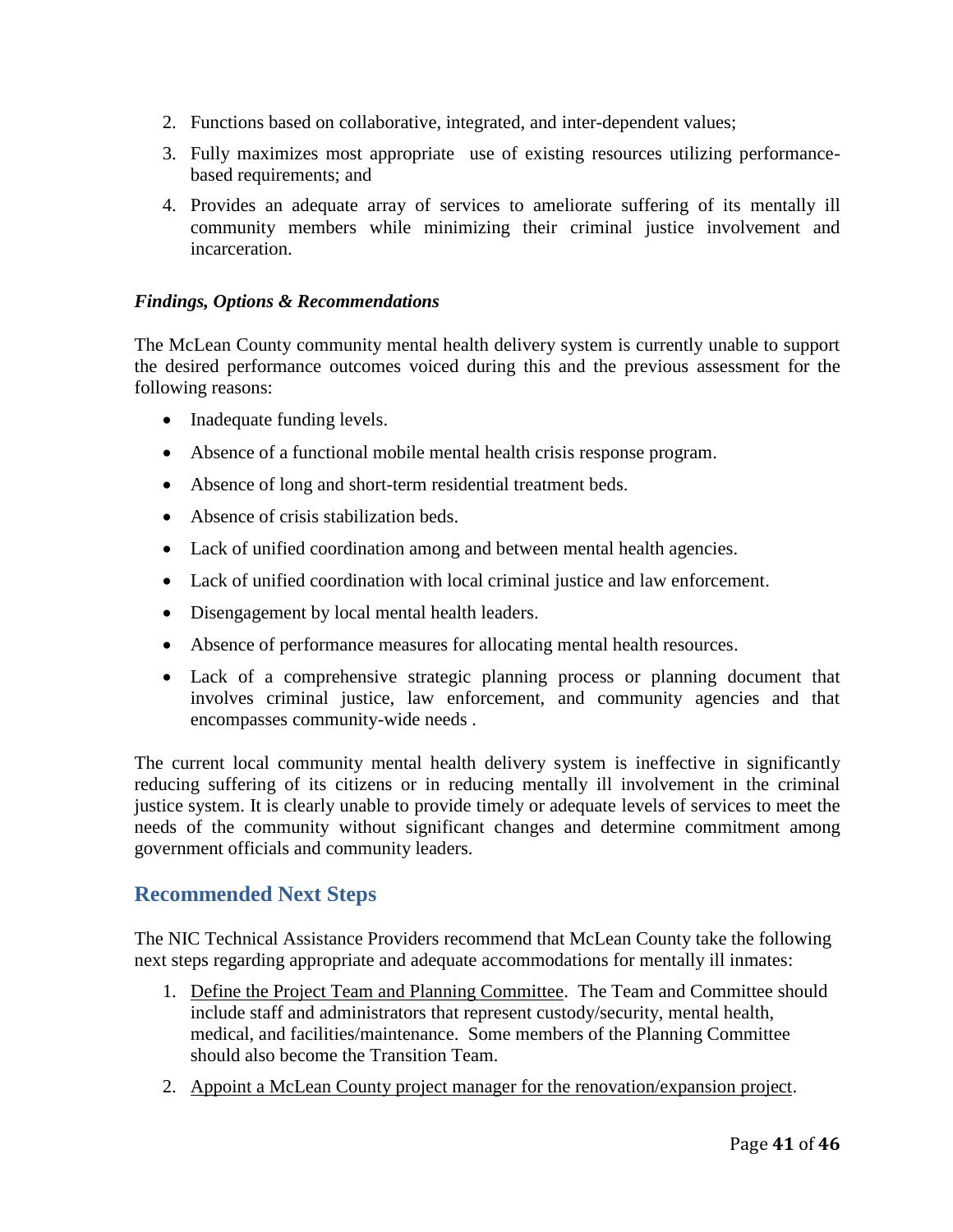- 3. Conduct a needs assessment and develop a plan.
- 4. Engage a corrections/mental health consultant/planner to take the lead with the needs assessment and plan. First define the scope of work and develop, if needed, a request for proposals.
- 5. Clarify the Problem Statement; develop a mission statement, operational objectives, and design objectives for the mental health units.
- 6. Further detail profiles of mentally ill inmates for each sub-category of mentally ill offender that will be accommodated in the new unit(s), study their characteristics that will help define sub-categories that should be in separate housing units (e.g., perhaps that who need constant observation), group sizes, treatment services and programs.
- 7. Project bed needs by mentally ill sub-category (e.g., mentally ill females who need protective custody; less acute and lower risk males) – in 5 year increments over the next 15 to 20 years.
- 8. Study other correctional mental health and psychiatric facilities. Confirm/learn "best practices" and "what works" both operationally and pertaining to design; confirm/learn what not to do; determine what is appropriate and inappropriate for the new mental health units. In addition to structured tours with agendas and questionnaires, also review relevant studies and reports.
- 9. Develop an Operational and Architectural Program. Once the numbers of beds and the number and sizes of the various mental health housing units are determined, then the planning consultant can lead the way in developing an operational and architectural program. This detailed document should specify functions, activities, staffing, numbers of spaces by type, sizes of spaces, space descriptions, and adjacency/flow requirements.
- 10. Hire an architect/engineer. Develop criteria. Develop a Request for Proposals. Review proposals. Check references. Score proposals. Develop short-list. Interview short-listed firms, and review their fee proposals. Hire best architecture/engineering team.
- 11. Ensure that the Planning Team and Transition Team works closely and continuously with the architect/engineer (as they hopefully do with the planning consultant), always ensuring that the design is following the mission and objectives; is in concert with the inmate profile and projections, and follows the operational and architectural program.
- 12. Transition Team develops Staffing Plan, Job Descriptions, Policies and Procedures, and Post Orders – building from existing ones.
- 13. Transition Team, Sheriff's Office, and Personnel recruit and hire staff.
- 14. Sheriff's Office and mental and physical health care provider's train (and cross-train) staff.
- 15. Architect/engineer develops at least two Conceptual Design Options.
- 16. Planning Team and Decision-Makers review the Conceptual Designs and select elements of each one for the architect into incorporate in Schematic Design.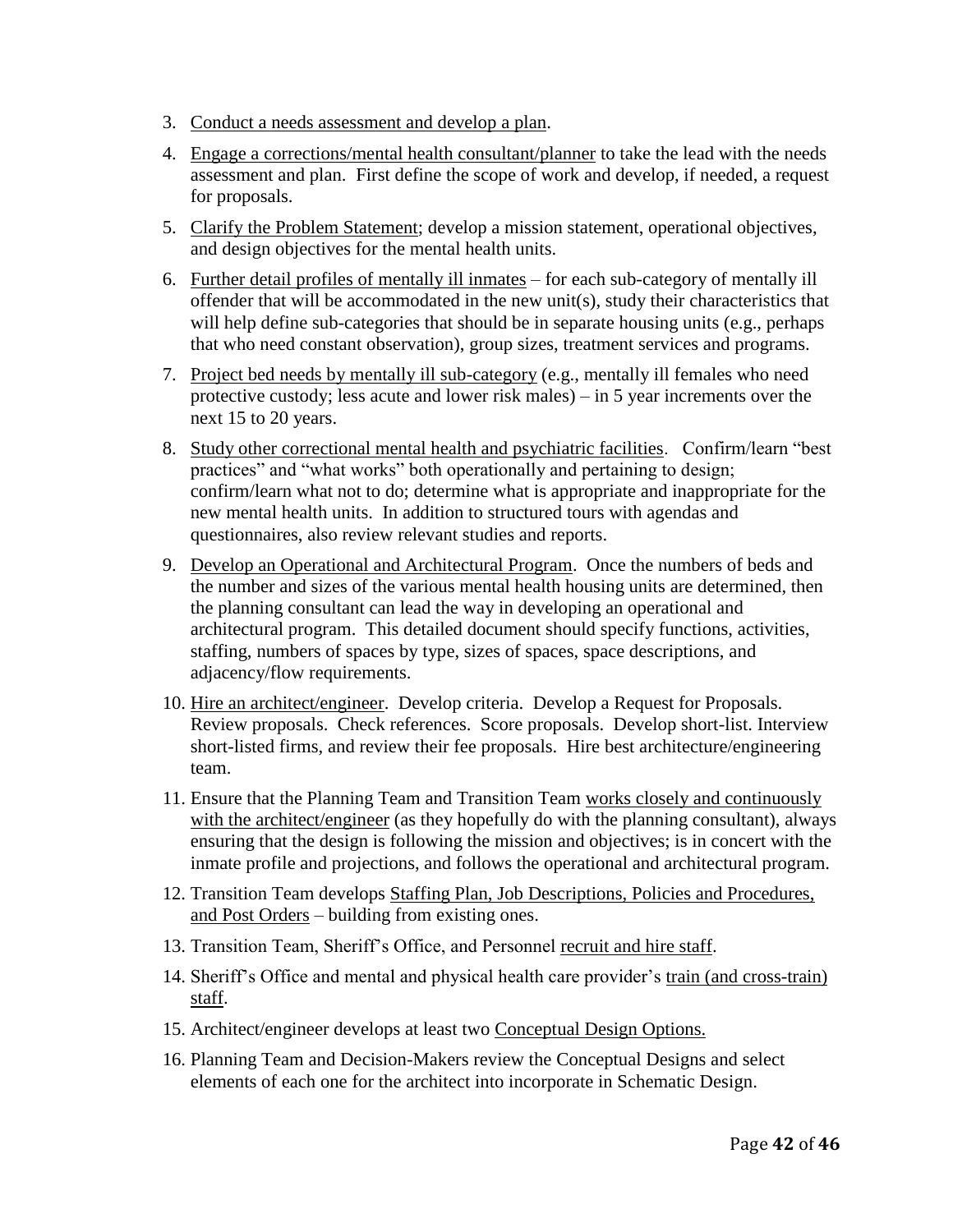- 17. Architect/engineer develops Schematic Design for review and approval.
- 18. Transition Team selects and orders furniture and equipment for the new units and new support and program areas.
- 19. Architect/engineer produces Design Development documents, again with reviews and approvals.
- 20. Architect/engineer develops Construction Documents, including Working Drawings and detailed Specifications.
- 21. Renovation/additions begin.

Strategic Planning Recommendations

Effective response to improving custody and care of mentally ill persons involved in the criminal justice system requires a strategic, integrated, and collaborative process that produces evidence-based solutions and plans. The process must be inclusive and comprehensive, which is McLean County's standard operating procedure for resolving important issues and problems. Government and community leaders must engage a process, not only to determine additional jail capacity and programming, but also one that expands community capacity for care and housing of its mentally ill citizenry. Recommendations/options are provided to assist McLean County trigger such a process.

Obtain consensus for 1) the need to expand jail and community capacity for care and housing of mentally ill inmates and non-offender populations in the community.

- 1. Task the Local Criminal Justice Coordinating Council with overseeing a process to create a community mental health action task force.
- 2. Task the Task Force with developing a comprehensive strategic plan for moving forward. This plan must be evidence-based, collaborative, and integrated in focus and design.
- 3. Conduct a comprehensive inventory of current levels of services in the community, need for those services, quantify and qualify needs and gaps.
- 4. The above planning process should assess the following three specific structural options for expanding jail and community capacity:
	- A. Build appropriately designed additional capacity at the jail for mentally ill inmates
	- B. Build crisis and residential community capacity for residential and crisis care that has beds of criminal justice purposes
	- C. Build both additional jail capacity and community capacity and use collaborative agreements for diversion, step-down, and reentry use of community facility.

Officials should engage a qualified correctional expert with combined experience in the areas of correctional design and planning, mental health, law enforcement, and community mental health and planning as needed. Each of the above options have merit in meeting criminal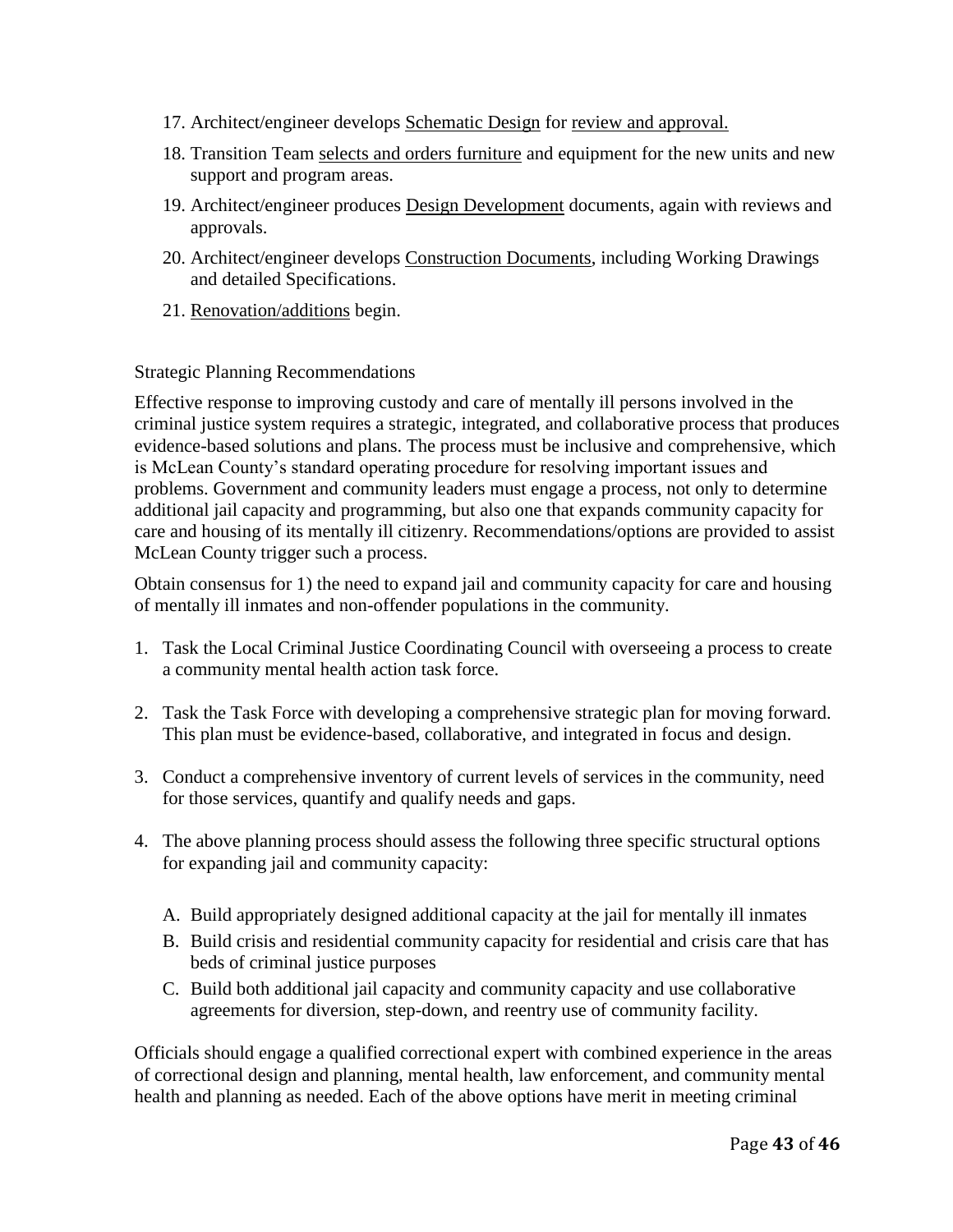justice and community needs but only will do it in the most efficient manner considering construction and operating costs. Additionally, McLean County officials should reach out to a local or national community mental health agency having an solid resume for effective and efficient community mental health delivery systems, and who is not just "willing", but passionate about contributing to the process.

At first glance, and based on over 70 years combined experience of these consultants, it is believed that the most cost effective, practical, inclusive, and sustainable option proposed above is Option C.

*Option A,* build appropriately designed additional capacity at the jail for mentally ill inmates has the following limitations:

It does not address community needs, is a "status quo" response, and has no impact on reducing the growth in the mentally ill inmate population. However, it may be possible to secure additional building space below the jail area (Coroner space), build and staff a community mental health crisis stabilization facility. However, again, capacity would be limited, combined construction would be very expensive, and staffing a crisis center would further decentralize mental health professionals for non-crisis community based care.

*Option B*, build crisis and residential community capacity for residential and crisis care with correctional beds for low risk mentally ill inmates.

This option begins to address community mental health and jail needs but requires considerable investment in designing and constructing secured jail beds in the community. This would be redundant to the existing jail and increase jail operating costs more than would in Option A because jail staff would be required at both facilities to manage the mentally ill inmate population.

*Option C*, build both additional jail capacity and community capacity and use collaborative agreements for diversion, step-down, and reentry use of community facility.

This option is likely to present the most feasible option. It addresses both community and jail needs while supporting the highly successful initiatives of the Local Criminal Justice Coordinating Counsel. Additionally, this option does not incur additional liability in terms of operating two jails, both housing mentally ill inmates (high and low risk). This option should also maximize utilization of jail staff and reduce the number of jail staff required to managing this population within well-designed expanded jail capacity. Conceptually speaking, Option C is likely to produce the most effective outcomes overall for these reasons:

- A. Increases community collaboration in planning and operations
- B. Operating costs incurred by the McLean County are likely less than Options A or B
- C. Eliminates liability associated with operating two jails for mentally ill inmates
- D. Creates needed community crisis beds and improved services to the mentally ill
	- Crisis beds can be used as a jail diversion to prevent incarceration of certain offenses and persons
	- Crisis beds can be used as a step-down from jail by court order or criminal justice system agreement requiring no incarceration component